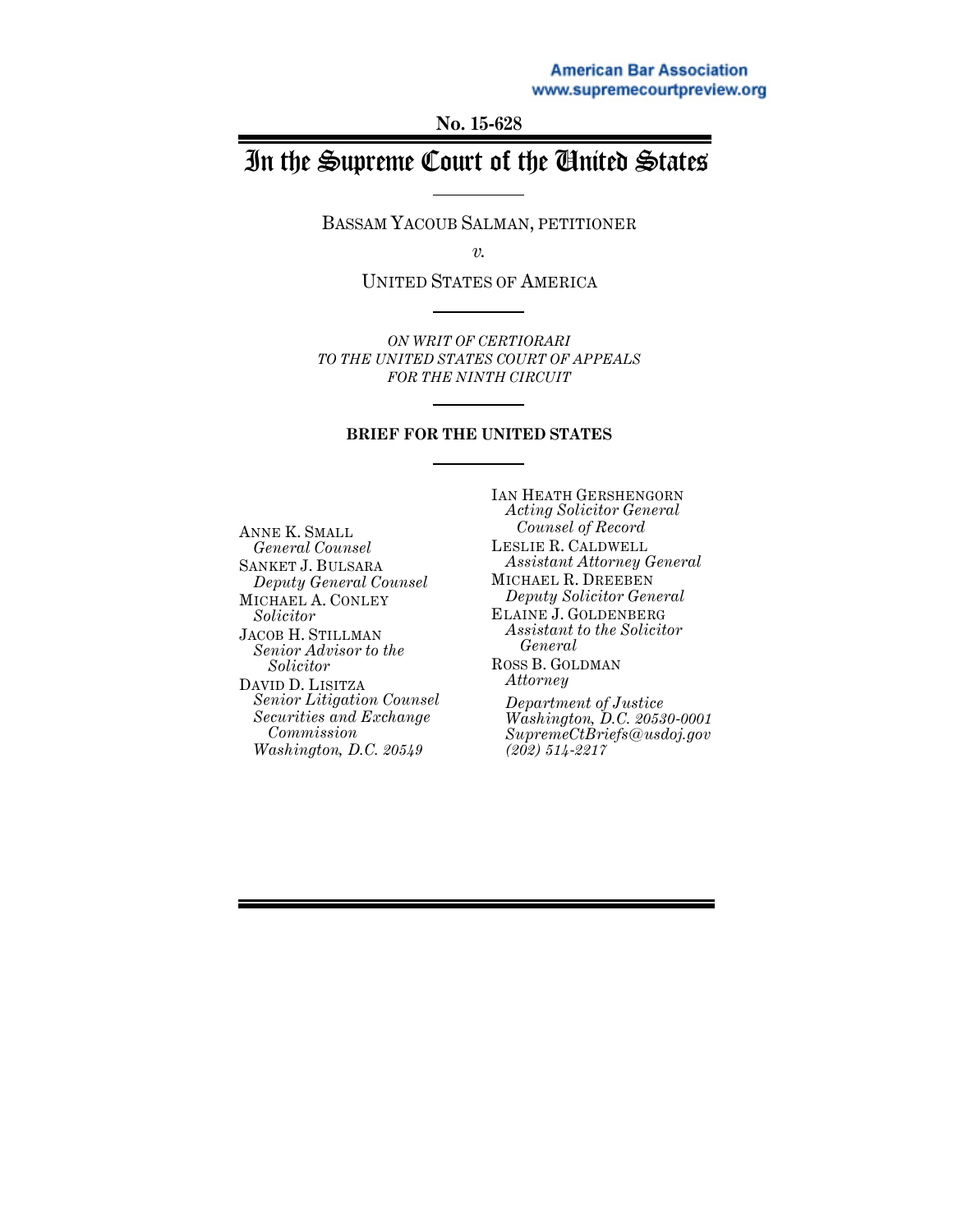# **QUESTION PRESENTED**

Whether, under *Dirks* v. *SEC*, 463 U.S. 646 (1983), a tipper personally benefits, and thereby breaches his fiduciary duty, by disclosing confidential information to a tippee as a gift for use in securities trading.

(I)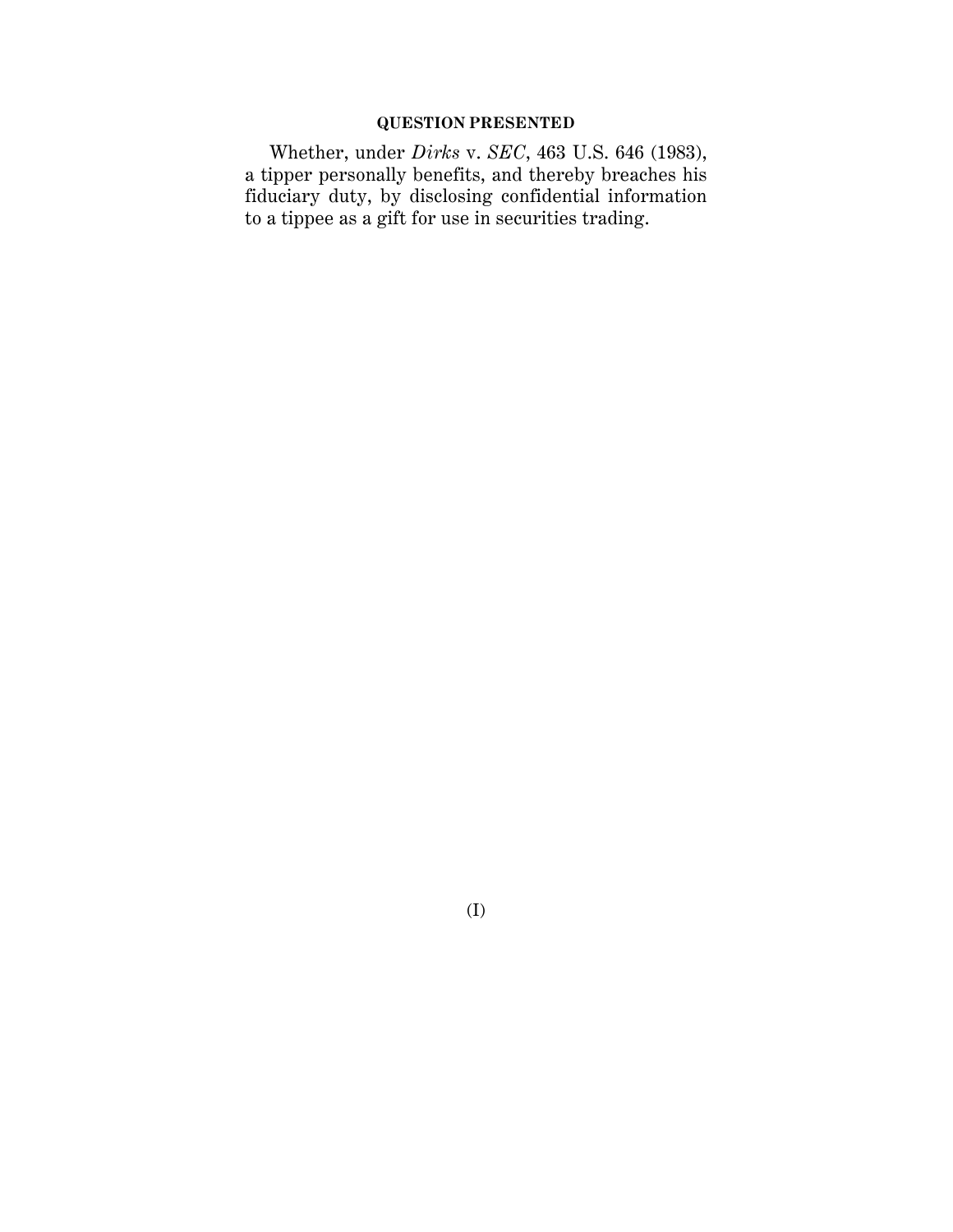# **TABLE OF CONTENTS**

Page

| Argument: |                                                               |
|-----------|---------------------------------------------------------------|
|           | A corporate insider's gift of confidential corporate          |
|           | information for use in securities trading violates the        |
|           |                                                               |
| А.        | Dirks's personal-benefit standard encompasses                 |
|           | a tipper's gift of confidential information for use           |
|           |                                                               |
|           | 1. The $\overline{Dirks}$ framework governs tipping cases  14 |
|           | Dirks's personal-benefit test is satisfied by<br>2.           |
|           | disclosure of corporate information without                   |
|           |                                                               |
|           | Dirks makes clear that the tipper's under-<br>3.              |
|           | standing that the information will be used                    |
|           | for trading by a tippee is critical to liability  23          |
|           | A tipper personally benefits by giving a gift<br>4.           |
|           |                                                               |
| <b>B.</b> | Stare decisis and subsequent legislation strongly             |
|           |                                                               |
| C.        | The legal standards that petitioner proposes are              |
|           |                                                               |
| D.        | Petitioner's attack on the <i>Dirks</i> standard lacks        |
|           |                                                               |
|           |                                                               |
|           | 2. The Dirks standard is not unduly broad 45                  |
| Е.        | The proposal to narrow Dirks to exclude gifts                 |
|           | would harm investors and the securities                       |
|           |                                                               |
|           | F. Petitioner's convictions should be affirmed 54             |

# (III)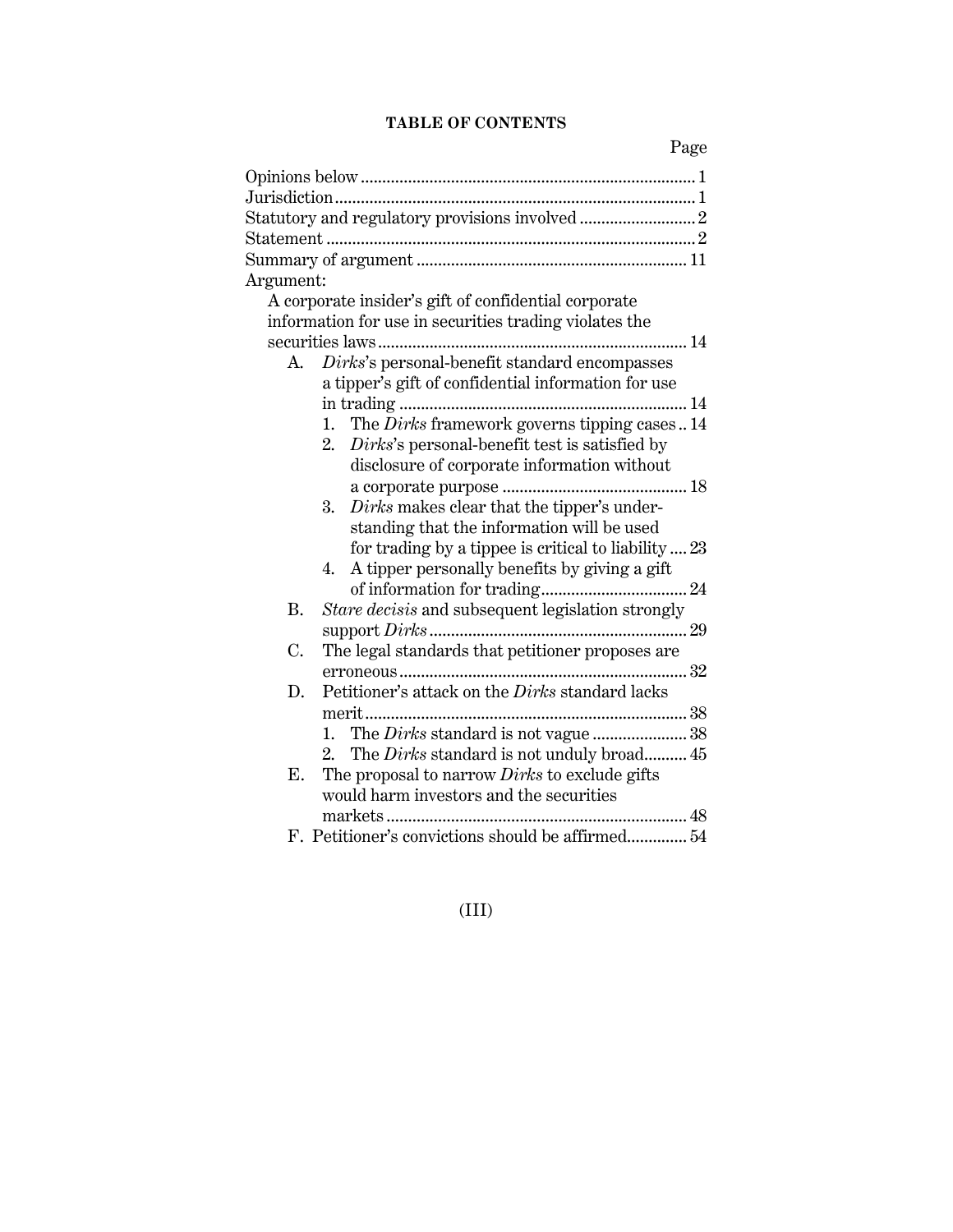| Table of Contents—Continued: | Page |
|------------------------------|------|
|                              |      |
|                              |      |

# **TABLE OF AUTHORITIES**

# Cases:

| Bateman Eichler, Hill Richards, Inc. v. Berner,            |
|------------------------------------------------------------|
|                                                            |
| Boyce Motor Lines, Inc. v. United States, 342 U.S.         |
|                                                            |
| CBI Indus., Inc. v. Horton, 682 F.2d 643 (7th Cir.         |
|                                                            |
| Cady, Roberts & Co., In re, $40$ S.E.C. $907$              |
|                                                            |
| Carpenter v. United States, 484 U.S. 19 (1987)  22, 36, 37 |
| Central Bank of Denver, N.A. v. First Interstate           |
| Bank of Denver, N.A., 511 U.S. 164 (1994)  46              |
| Chiarella v. United States, 445 U.S. 222                   |
|                                                            |
| Cleveland v. United States, 531 U.S. 12 (2000)  36         |
| DeMarco v. Lehman Bros. Inc., 222 F.R.D. 243               |
|                                                            |
|                                                            |
| Ernst & Ernst v. Hochfelder, 425 U.S. 185 (1976)  44, 46   |
|                                                            |
| Foremost-McKesson, Inc. v. Provident Sec. Co.,             |
|                                                            |
| Global-Tech Appliances, Inc. v. SEB S.A., 563 U.S.         |
|                                                            |
|                                                            |
| Halliburton Co. v. Erica P. John Fund, Inc.,               |
|                                                            |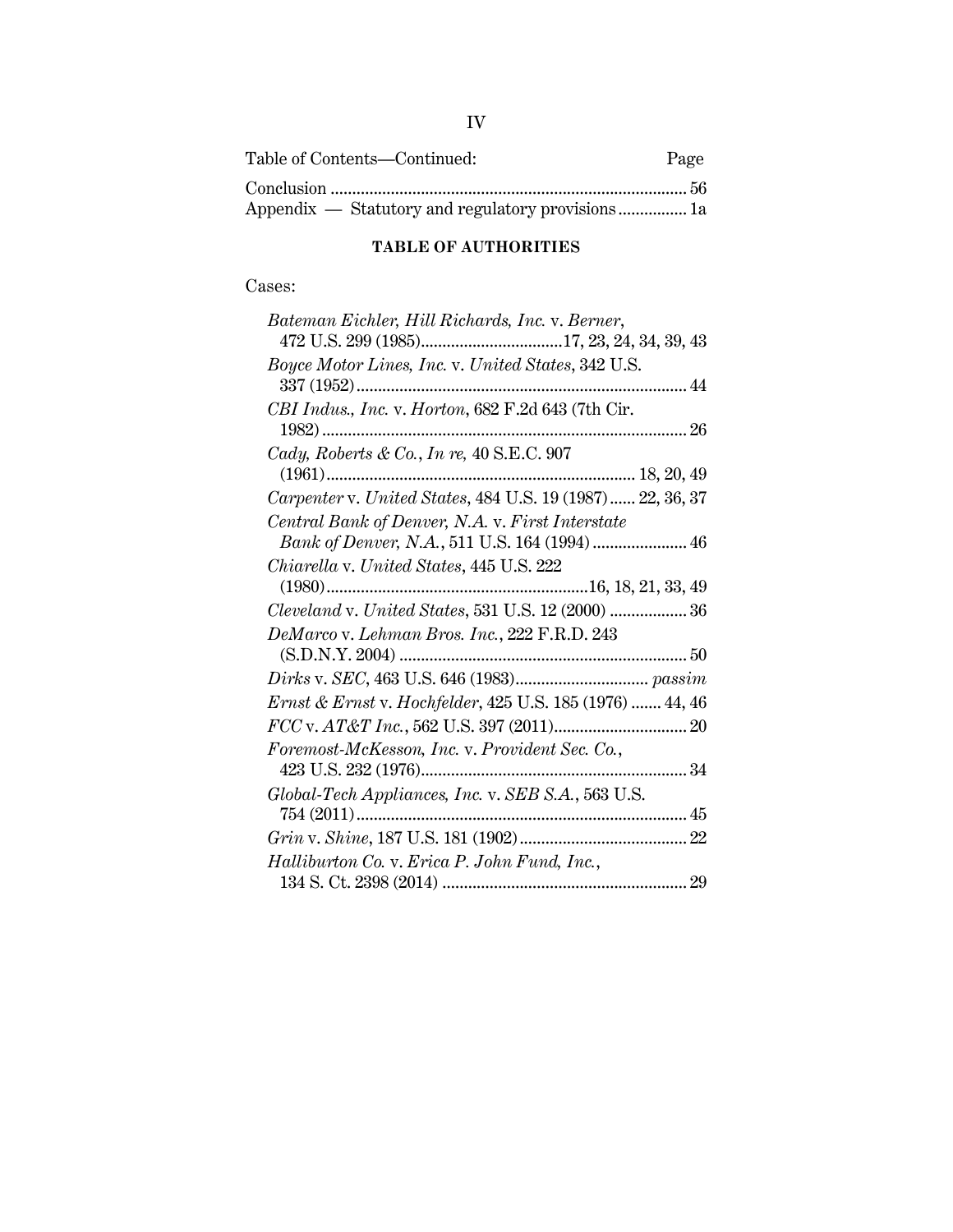| Cases-Continued:                                           | Page |
|------------------------------------------------------------|------|
| Herman & MacLean v. Huddleston, 459 U.S. 375               |      |
| John R. Sand & Gravel Co. v. United States,                |      |
| Johnson v. United States, 135 S. Ct. 2551 (2015) 38        |      |
| Kern County Land Co. v. Occidental Petroleum               |      |
| Kimble v. Marvel Entm't, LLC, 135 S. Ct. 2401              |      |
| Kolender v. Lawson, 461 U.S. 352 (1983) 42, 44             |      |
| Lampf, Pleva, Lipkind, Prupis & Petigrow v.                |      |
| McNally v. United States, 483 U.S. 350 (1987)  36          |      |
| Merrill Lynch, Pierce, Fenner & Smith, Inc. v.             |      |
| Merrill Lynch, Pierce, Fenner & Smith, Inc., In re,        |      |
| Michigan v. Bay Mills Indian Cmty., 134 S. Ct. 2024        |      |
| Patterson v. McLean Credit Union, 491 U.S. 164<br>$(1989)$ |      |
| Republic of Iraq v. ABB AG, 768 F.3d 145 (2d Cir.          |      |
| SEC v. Blackwell, 291 F. Supp. 2d 673 (S.D. Ohio           |      |
| SEC v. Ginsburg, 362 F.3d 1292 (11th Cir.                  |      |
| SEC v. Maio, 51 F.3d 623 (7th Cir. 1995) 25, 39, 51        |      |
| SEC v. Payton, 97 F. Supp. 3d 558 (S.D.N.Y. 2015)  35, 49  |      |
| SEC v. Rocklage, 470 F.3d 1 (1st Cir. 2006) 39             |      |
| SEC v. Warde, 151 F.3d 42 (2d Cir. 1998) 39, 42, 52        |      |
| Sedima S.P.R.L. v. Imrex Co., 473 U.S. 479 (1985) 46       |      |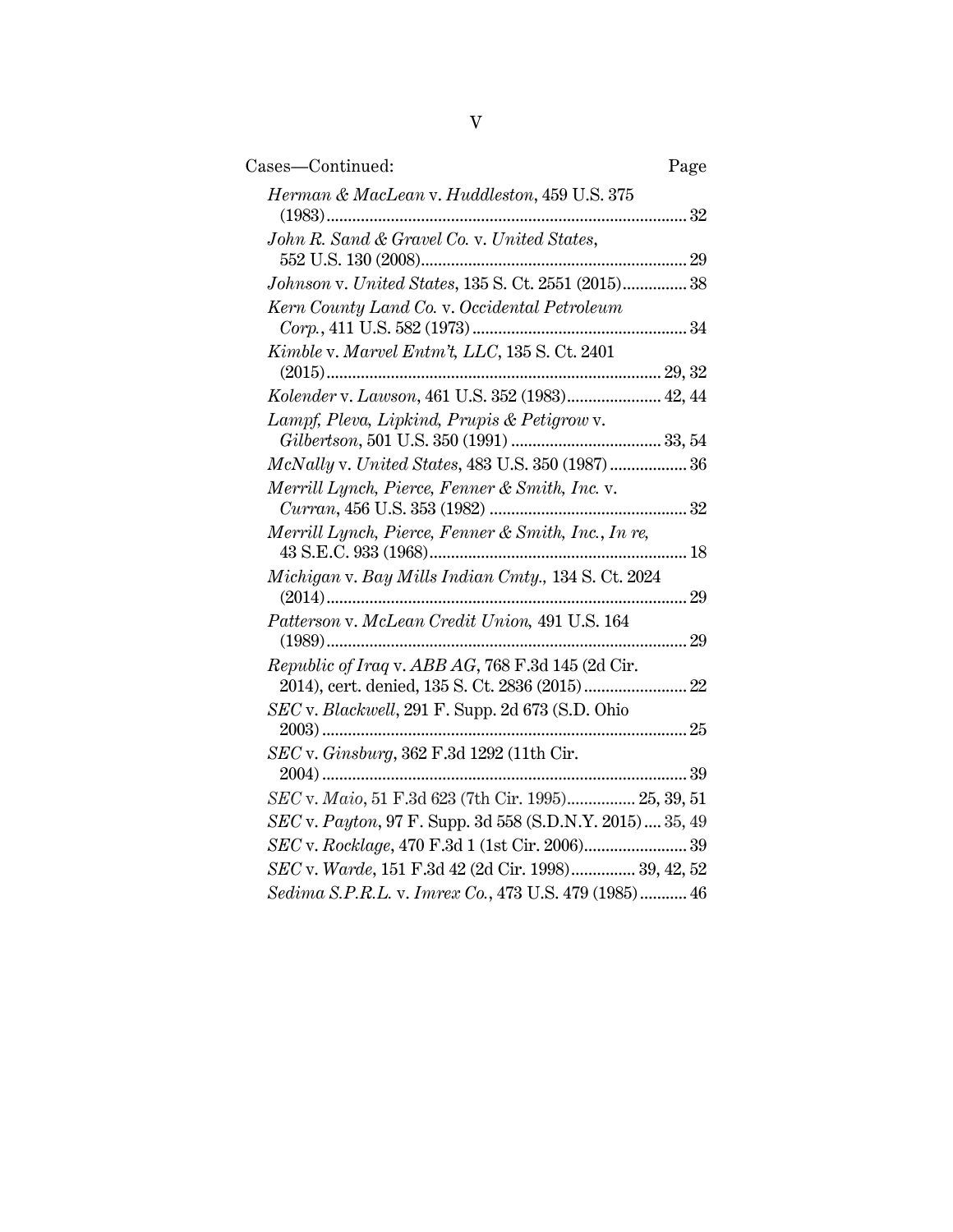| Cases-Continued:<br>Page                                      |  |
|---------------------------------------------------------------|--|
| Sekhar v. United States, 133 S. Ct. 2720 (2013)  36           |  |
| Skilling v. United States, 561 U.S. 358 (2010) 36, 38         |  |
| Stoneridge Inv. Partners, LLC v. Scientific-Atlanta,          |  |
| $Inc., 552 U.S. 148 (2008)46$                                 |  |
| $United\ States\ v.\ Batchelder,\ 442\ U.S.\ 114\ (1979)\ 43$ |  |
|                                                               |  |
| United States v. Castleman, 134 S. Ct. 1405 (2014) 47         |  |
| United States v. Gansman, 657 F.3d 85 (2d Cir.                |  |
|                                                               |  |
| United States v. Kaiser, 609 F.3d 556 (2d Cir. 2010) 44       |  |
| United States v. Naftalin, 441 U.S. 768 (1979) 34             |  |
| United States v. Newman, 773 F.3d 438 (2d Cir.                |  |
| 2014), cert. denied, 136 S. Ct. 242 (2015) 9, 39, 49          |  |
| United States v. O'Hagan, 521 U.S. 642 (1997) passim          |  |
| United States v. Tarallo, 380 F.3d 1174 (9th Cir.             |  |
| United States v. Williams, 553 U.S. 285 (2008)  38, 39, 40    |  |
| United States v. Yermian, 468 U.S. 63 (1984) 45               |  |
| Watson v. United States, 552 U.S. 74 (2007)  32               |  |
|                                                               |  |
| Constitution, statutes, regulations and rule:                 |  |
| U.S. Const. Amend. V (Due Process Clause)  38                 |  |
| Commodity Futures Modernization Act of 2000,                  |  |
| Pub. L. No. 106-554, 114 Stat. 2763A-454  30                  |  |
| Dodd-Frank Wall Street Reform and Consumer                    |  |
| Protection Act, Pub. L. No. 111-203, Tit. VII, § 762,         |  |
|                                                               |  |
| Insider Trading and Securities Fraud Enforcement              |  |
| Act of 1988, Pub. L. No. 100-704, 102 Stat. 4677  30          |  |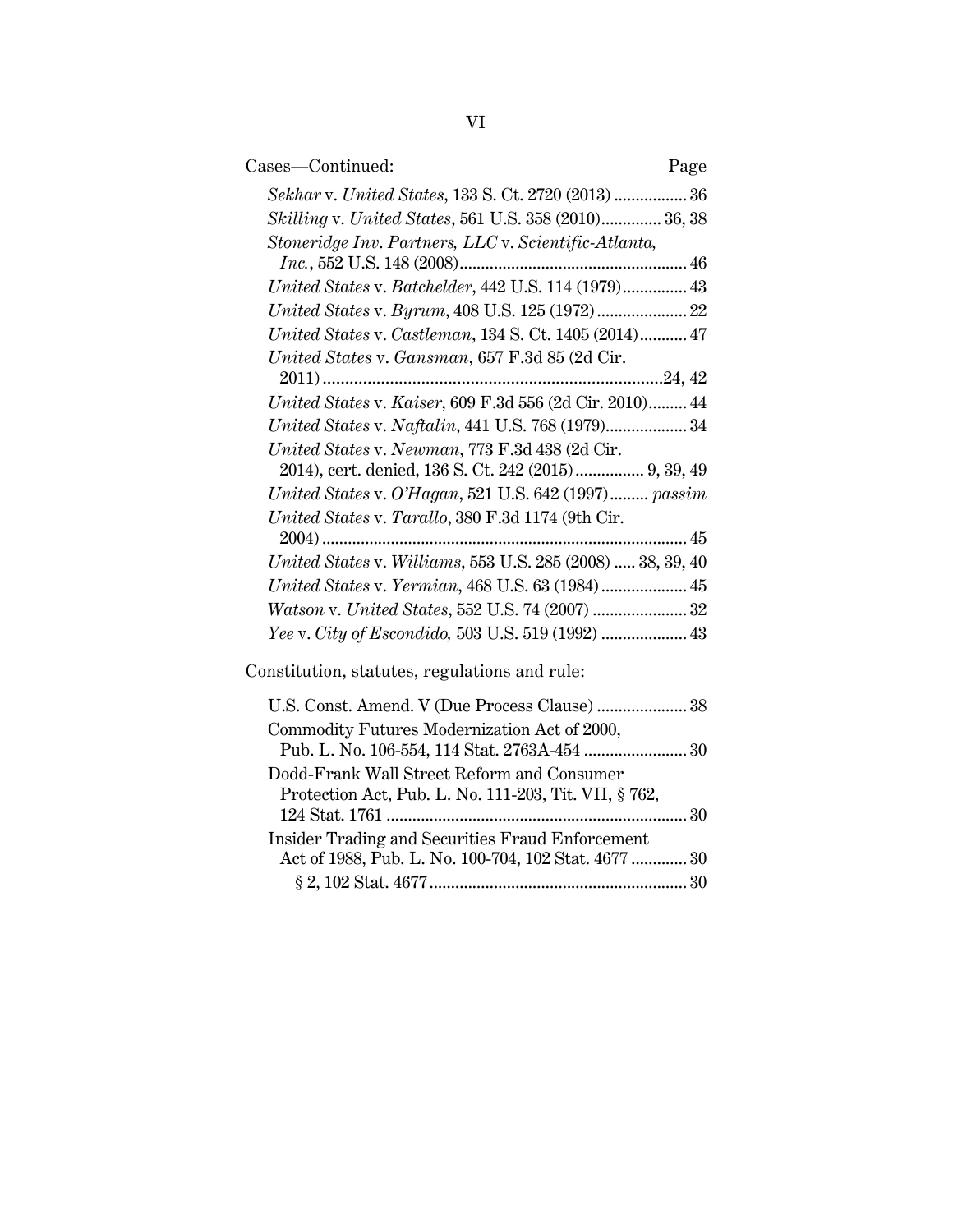| Statutes, regulations and rule-Continued:               | Page     |
|---------------------------------------------------------|----------|
|                                                         |          |
|                                                         |          |
| $\sim$ $\sim$ $\sim$ $\sim$ $\sim$ $\sim$ $\sim$ $\sim$ | $\Omega$ |

| Insider Trading Sanctions Act of 1984, Pub. L. No. |  |
|----------------------------------------------------|--|
|                                                    |  |
|                                                    |  |
| Securities Exchange Act of 1934, 15 U.S.C. 78a     |  |
|                                                    |  |
|                                                    |  |
|                                                    |  |
|                                                    |  |
|                                                    |  |
|                                                    |  |
|                                                    |  |
|                                                    |  |
|                                                    |  |
|                                                    |  |
| STOCK Act, Pub. L. No. 112-105, 126 Stat. 291  30  |  |
|                                                    |  |
|                                                    |  |
|                                                    |  |
|                                                    |  |
|                                                    |  |
|                                                    |  |
| 17 C.F.R.:                                         |  |
|                                                    |  |
|                                                    |  |
|                                                    |  |
|                                                    |  |
|                                                    |  |
|                                                    |  |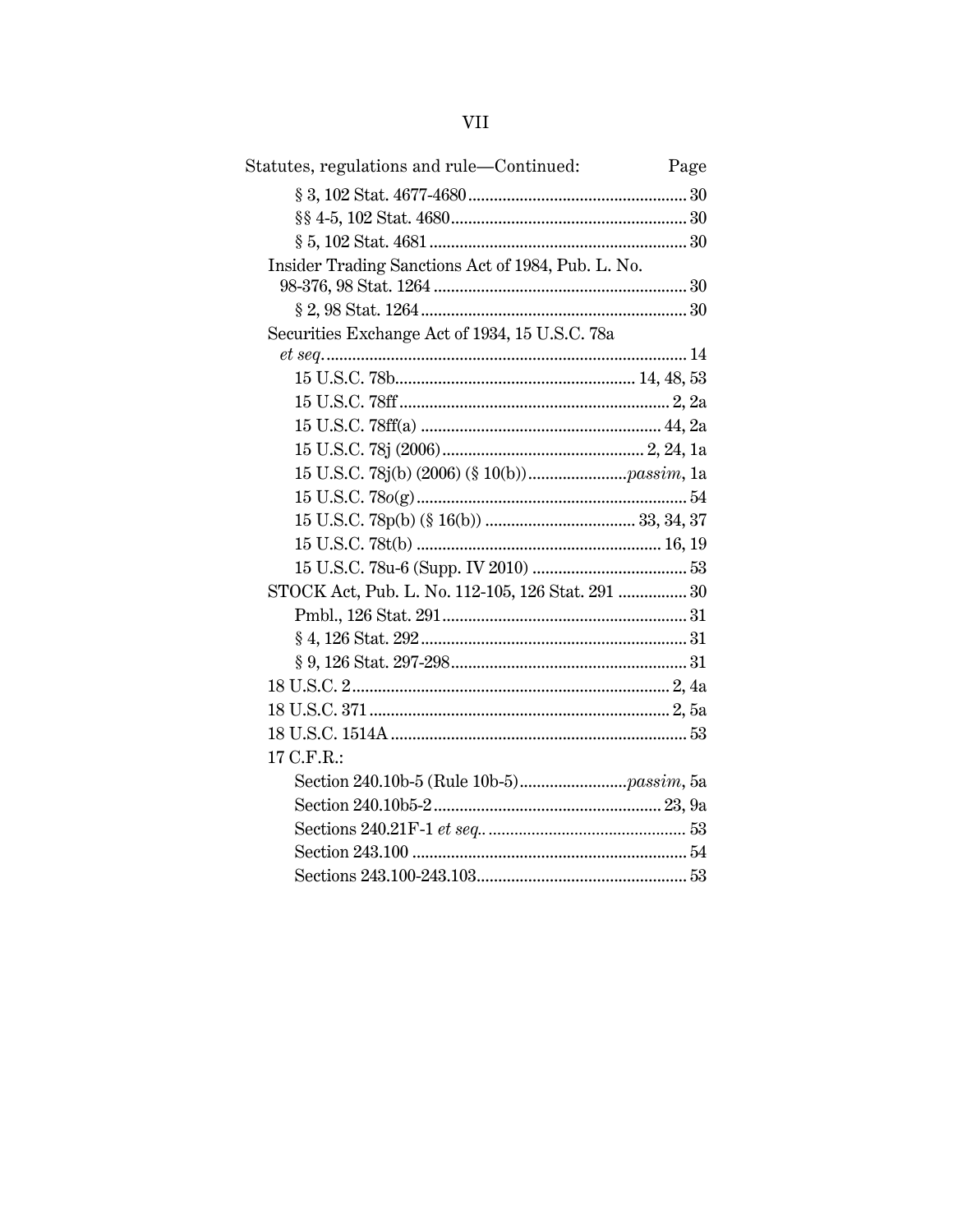|--|

| Statute and rule—Continued: | Page |
|-----------------------------|------|
|                             |      |
|                             |      |

# Miscellaneous:

| Patrik Augustin et al., Informed Options Trading                        |
|-------------------------------------------------------------------------|
| Prior to M&A Announcements: Insider Trading?                            |
| (May 2014), http://irrcinstitute.org/wp-content/                        |
| uploads/2015/09/Informed-Options-Trading_June-                          |
|                                                                         |
| 4 Bromberg and Lowenfels on Securities Fraud                            |
| (2d ed. 2016)<br>38                                                     |
| Victor Brudney, <i>Insiders</i> , <i>Outsiders</i> , and <i>Inform-</i> |
| ational Advantages Under the Federal Securities                         |
|                                                                         |
| John C. Coffee, Jr., Getting Away with Insider                          |
|                                                                         |
| Bradford Cornell & Erik R. Sirri, The Reaction of                       |
| Investors and Stock Prices to Insider Trading,                          |
| 51                                                                      |
| Carlyle H. Dauenhauer, Justice in Equity: Newman                        |
| and Egalitarian Reconciliation for Insider-                             |
| Trading Theory, 12 Rutgers Bus. L. Rev. 39 (2015) 49                    |
|                                                                         |
| Michael J. Fishman & Kathleen M. Hagerty,                               |
| Insider Trading and the Efficiency of Stock Prices,                     |
|                                                                         |
| 3 Fletcher Cyclopedia of the Law of Corporations                        |
| 22<br>$(2010)$                                                          |
| Andreas Gintschel & Stanimir Markov, The Effect-                        |
| iveness of Regulation FD, 37 J. Acct. & Econ. 293                       |
|                                                                         |
| H.R. Conf. Rep. No. 229, 94th Cong., 1st Sess. (1975)  53               |
| H.R. Rep. No. 355, 98th Cong., 1st Sess. (1983) 32, 50, 52              |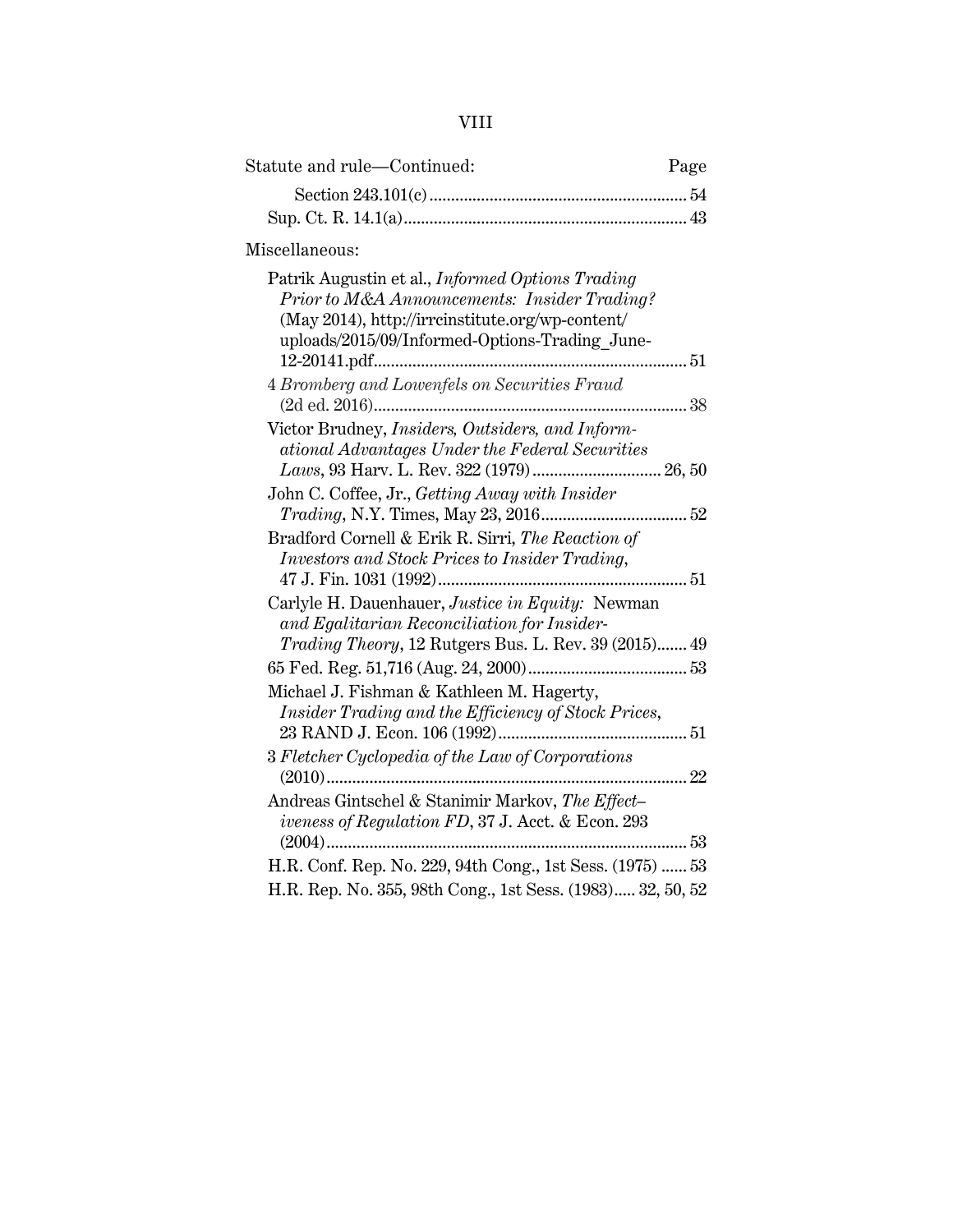| Miscellaneous-Continued:                                   | Page |
|------------------------------------------------------------|------|
| H.R. Rep. No. 910, 100th Cong., 2d Sess. (1988) 31, 50, 51 |      |
| Donald C. Langevoort, Commentary, The Insider              |      |
| Trading Sanctions Act of 1984 and Its Effect on            |      |
| <i>Existing Law</i> , 37 Vand. L. Rev. 1273 (1984)  31     |      |
| Donald C. Langevoort, 18 Insider Trading:                  |      |
| Regulation, Enforcement & Prevention (2016) 28, 51         |      |
| Michael Manove, The Harm from Insider Trading              |      |
| and Informed Speculation, 104 Q. J. Econ. 823              |      |
|                                                            | . 50 |
| Floyd R. Mechem, Outlines of the Law of Agency             |      |
| (3d ed. 1923)                                              | 22   |
| Alexandre Padilla & Brian Gardiner, Insider                |      |
| Trading: Is There an Economist in the Room?,               |      |
|                                                            |      |
| Michael Perino, The Gift of Inside Information,            |      |
| N.Y. Times, Dec. 12, 2014, http://dealbook.nytimes         |      |
| .com/2014/12/12/the-gift-of-inside-information/ 49         |      |
|                                                            |      |
|                                                            |      |
| Webster's New International Dictionary (2d ed.             |      |
| $1957)$                                                    |      |
| Roman P. Wuller, <i>Insider Trading: Circumventing</i>     |      |
| the Restrictive Contours of the Chiarella and Dirks        |      |
|                                                            |      |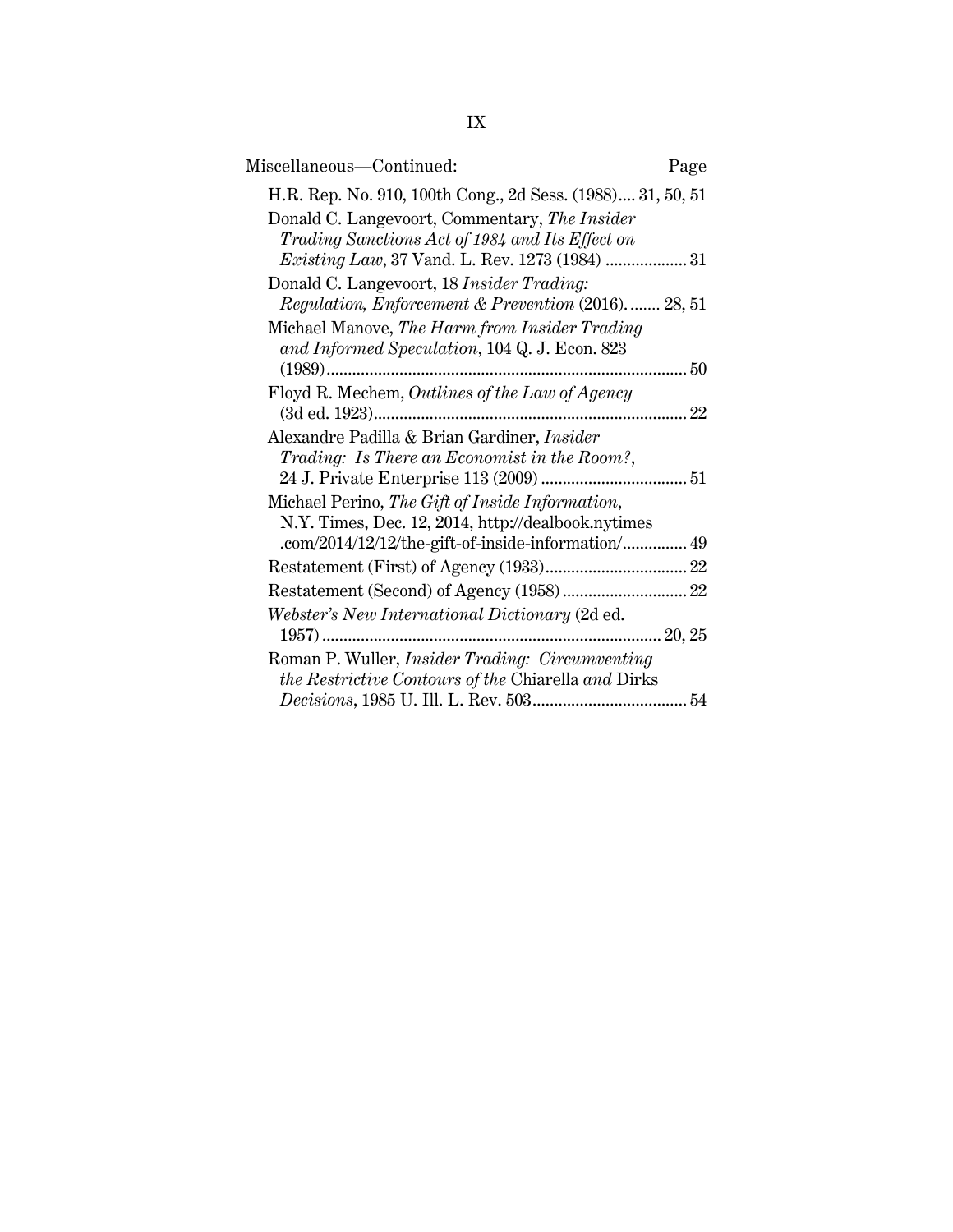# In the Supreme Court of the United States

No. 15-628

BASSAM YACOUB SALMAN, PETITIONER

*v.*

UNITED STATES OF AMERICA

*ON WRIT OF CERTIORARI TO THE UNITED STATES COURT OF APPEALS FOR THE NINTH CIRCUIT*

### **BRIEF FOR THE UNITED STATES**

### **OPINIONS BELOW**

The court of appeals' published opinion (Pet. App. 1-17) is reported at 792 F.3d 1087, and its memorandum (Pet. App. 18-25) is reprinted at 618 Fed. Appx. 886. The order of the district court (Pet. App. 34-52) is available at 2013 WL 6655176.

### **JURISDICTION**

The judgment of the court of appeals was entered on July 6, 2015. A petition for rehearing was denied on August 13, 2015 (Pet. App. 53). The petition for a writ of certiorari was filed on November 10, 2015, and was granted on question 1 only on January 19, 2016. The jurisdiction of this Court rests on 28 U.S.C.  $1254(1)$ .

(1)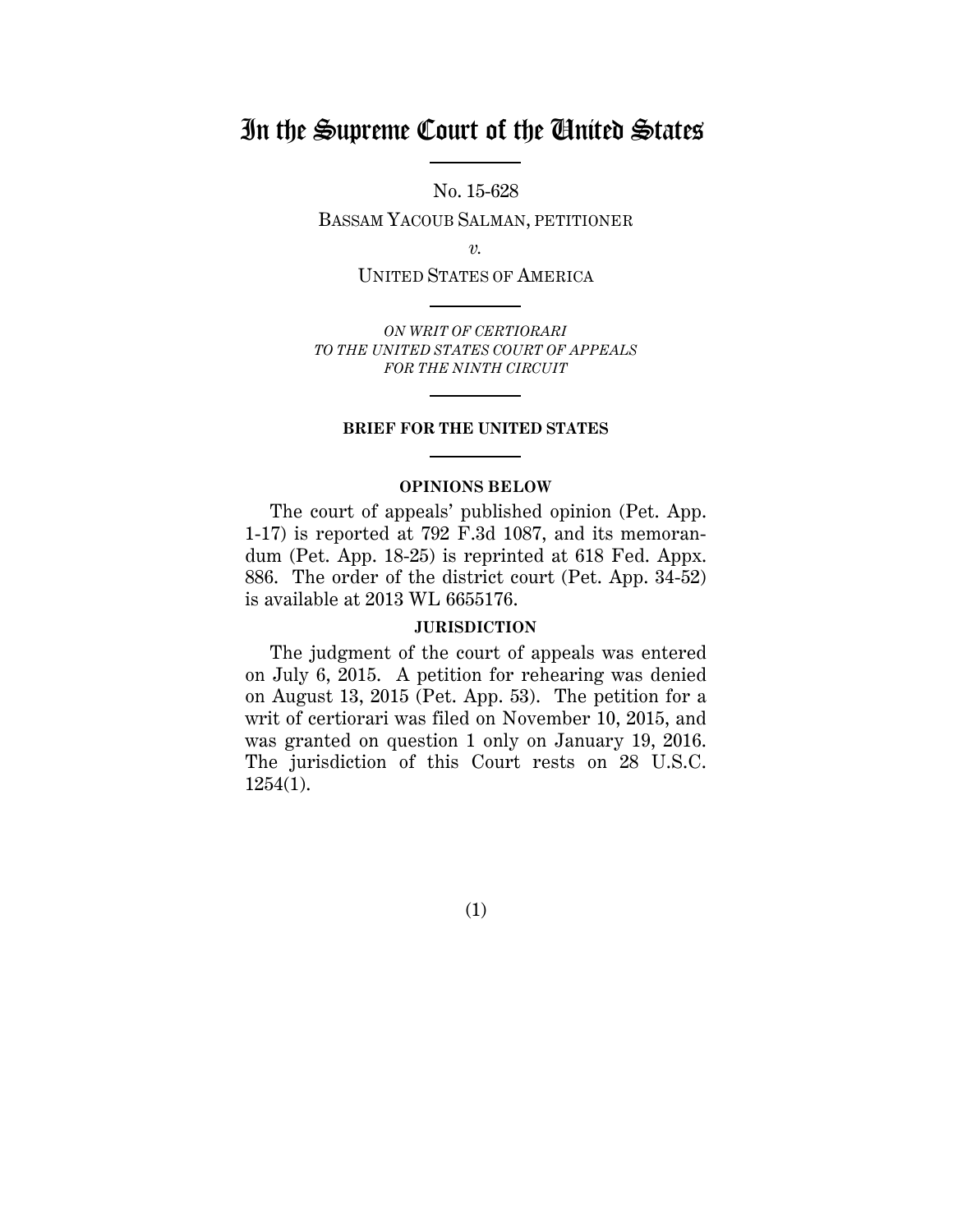#### **STATUTORY AND REGULATORY PROVISIONS INVOLVED**

The relevant provisions are reproduced in an appendix to this brief. App., *infra*, 1a-11a.

### **STATEMENT**

Following a jury trial in the United States District Court for the Northern District of California, petitioner was convicted of conspiracy to commit securities fraud, in violation of 18 U.S.C. 371, and securities fraud, in violation of 15 U.S.C.  $78j(b)$  (2006) and 15 U.S.C. 78ff, 17 C.F.R. 240.10b-5, and 18 U.S.C. 2. Am. Judgment 1. He was sentenced to 36 months of imprisonment, to be followed by three years of supervised release, and was ordered to pay \$738,539.42 in restitution. *Id.* at 2-3, 5. The court of appeals affirmed. Pet. App. 1-25.

1. a. In 2002, Maher Kara (Maher) joined the healthcare investment banking group at Citigroup, where he worked as a vice president and later as a director. Pet. App. 4; see J.A. 47, 67-68. In those roles, he handled highly confidential information about mergers and acquisitions involving Citigroup clients. Pet. App. 4.

Citigroup had policies and procedures, and implemented "very regular" trainings, to ensure that Maher and other investment bankers kept that information confidential. J.A. 71; see J.A. 35-39, 41-47, 49- 51, 54-56, 71-78, 100-101. Maintaining confidentiality was important both to the "reputation" of Citigroup itself and to the business interests of its clients. J.A. 42; see J.A. 41-43, 55-56. For instance, if a Citigroup client sought to acquire another company, and Citigroup personnel leaked news of the planned purchase, that leak could increase the target company's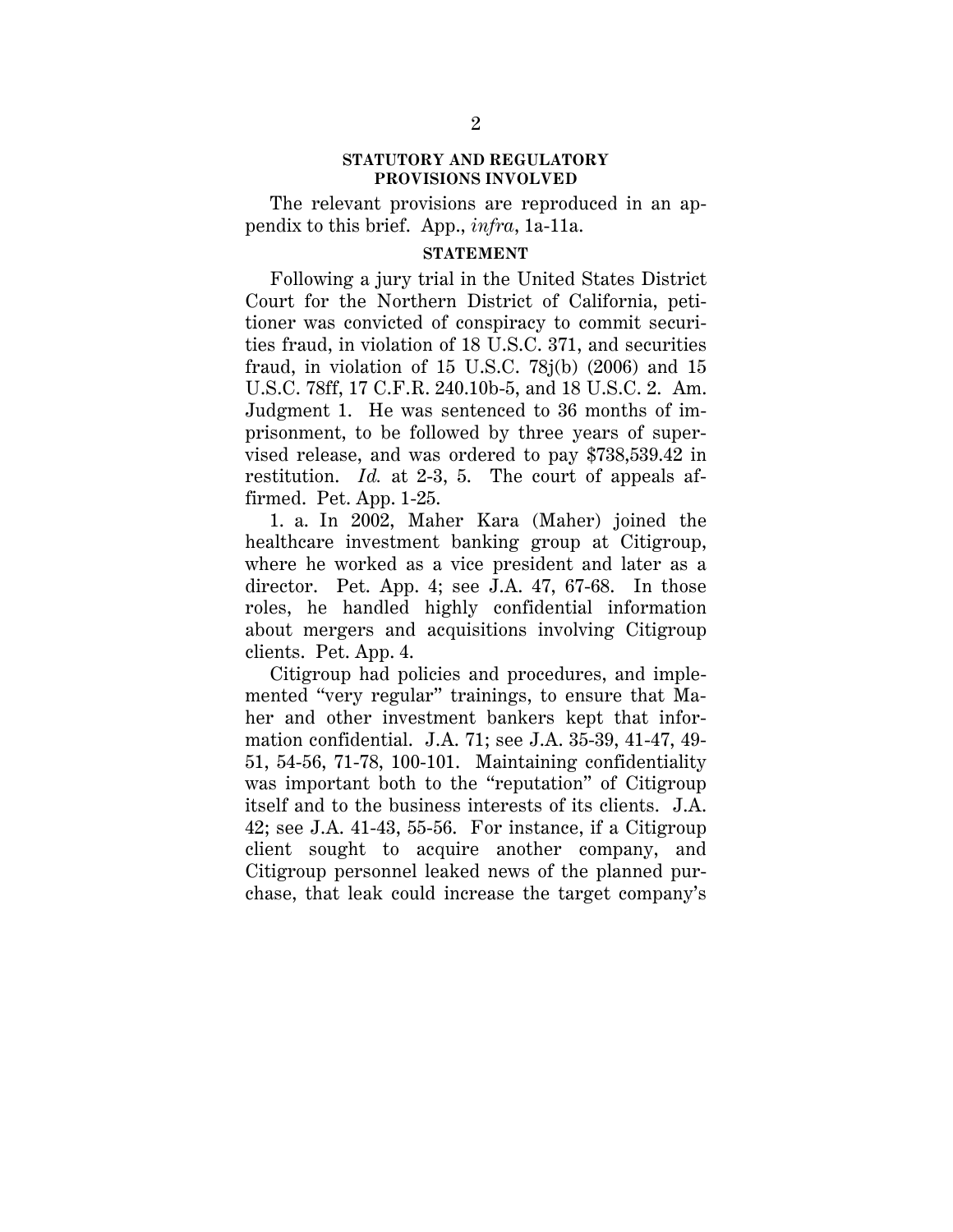stock price and make the acquisition more expensive and difficult. See J.A. 39-53, 70-76, 171-173.

Maher has an older brother named Mounir Kara, also known as Michael (Michael). The brothers were extremely close. Pet. App. 4-7; see, *e.g.*, J.A. 158, 195, 215-217, 320-323. Michael helped pay Maher's business-school tuition, was the best man and "stood in for their deceased father at Maher's wedding," and taught Maher basic science to aid him in his work. Pet. App. 6; see, *e.g.*, J.A. 89-91, 104-107, 174-175, 195, 217-218. Maher cared for his brother as Michael struggled to cope with their father's death in 2004. See, *e.g.*, J.A. 90-91, 146-147, 263-264.

After Maher joined the healthcare group at Citigroup, he "began to discuss aspects of his job" with Michael. Pet. App. 4. At first, the discussions were fairly general. J.A. 79-81. But they eventually became more specific and focused on particular companies about which Maher had confidential knowledge, and "Maher began to suspect that Michael was trading on the information," although "Michael initially denied it." Pet. App. 4; see J.A. 80-81, 84-85.

Ultimately, "Michael became more brazen and more persistent in his requests for inside information, and Maher knowingly obliged." Pet. App. 4. From late 2004 to 2007, Maher conveyed to Michael highly confidential corporate information—in particular, information about pending mergers and acquisitions to which Maher had access through his work at Citigroup, and did so with the understanding that Michael was using that information to make securities trades. *Ibid.*; see, *e.g.*, J.A. 57, 78-83, 97-98, 115-125, 247-248, 277-279, 295-296, 309-313; see also J.A. 82-83 (Maher "fully expected" Michael was trading on the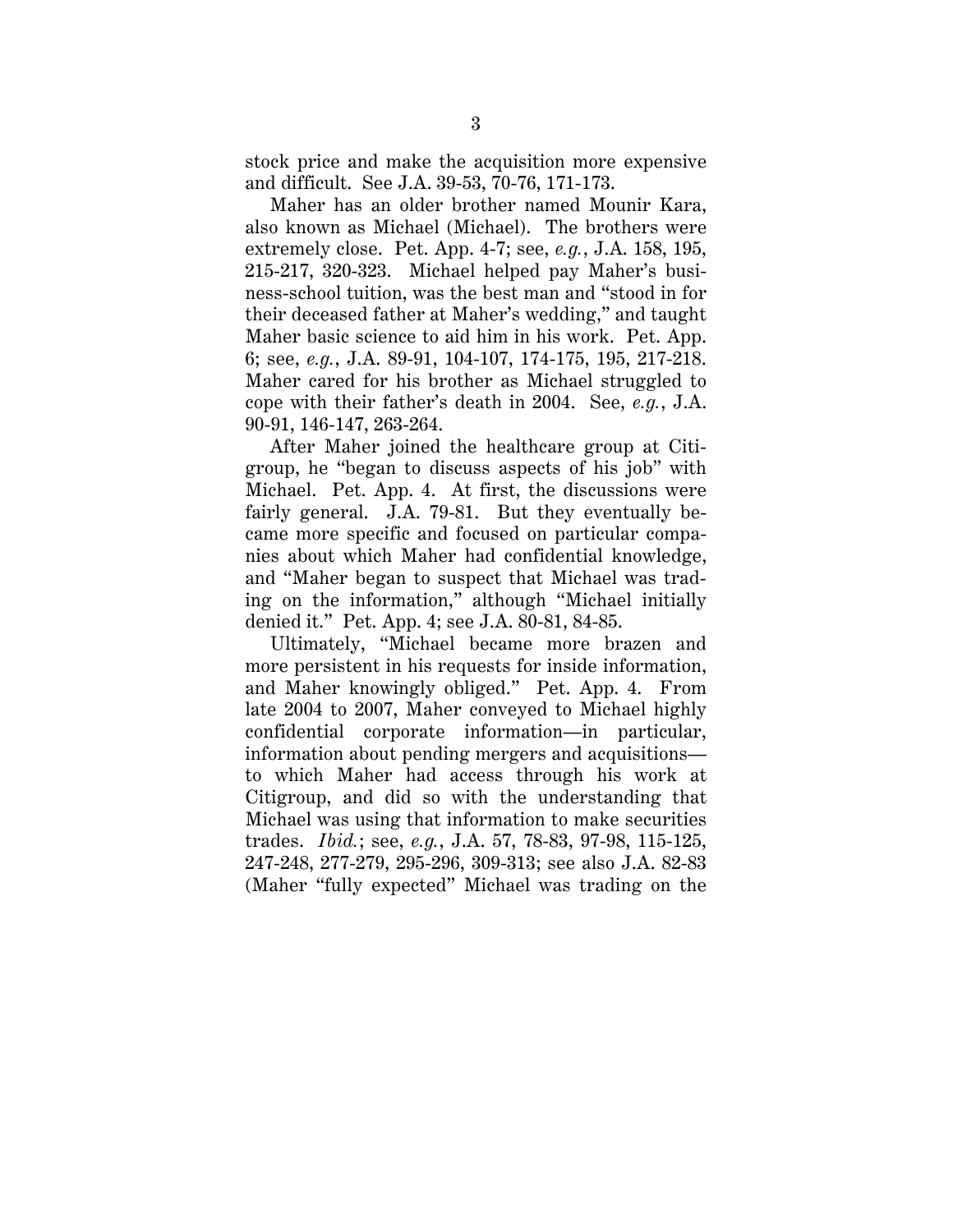information); J.A. 299-301 (Maher tells Michael "[y]ou may want to take a position in" an upcoming acquisition).

Maher testified that he tipped Michael "with the intent that [Michael] benefit from information about companies or stocks" and "knew" the information "would benefit" Michael. J.A. 57; see J.A. 80-82 (Maher explaining that he tipped Michael "to get him off my back, and to benefit him"). Maher, in his own words, "knowingly, willfully acted to benefit [his] brother," J.A. 119, and he did so to "fulfill[] whatever needs [Michael] had," J.A. 82; see J.A. 118-119 (Maher testifies "[i]t would benefit [Michael], and benefit me directly"). On one occasion in 2007, for example, Michael called Maher asking for a "favor" and for "information"; when Michael refused Maher's offer of money, Maher, worried about "what [Michael] had done," tipped him about an upcoming acquisition of a company called Biosite. J.A. 124-128; see Pet. App. 6; J.A. 309-314, 331-333; see also J.A. 124 (Michael told Maher "I owe somebody" and "Please, I need this"). Although Maher regretted that tip and asked Michael not to trade, Maher thought that Michael "was going to trade on [the information]." J.A. 125; see J.A. 165.

As Michael testified, Maher's information gave Michael an extraordinary trading advantage. It "provide[d]  $* * *$  [him] timely information that the average person does not have access to" and "would never have or dream of" having. J.A. 250-251; see J.A. 192-193. To avoid detection, Maher often purposely tipped Michael about acquisitions on which Maher himself was not directly working, in an attempt to make it more difficult to trace the information back to Maher,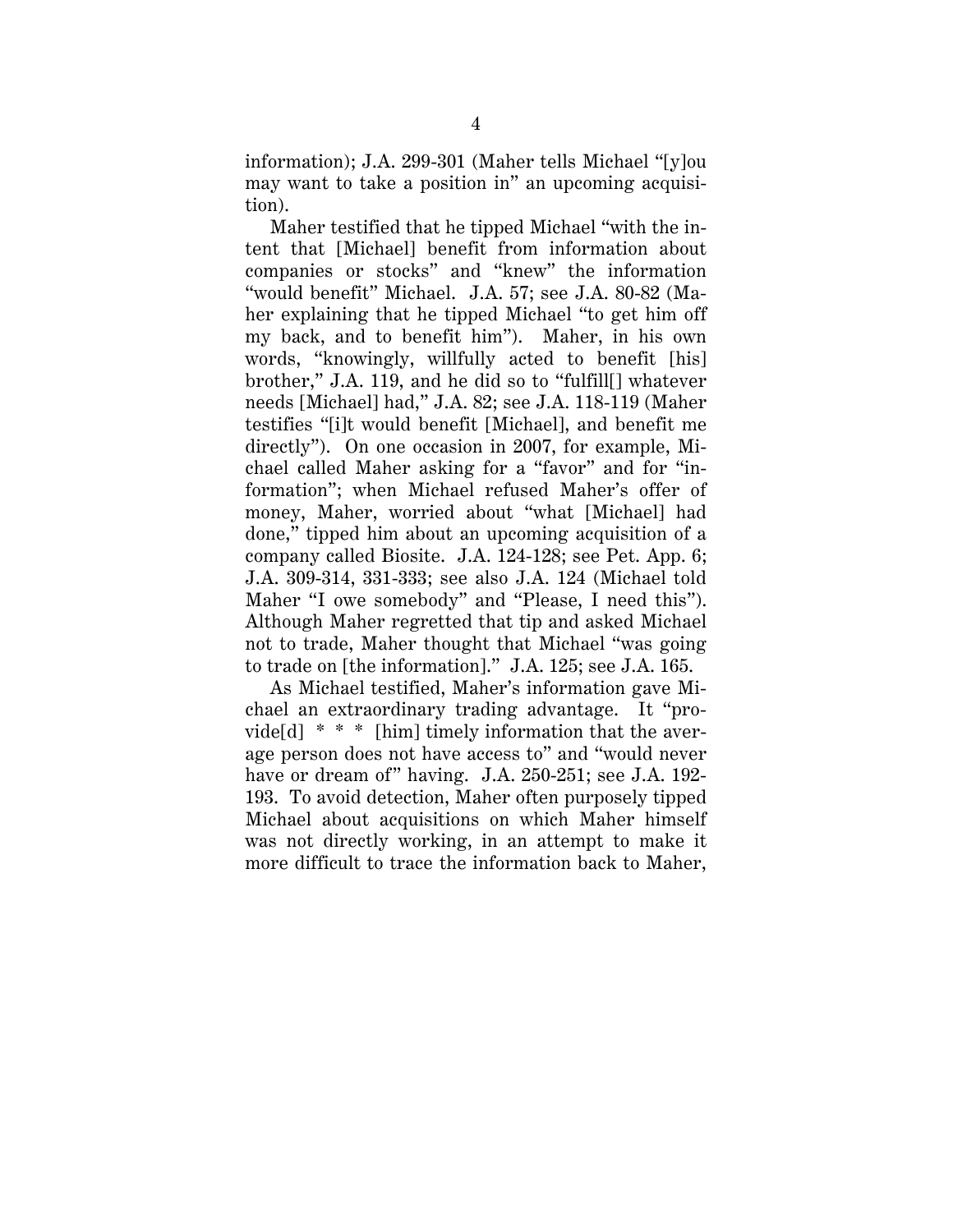and the brothers used code words in their emails. J.A. 116-118, 124-125, 128-131, 226-248.

b. In 2003, Maher became engaged to marry petitioner's sister. Pet. App. 4. The Kara and Salman families—and Michael and petitioner in particular formed a warm relationship. *Id.* at 4-5; see, *e.g.*, J.A. 60-62, 85-86, 106-107, 133-138, 283-286. As Michael explained at trial, he and petitioner "[a]bsolutely" became friends. J.A. 223.

Late in 2004, Michael began sharing with petitioner (and others) the inside information that he obtained from Maher. Pet. App. 5; see J.A. 130-131, 266-280; see also J.A. 257-259 (Michael testifies that when information about "a major deal" came from Maher, petitioner was "first on [Michael's] phone list"). Michael also encouraged petitioner to trade on that information, as Michael himself was doing. Pet. App. 5; see J.A. 254-259.

Petitioner followed that advice. See, *e.g.*, J.A. 262- 263, 276, 357-358 (petitioner executed same trades as Michael). But although petitioner had his own brokerage account, J.A. 366, he did not use it to make the trades. Rather, petitioner "arranged to deposit money, via a series of transfers through other accounts, into a brokerage account held jointly in the name of his wife's sister and her husband, Karim Bayyouk." Pet. App. 5; see, *e.g.*, J.A. 318, 349-358. Petitioner conveyed the inside information to Bayyouk, who executed the trades, and the two split the profits—an amount that ultimately totaled more than \$1.5 million. Pet. App. 5, 19; see, *e.g.*, J.A. 349-357 (petitioner used \$300,000 for down payment on house).

Nearly \$1 million of those profits came from Maher's tip to Michael in 2007 that Biosite was about to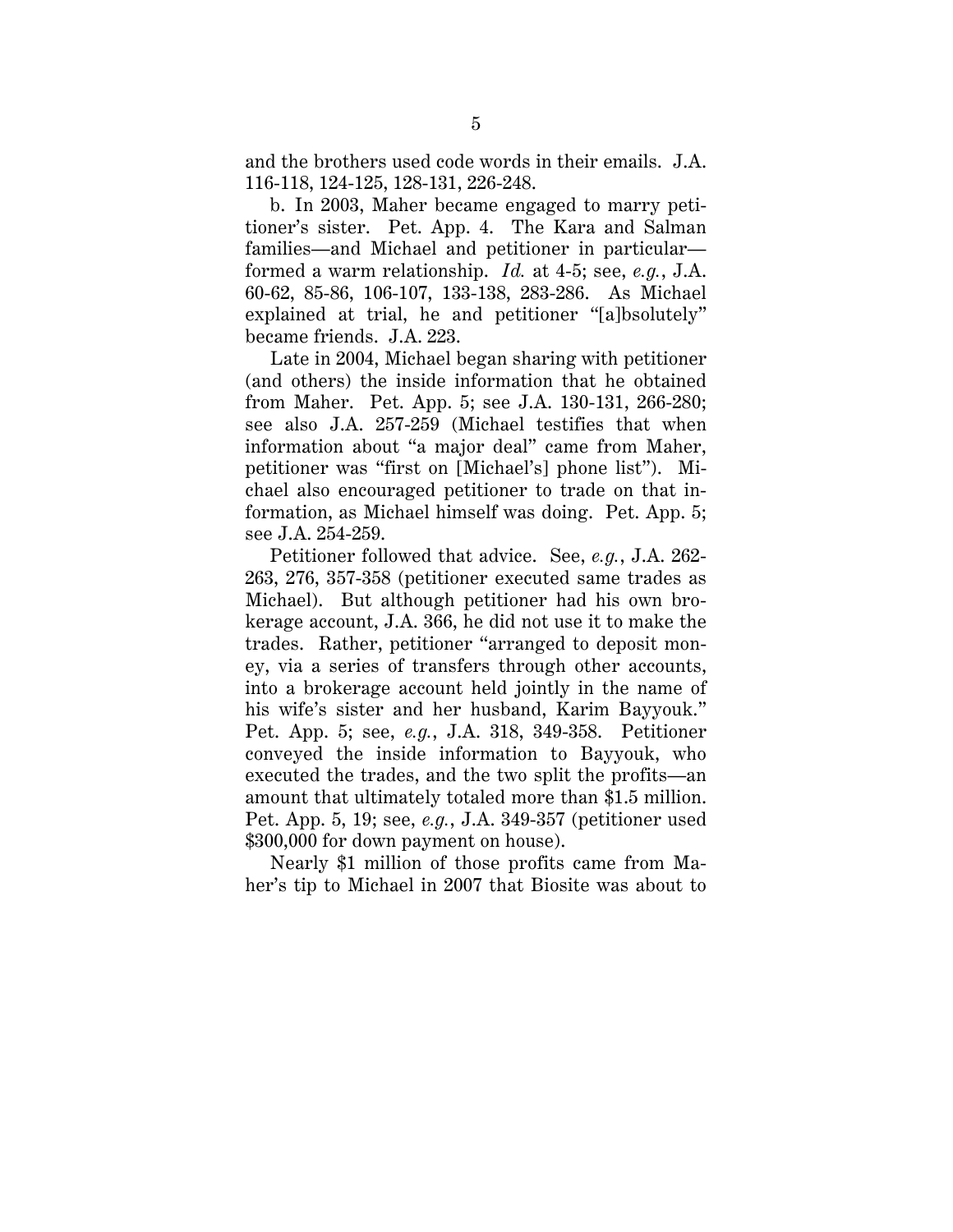be acquired by a Citigroup client. J.A. 52-54, 122-128; 9/17/13 Tr. 335, 341, 456-465; 9/24/13 Tr. 1510-1511. Within hours of the tip, Michael called petitioner, who called Bayyouk, and Bayyouk bought over \$100,000 of Biosite options. J.A. 309-313, 365-366; 9/25/13 Tr. 1571-1576, 1657. The acquisition was publicly announced before the next trading day, 9/17/13 Tr. 344 and that announcement caused the price of Biosite stock to increase significantly, thus allowing petitioner and Bayyouk to realize an overnight windfall. 9/18/13 Tr. 675-678; see 9/25/13 Tr. 1568-1569; see also 9/24/13 Tr. 1423-1424 (Bayyouk lied to SEC about Biosite trades). Petitioner then paid Michael a kickback of approximately \$10,000 to thank him for the information on Biosite and other companies. J.A. 317-318; 9/23/13 Tr. 1140-1142.

c. Petitioner "knew full well that Maher Kara was the source of the information" that formed the basis for those trades. Pet. App. 5. Petitioner, who had experience trading securities, J.A. 346-347, was aware that Maher worked as an investment banker at Citigroup, see, *e.g.*, J.A. 88, 104, 106-107, 222-224, 377- 378. Because petitioner was risking hundreds of thousands of dollars, he wanted to "know how solid [Michael's] information was." J.A. 340; see J.A. 339. It was also important to Michael that petitioner know that Maher was the tipper; Michael hoped it would make Maher seem more powerful and prosperous in the eyes of the Salman family. See J.A. 257-260.

Accordingly, Michael repeatedly informed petitioner that "Maher is the source of all of this information." J.A. 286; see J.A. 256-257 (petitioner "[d]irect[ly]" asked Michael where the inside information came from, and Michael responded "Maher"); see also Pet.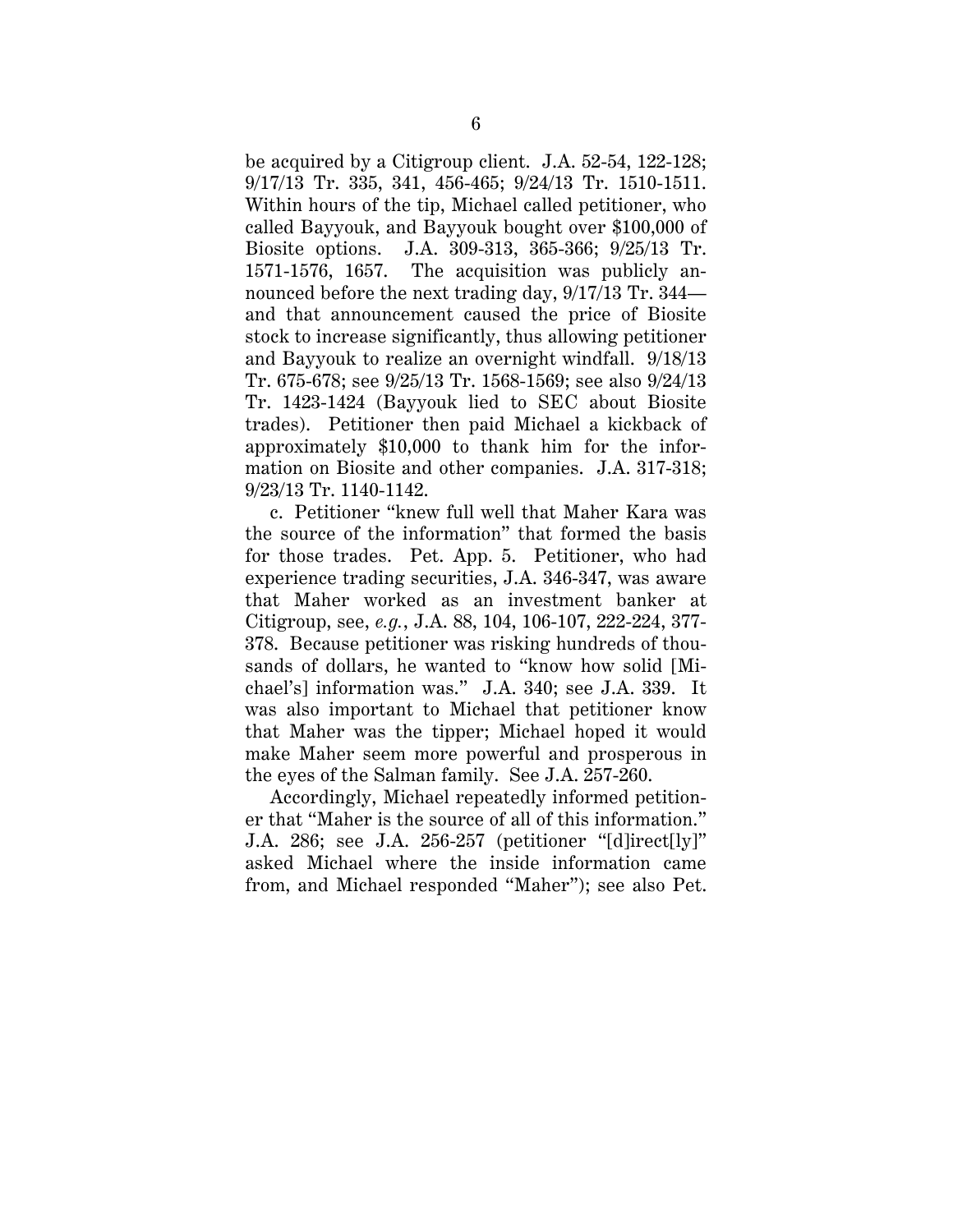App. 5; J.A. 252-253, 265-266, 382-383. In one instance, Michael told petitioner that he would "check with Maher" to learn when a target corporation was likely to be acquired. J.A. 300-302.

Petitioner also knew that Maher's disclosures were illicit. In 2005, Michael saw papers on petitioner's desk relating to the trading and angrily warned petitioner to be careful with the information "because it was coming from Maher." Pet. App. 5-6; see J.A. 284- 286. Petitioner agreed on the need to "protect" Maher and offered to shred the papers. Pet. App. 6; see J.A. 284-287.

Finally, petitioner knew about the close relationship between Maher and Michael. Pet. App. 6. The Kara and Salman families were intertwined, and petitioner "would have had ample opportunity to observe Michael and Maher's interactions at their regular family gatherings." *Ibid.* For example, petitioner attended Maher's wedding, where Michael brought Maher to tears by giving a toast describing "how he spoke to [Maher] nearly every day" and explaining that Maher was "his 'mentor,' his 'private counsel,' and 'one of the most generous human beings he knows.'" *Id.* at 6-7; see J.A. 155-159.

2. a. Petitioner was charged with four counts of securities fraud and one count of conspiracy to commit securities fraud. J.A. 389, 392; Pet. App. 35-36.

The district court instructed the jury that petitioner could be found guilty of securities fraud only if the government established beyond a reasonable doubt that petitioner "willfully used a device or scheme to defraud someone or engaged in any act, practice, or course of business that operates or would operate as a fraud or deceit upon any person." J.A. 393; see J.A.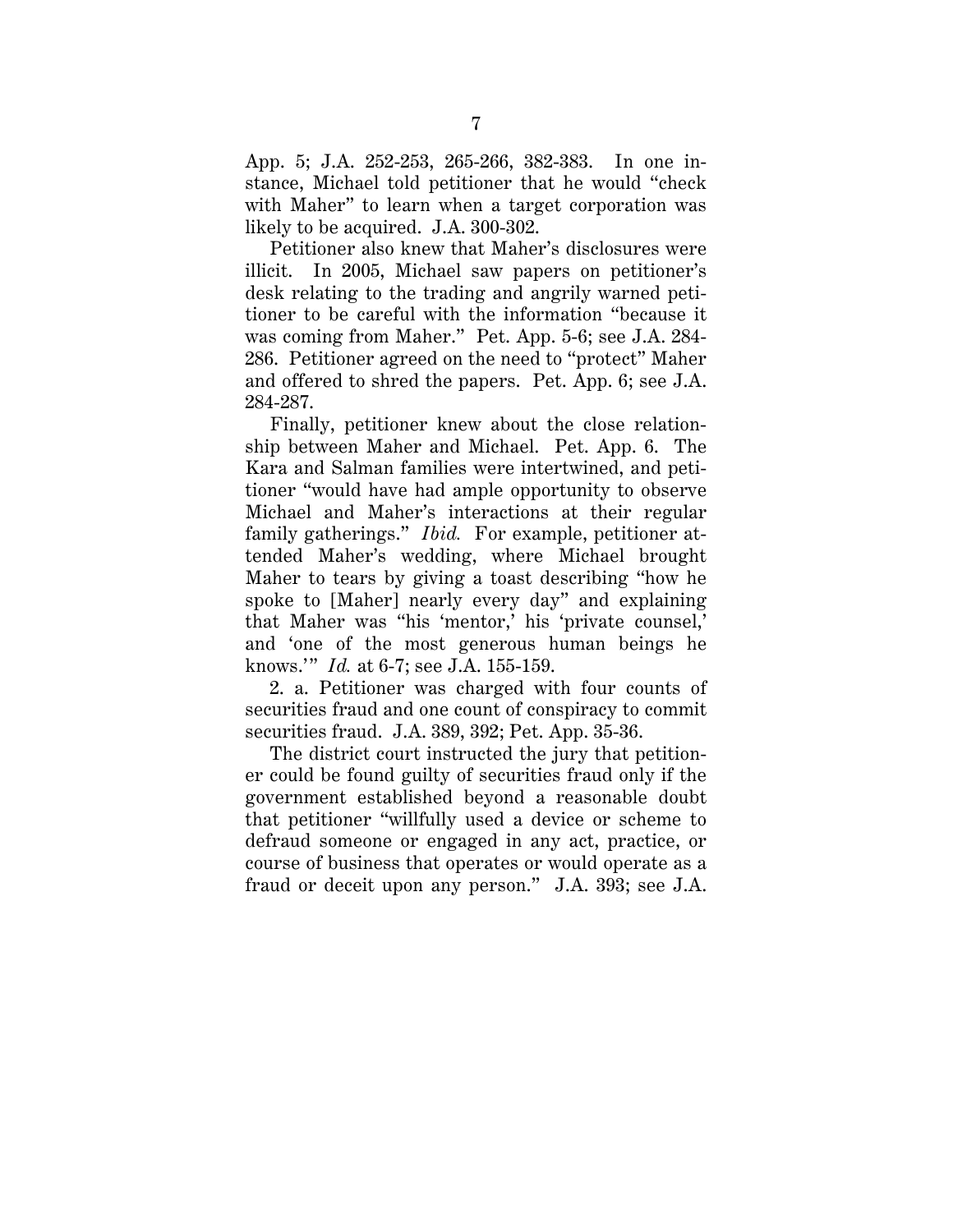394 (instructing that "'[w]illfully' means intentionally undertaking an act for the wrongful purpose of defrauding or deceiving someone"). The court also instructed the jury that to establish that petitioner engaged in such fraud or deceit the government had to prove beyond a reasonable doubt that (1) the insider, Maher, "intentionally breached [a] duty of trust and confidence" owed to his employer or its clients "by disclosing confidential, material, non-public information" and by "personally benefit[ting] in some way, directly or indirectly," from that disclosure; and (2) petitioner knew that he was trading on the basis of inside information and that the information had been improperly disclosed by Maher for "personal benefit." J.A. 396-397; see J.A. 393-395.

The district court instructed the jury that "[p]ersonal benefit includes not only monetary gain \* \* \* but also a reputational benefit or the benefit one would obtain from simply making a gift of confidential information to a trading relative or friend. The benefit does not need to be financial or tangible in nature." J.A. 398-399. Petitioner did not object to that instruction. Compare 11-cr-625 Docket entry No. 191, at 7, with J.A. 398-399.

b. The jury found petitioner guilty on all counts. Pet. App. 7. Petitioner moved for a new trial, arguing (among other things) that the government adduced insufficient evidence that petitioner knew that Maher personally benefited. *Id.* at 34, 49. The district court denied the motion. *Id.* at 47-52. The court noted the "substantial" evidence of petitioner's knowledge, including the steps petitioner took to hide his trading to "protect" Maher and petitioner's awareness that Mi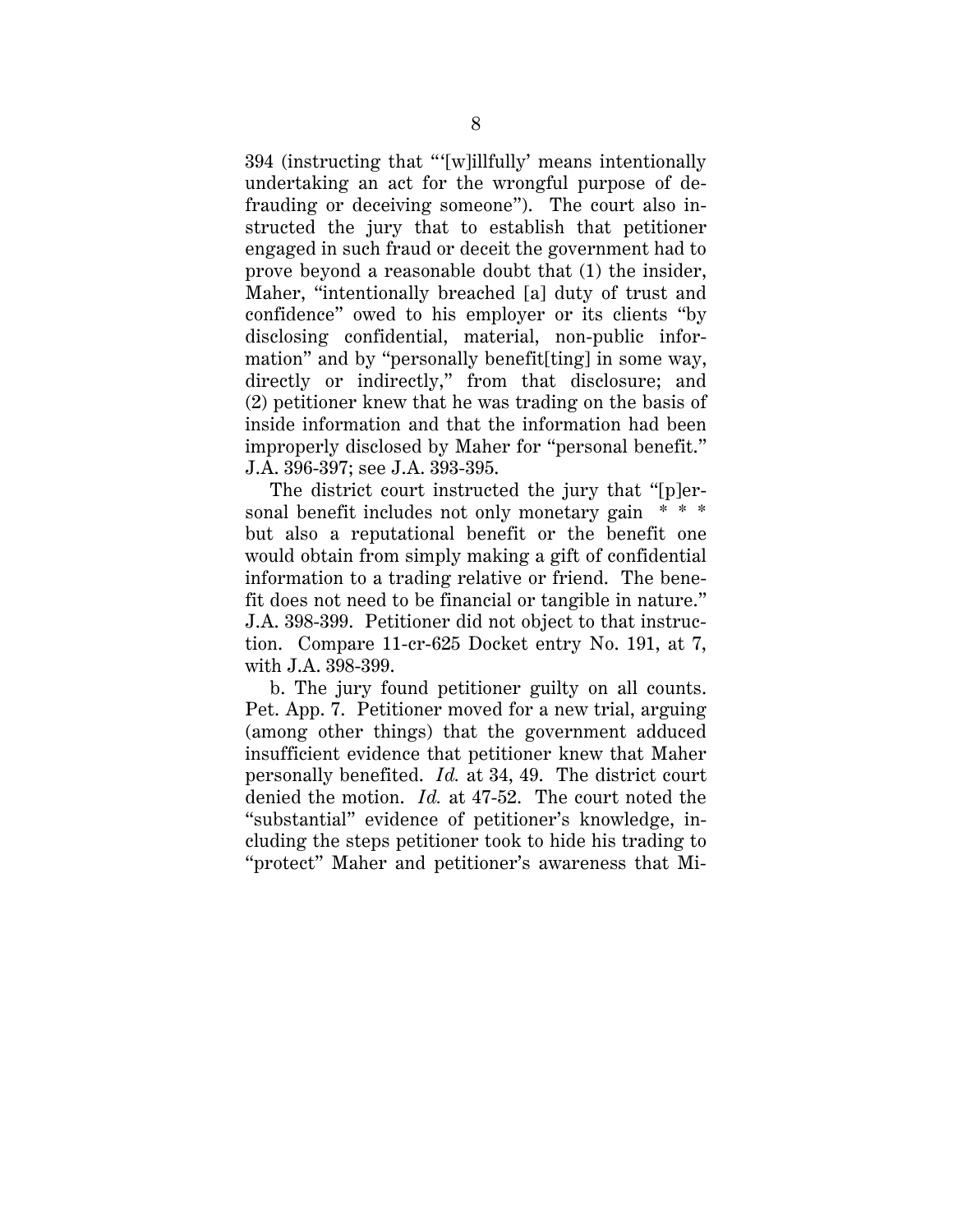chael and Maher "were brothers with a very close relationship." *Id.* at 50-52.

3. The court of appeals affirmed. Pet. App. 1-25. The court rejected petitioner's argument, based on the Second Circuit's decision in *United States* v. *Newman*, 773 F.3d 438 (2014), cert. denied, 136 S. Ct. 242 (2015), that "the evidence was insufficient to find either that Maher Kara disclosed the information to Michael Kara in exchange for a personal benefit, or, if he did, that [petitioner] knew of such benefit." Pet. App. 9.

The court of appeals explained that, under this Court's decision in *Dirks* v. *SEC*, 463 U.S. 646 (1983), a "tippee" who receives confidential inside information is liable if "the insider personally will benefit, directly or indirectly, from his disclosure" and "the tippee knows or should know that there has been such a breach" of fiduciary duty. Pet. App. 11 (brackets omitted) (quoting *Dirks*, 463 U.S. at 660, 662). The court emphasized *Dirks*'s recognition that an insider personally benefits from disclosing confidential information when he "makes a gift of confidential information to a trading relative or friend." *Id.* at 12 (emphasis omitted) (quoting *Dirks*, 463 U.S. at 664). And the court found that "Maher's disclosure of confidential information to Michael, knowing that he intended to trade on it, was precisely the 'gift of confidential information to a trading relative' that *Dirks* envisioned." *Ibid.* (quoting *Dirks*, 463 U.S. at 664).

In ruling that petitioner had knowledge of the personal benefit, the court of appeals noted Michael's testimony "that he directly told [petitioner] that it was Michael's brother Maher who was, repeatedly, leaking the inside information that Michael then conveyed to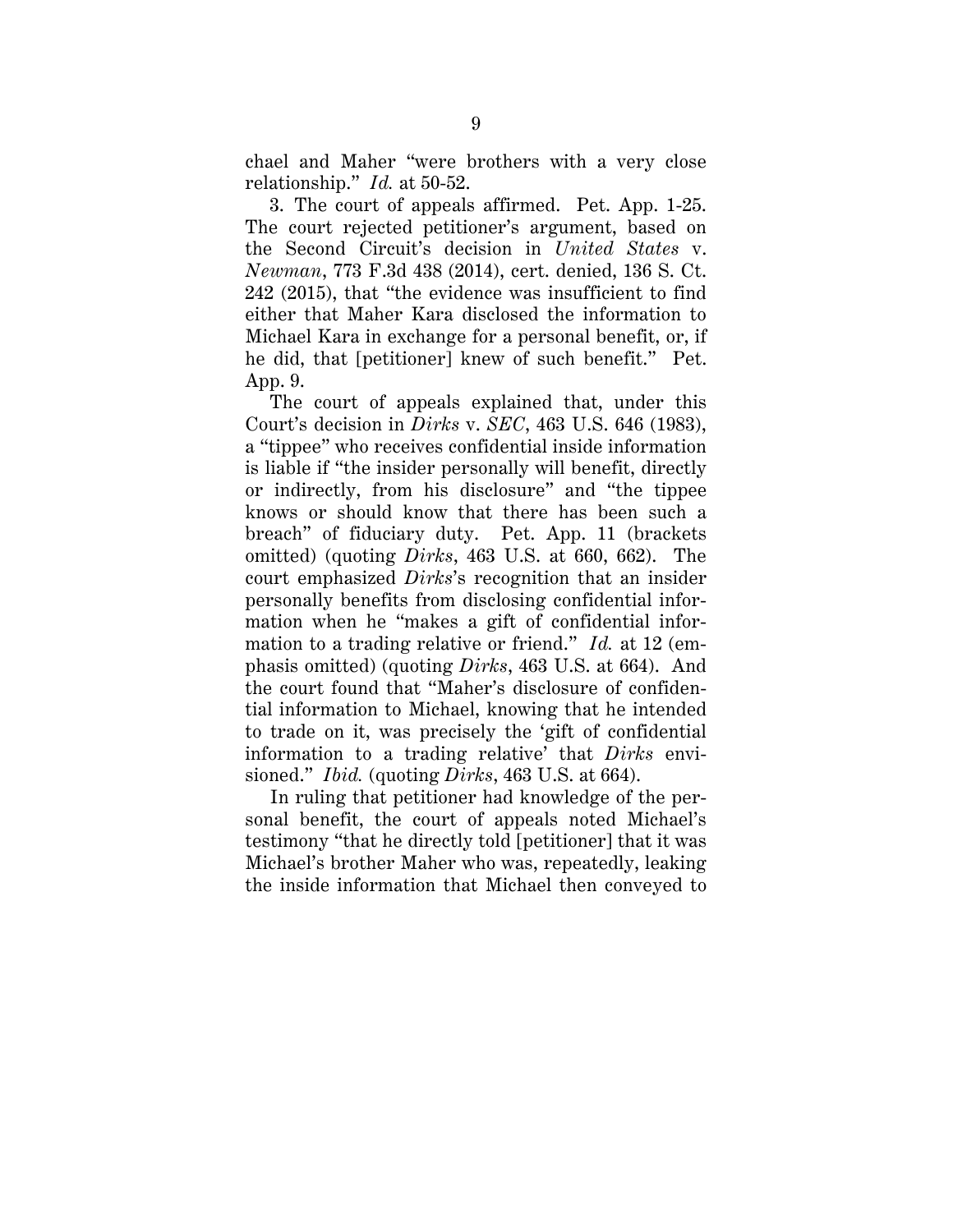[petitioner], and that [petitioner] later agreed that they had to 'protect' Maher from exposure." Pet. App. 12. The court stated that, given "the Kara brothers' close relationship, [petitioner] could readily have inferred Maher's intent to benefit Michael." *Ibid.*; see *id.* at 25. Accordingly, the court concluded, "there can be no question that, under *Dirks*, the evidence was sufficient for the jury to find that Maher disclosed the information in breach of his fiduciary duties and that [petitioner] knew as much." *Id.* at 12.

The court of appeals rejected petitioner's argument that "because there is no evidence that Maher received any \* \* \* tangible benefit [of a pecuniary or similarly valuable nature] in exchange for the inside information, or that [petitioner] knew of any such benefit, the Government failed to carry its burden." Pet. App. 15. "To the extent [the Second Circuit's decision in] *Newman* can be read to go so far," the court stated, that decision would "depart from the clear holding of *Dirks*." *Id.* at 15-16 (citing *Dirks*, 463 U.S. at 664).

Finally, the court of appeals noted that the evidence of securities fraud in this case was strong and direct. Pet. App. 17. Because Maher "testified that he disclosed the material nonpublic information for the purpose of benefitting and providing for his brother Michael," the court observed, "the evidence that Maher Kara breached his fiduciary duties could not have been more clear." *Id.* at 16; see, *e.g.*, *ibid.* ("the Government presented direct evidence that the disclosure was intended as a gift of market-sensitive information"); *id.* at 17 ("jury had more than enough facts" to conclude that Maher "knew that there was a potential (indeed, a virtual certainty) that Michael would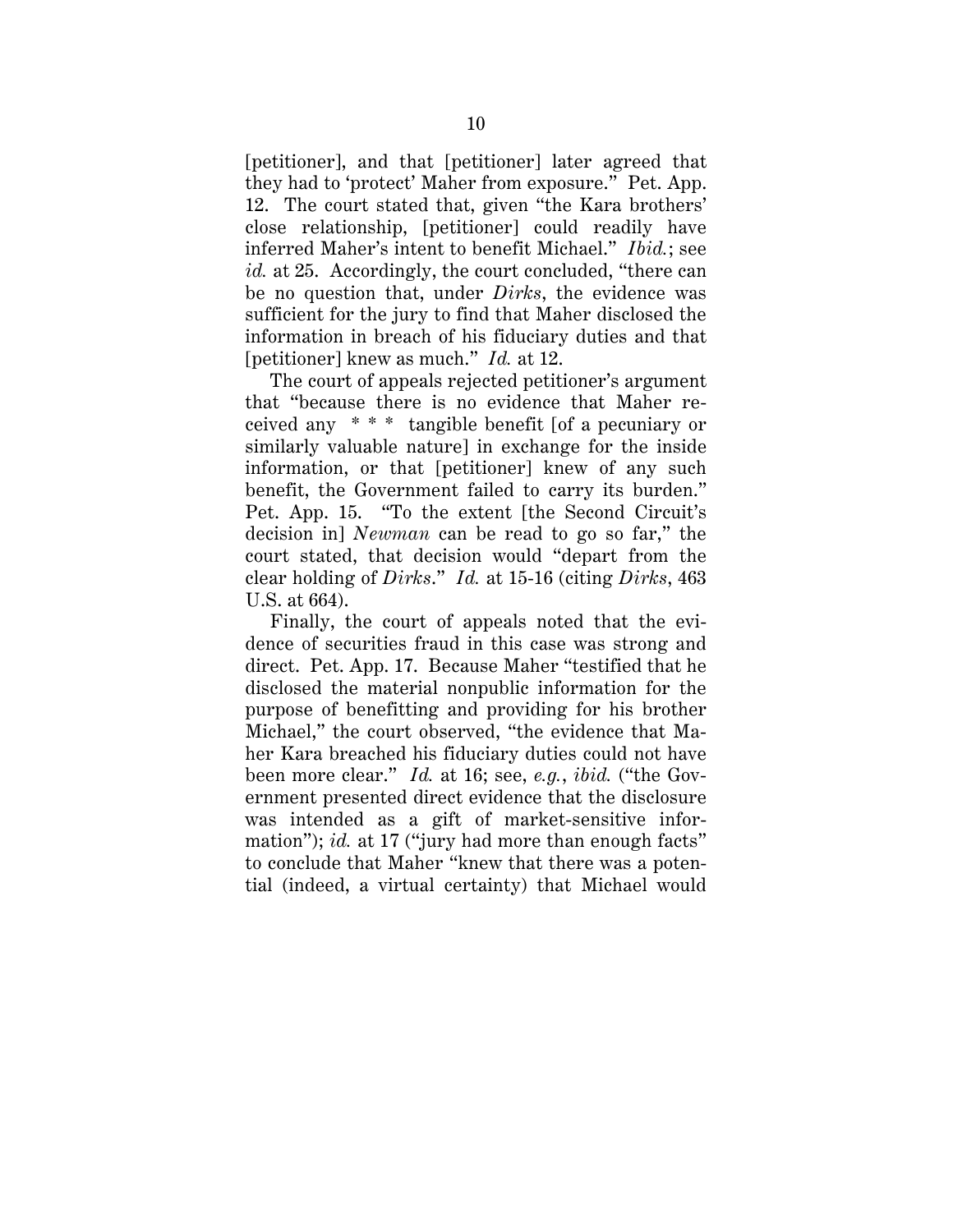trade on" the inside information Maher provided). If such evidence were insufficient to establish a violation of the securities laws, the court concluded, "a corporate insider or other person in possession of confidential and proprietary information would be free to disclose that information to her relatives, and they would be free to trade on it, provided only that she asked for no tangible compensation in return." *Id.* at 16.

### **SUMMARY OF ARGUMENT**

Under *Dirks* v. *SEC*, 463 U.S. 646 (1983), a tippee of confidential information from a corporate insider can be liable for securities fraud when the insider has personally benefited, in breach of his fiduciary duty, by disclosing the information for securities trading. *Dirks* made clear that the requisite personal benefit exists not only when the insider will reap a pecuniary gain from disclosure, but also when "an insider makes a gift of confidential information to a trading relative or friend." *Id.* at 664.

The essential quality of a gift of confidential corporate information—and the reason why a gift of such information for trading breaches the insider's fiduciary duty—is that it serves personal, not corporate, purposes. Thus, when the objective facts show that information was provided as a gift for securities trading, and no corporate purpose exists for the disclosure, the personal-benefit test is satisfied. Personal gifts, of course, inherently provide tangible and intangible benefits to the giver, and personal benefit is particularly clear when an insider gives information for trading to a close friend or relative. That is doubtless why *Dirks* gave those instances as exemplars of gift liability. But courts need not inquire into the nature or closeness of any relationship between the in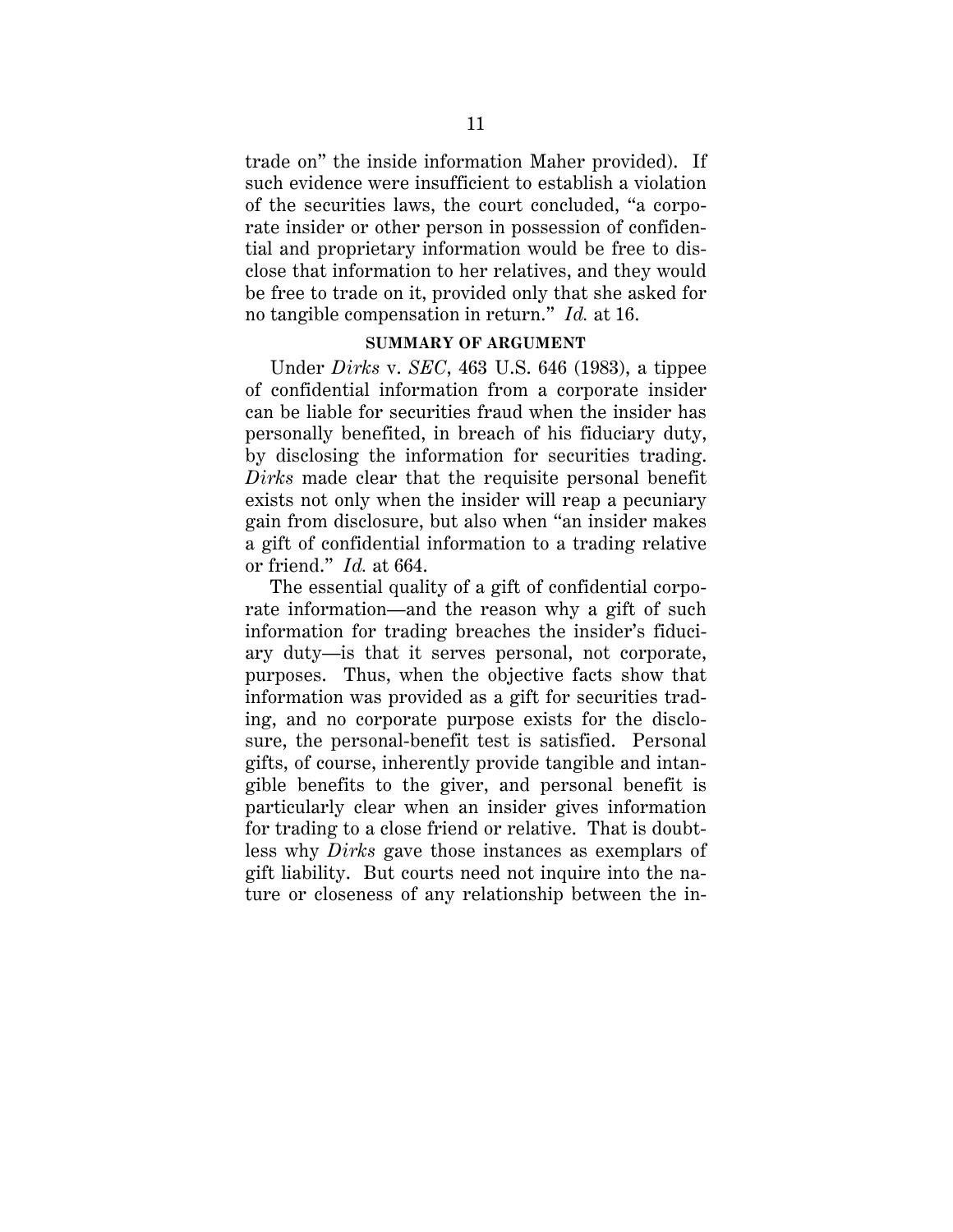sider who makes a gift of confidential information and his beneficiary.

*Dirks*'s pronouncement about gifts has governed the securities markets for more than three decades. And Congress has endorsed that holding by repeatedly amending the insider-trading laws in ways that build on this Court's insider-trading decisions without alteration. Nothing justifies paring back those settled standards.

Petitioner nevertheless invites this Court to upend insider-trading law*.* He first asks the Court to repudiate insider-trading liability. Br. 21-24. Alternatively, he would rewrite *Dirks* to require proof that an insider provided a tip "in exchange for pecuniary gain" to trigger liability, thus eliminating gift liability. Br. 19. This Court should reject those contentions.

The proscription of insider trading under Section 10(b) and Rule 10b-5 targets a well-recognized form of deception in connection with securities transactions. It does not reflect judge-made law unmoored from the text of the statute. And petitioner's claim that *Dirks*  should be revised to require that a tipper obtain a "pecuniary gain" is fundamentally unsound. *Dirks* expressly held that a tipper breaches his fiduciary duty by providing information for trading *both* when he expects "pecuniary gain" *and* when he "makes a gift." 463 U.S. at 663-664. Petitioner makes scant effort to grapple with the language of *Dirks*, let alone refute the Court's logical and common-law basis for treating gifts of confidential information as breaching the insider's fiduciary duty and harming both the corporation and its shareholders.

Instead, petitioner mischaracterizes gift liability to suggest that it is impermissibly vague or overbroad.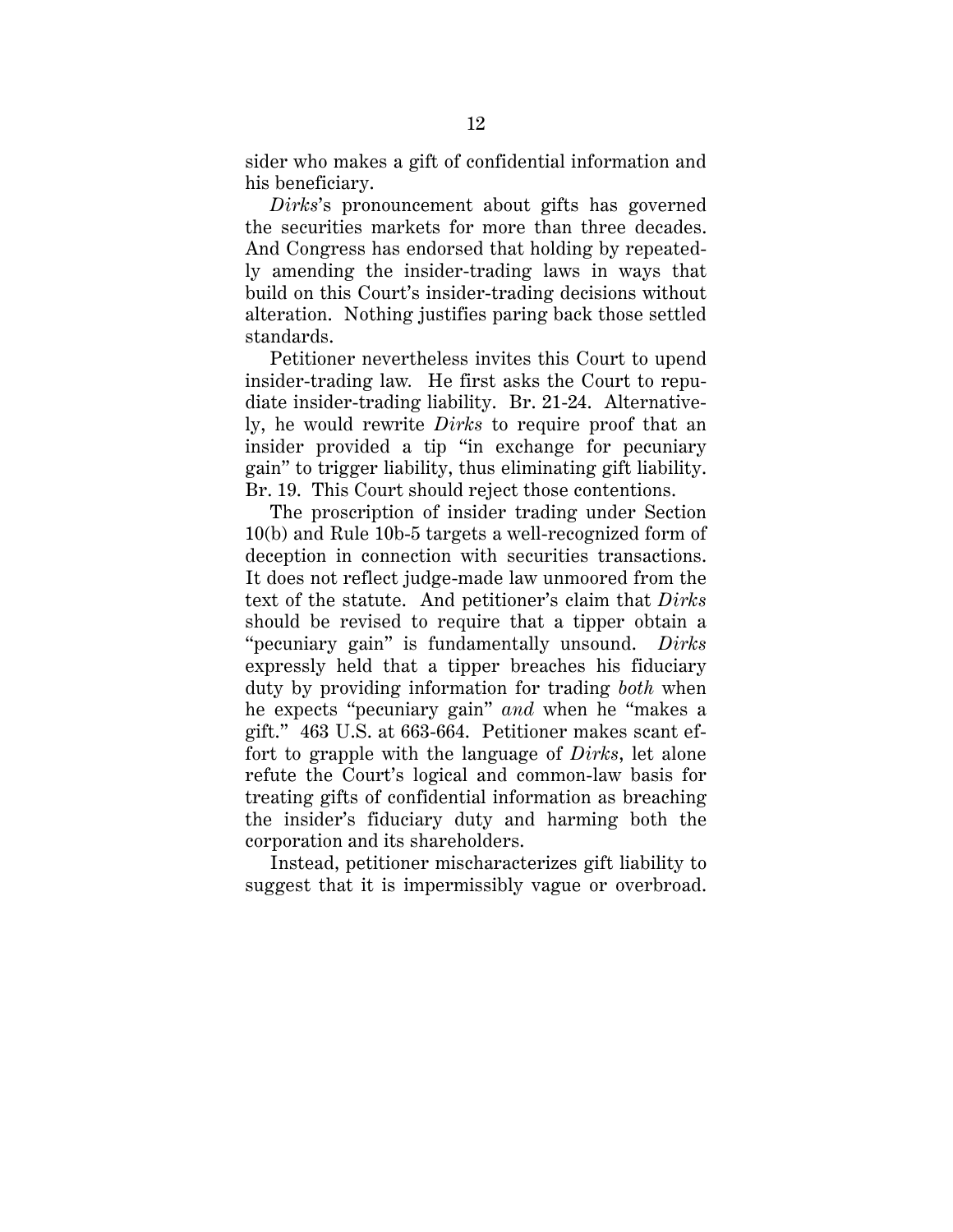Neither suggestion has merit. The line between a corporate purpose and a personal one is readily intelligible to courts and citizens and was selected by *Dirks* precisely to provide necessary guidance. An insider's gift of confidential information falls on the personal side of the line. And the requirement to prove scienter is an additional strong safeguard. See *United States* v. *O'Hagan*, 521 U.S. 642, 665-666 (1997). Experience confirms the workability and necessity of the *Dirks* principle.

Petitioner's "pecuniary gain" limitation would seriously harm investors and damage confidence in the fairness of the nation's securities markets. Favored tippees could reap instant, no-risk profits at the expense of stockholders, free from securities-law liability. Such trading, which would likely proliferate, would undermine a core purpose of the securities laws: to "eliminate the idea that use of inside information for personal advantage is a normal emolument of corporate office." *Dirks*, 463 U.S. at 653 n.10.

Applying the proper test, petitioner's convictions should be affirmed: he knowingly traded on the basis of information that he knew an insider disclosed for no corporate purpose, but instead as a personal gift to the insider's brother for trading. Petitioner knowingly exploited that breach of fiduciary duty in trading and thus violated the securities laws.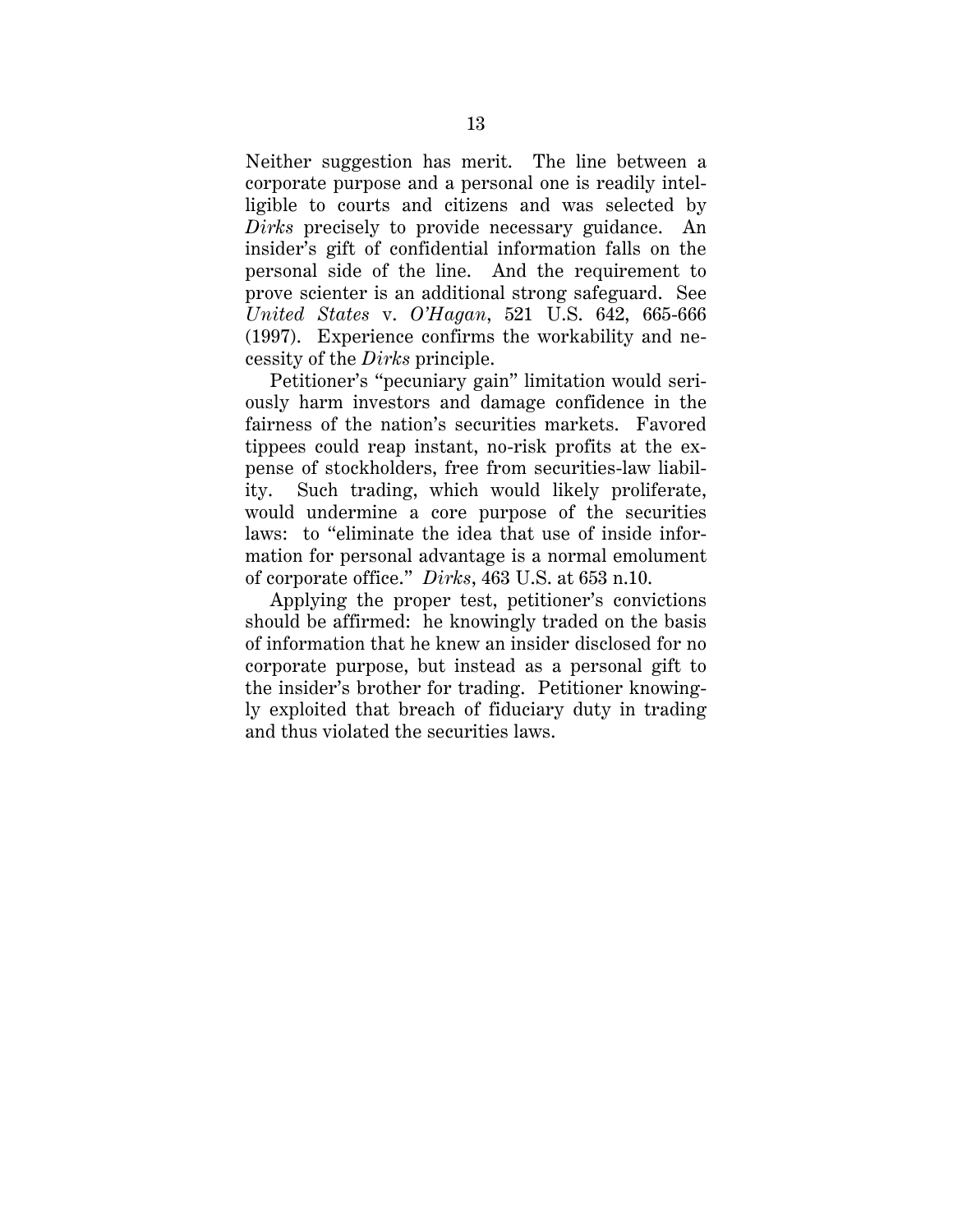#### **ARGUMENT**

## **A CORPORATE INSIDER'S GIFT OF CONFIDENTIAL CORPORATE INFORMATION FOR USE IN SECURITIES TRADING VIOLATES THE SECURITIES LAWS**

### **A.** *Dirks***'s Personal-Benefit Standard Encompasses A Tipper's Gift Of Confidential Information For Use In Trading**

#### *1. The* **Dirks** *framework governs tipping cases*

a. Congress enacted the Securities Exchange Act of 1934 (Exchange Act), 15 U.S.C. 78a *et seq.*, to "insure honest securities markets and thereby promote investor confidence." *United States* v. *O'Hagan*, 521 U.S. 642, 658 (1997); see 15 U.S.C. 78b. Section 10(b) of the Exchange Act makes it "unlawful for any person  $* * *$  [t] o use or employ, in connection with the purchase or sale of any security \* \* \* , any manipulative or deceptive device or contrivance in contravention of such rules and regulations as the [SEC] may prescribe." 15 U.S.C. 78j(b). The SEC's Rule 10b-5, which implements Section 10(b), forbids the use, "in connection with the purchase or sale of any security," of "any device, scheme, or artifice to defraud" or any other "act, practice, or course of business" that "operates \* \* \* as a fraud or deceit." 17 C.F.R. 240.10b-5.

A corporate insider violates the antifraud provisions of Section 10(b) and Rule 10b-5 by "trad[ing] in the securities of his corporation on the basis of material, nonpublic information." *O'Hagan*, 521 U.S. at 651-652. Under the "classical" theory, such trading "qualifies as a 'deceptive device'" within the meaning of Section 10(b) because it violates the "relationship of trust and confidence" that exists "between the shareholders of a corporation and those insiders who have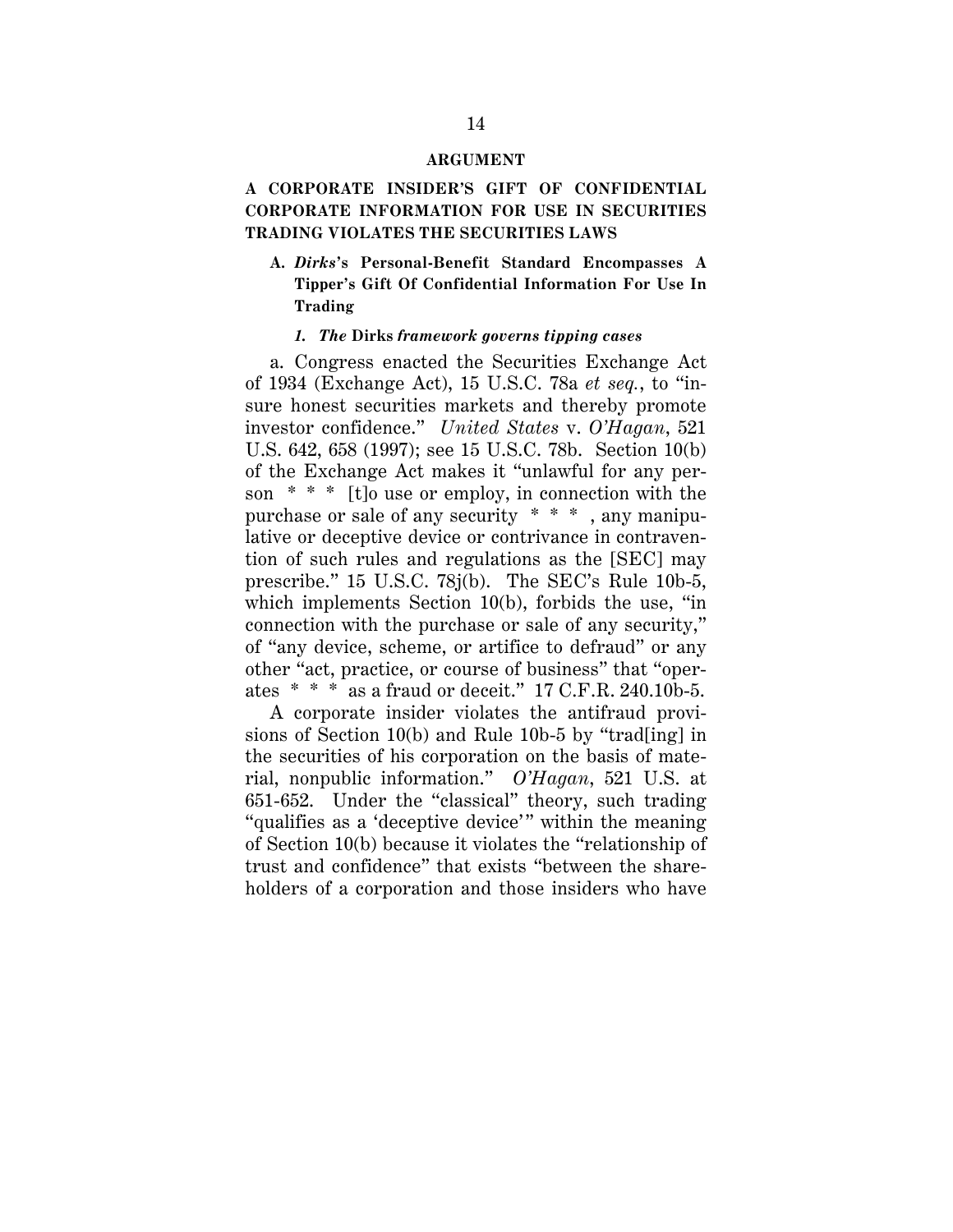obtained confidential information by reason of their position with that corporation." *Id.* at 652 (citation omitted). To avoid deceiving "uninformed . . . stockholders," a corporate insider in possession of such information must either publicly "disclose" it or "abstain from trading." *Ibid.* (citation omitted). And "a corporate 'outsider'" can be held liable for the misappropriation of material, nonpublic information from its lawful possessor, if the outsider acts deceptively by pretending loyalty while breaching a duty he owes to the "source of the information." *Id.* at  $652-653$ .<sup>1</sup>

b. In *Dirks* v. *SEC*, 463 U.S. 646 (1983), this Court addressed the scope of "tipper-tippee" insider-trading liability—that is, liability that arises from an insider's disclosure of confidential corporate information to others who "exploit[]" it in trading. *Id.* at 659, 664. An ex-officer at Equity Funding of America told Dirks, a broker-dealer, that the company's assets were "vastly overstated as the result of fraudulent corporate practices." *Id.* at 649. Dirks investigated by speaking to present and former employees who corroborated the fraud; he urged a Wall Street Journal reporter to publish a story on it; and he "openly discussed the information he had obtained with a number of clients and investors," some of whom then sold

 $1$  The personal-benefit analysis is the same under both the "classical" and "misappropriation" theories of insider trading, see *O'Hagan*, 521 U.S. at 651-652, and the facts of this case can be analyzed under both theories—*i.e.*, Maher misappropriated information in violation of a "duty of trust and confidence" owed to Citigroup and its clients, *id.* at 652-653, and Maher was a corporate advisor who, while not actually an insider, became a "fiduciar[y] of the shareholders" of those clients, *Dirks* v. *SEC*, 463 U.S. 646, 655 & n.14 (1983). This brief's references to "insiders" should be read to include misappropriators.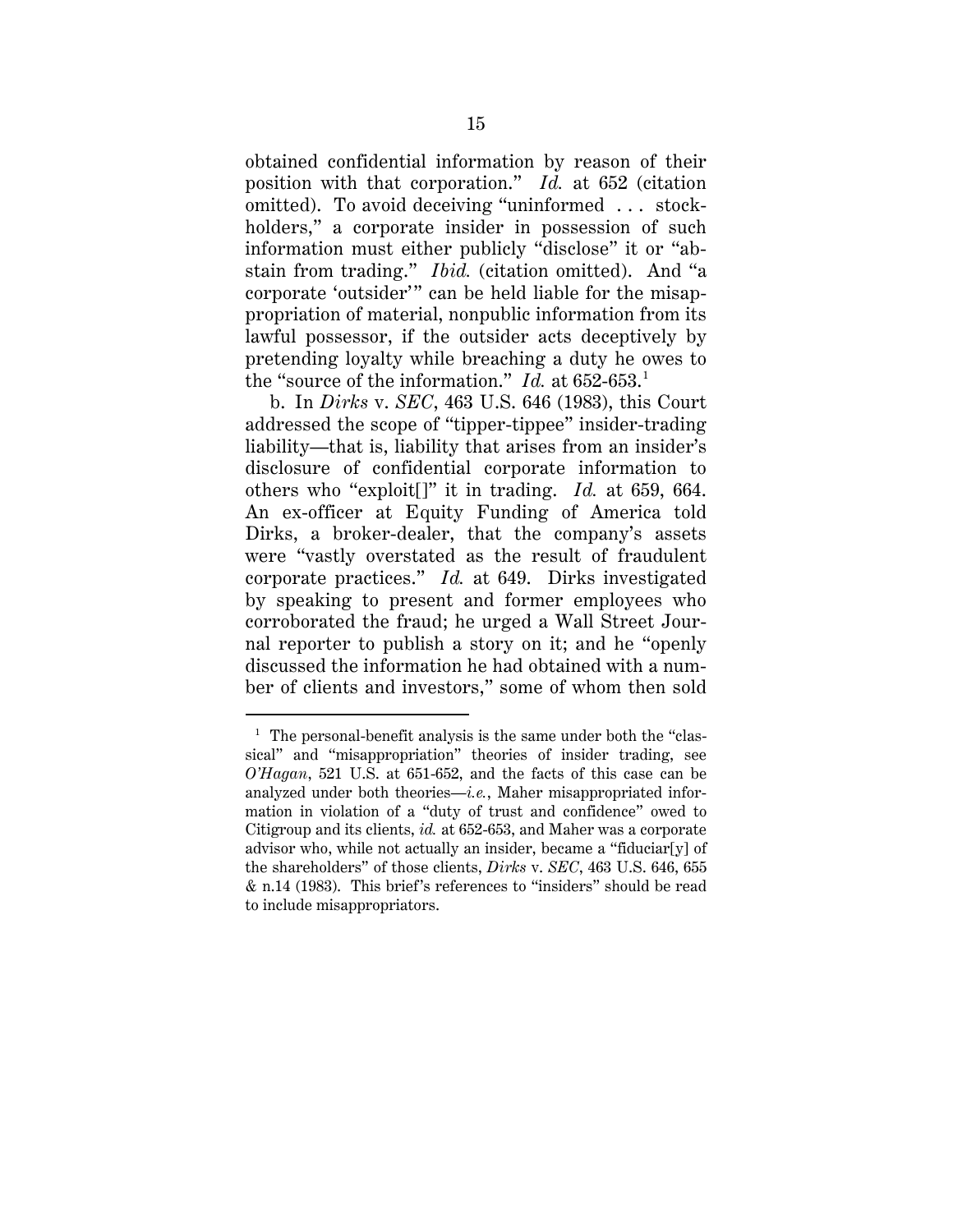their holdings in the corporation's securities. *Id.* at 649-650. Although Dirks's efforts ultimately sparked public exposure of the fraud, the SEC censured him for aiding and abetting violations of Rule 10b-5 "by repeating the [fraud] allegations" to the sellers. *Id.* at 651; see *id.* at 649-650, 652 n.8.

In an opinion by Justice Powell, this Court held that Dirks had not violated the securities-fraud laws. The Court disapproved the broad theory, which it viewed as implicit in the SEC's censure of Dirks, "that the antifraud provisions" always "require equal information among all traders." 463 U.S. at 657; see *id.* at 654-655; see also *Chiarella* v. *United States*, 445 U.S. 222, 232 (1980) (explaining that "the element required to make silence fraudulent" in securities transactions is "a duty to disclose"). Nevertheless, the Court confirmed, a corporate insider violates Rule 10b-5 when he possesses information "intended to be available only for a corporate purpose and not for the personal benefit of anyone," and "take[s] advantage of that information by trading without disclosure." 463 U.S. at 653-654 (citations omitted). That action violates the insider's fiduciary duty to shareholders. *Id.* at 654. And, the Court held, "[t]he need for a ban on some tippee trading is clear." *Id.* at 659; see *ibid.* (noting that it is unlawful for an insider "to do indirectly," through disclosing inside information to " 'any other person," what the insider cannot do directly) (quoting 15 U.S.C. 78t(b)). The Court explained that a tippee's duty is "derivative from  $* * *$  the insider's duty" that is, "a tippee assumes a fiduciary duty  $* * *$ when the insider has breached his fiduciary duty to the shareholders by disclosing the information to the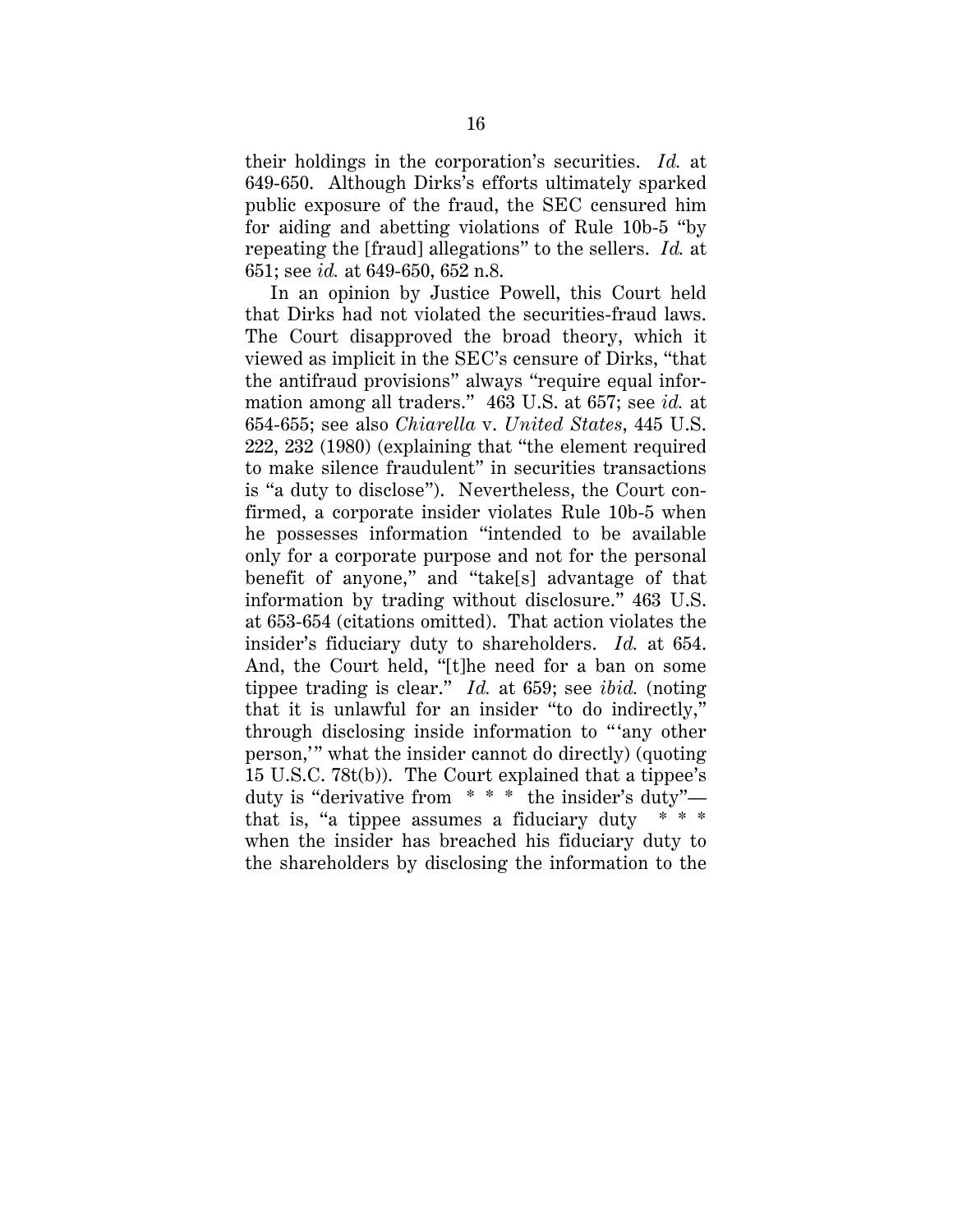tippee and the tippee knows or should know that there has been a breach." *Id.* at 659-660.

In determining whether an insider has breached his duty, the Court stated, the relevant question "is whether the insider personally will benefit, directly or indirectly, from his disclosure." 463 U.S. at 662. To identify such a breach of duty, the Court wrote, decisionmakers must "focus on objective criteria," and "[t]here are objective facts and circumstances that often justify such an inference." *Id.* at 663-664. "For example," the Court observed, "there may be a relationship between the insider and the recipient that suggests a *quid pro quo* from the latter, or an intention" on the part of the insider "to benefit the particular recipient." *Id.* at 664; see *id.* at 663 (describing "pecuniary gain or a reputational benefit that will translate into future earnings" as forms of personal benefit). In addition, "[t]he elements of fiduciary duty and exploitation of nonpublic information also exist when an insider makes a gift of confidential information to a trading relative or friend," a situation in which "[t]he tip and trade resemble trading by the insider himself followed by a gift of the profits to the recipient." *Id.* at 664; see *Bateman Eichler, Hill Richards, Inc.* v. *Berner*, 472 U.S. 299, 311 n.21 (1985) (endorsing *Dirks*'s gift language).

Applying that test, the Court found no violation by Dirks because the insiders did not breach their duty to shareholders. 463 U.S. at 662, 665; see *id.* at 667. The "tippers were motivated by a desire to expose the fraud," and they "received no monetary or personal benefit for revealing Equity Funding's secrets, nor was their purpose to make a gift of valuable information to Dirks." *Id.* at 667.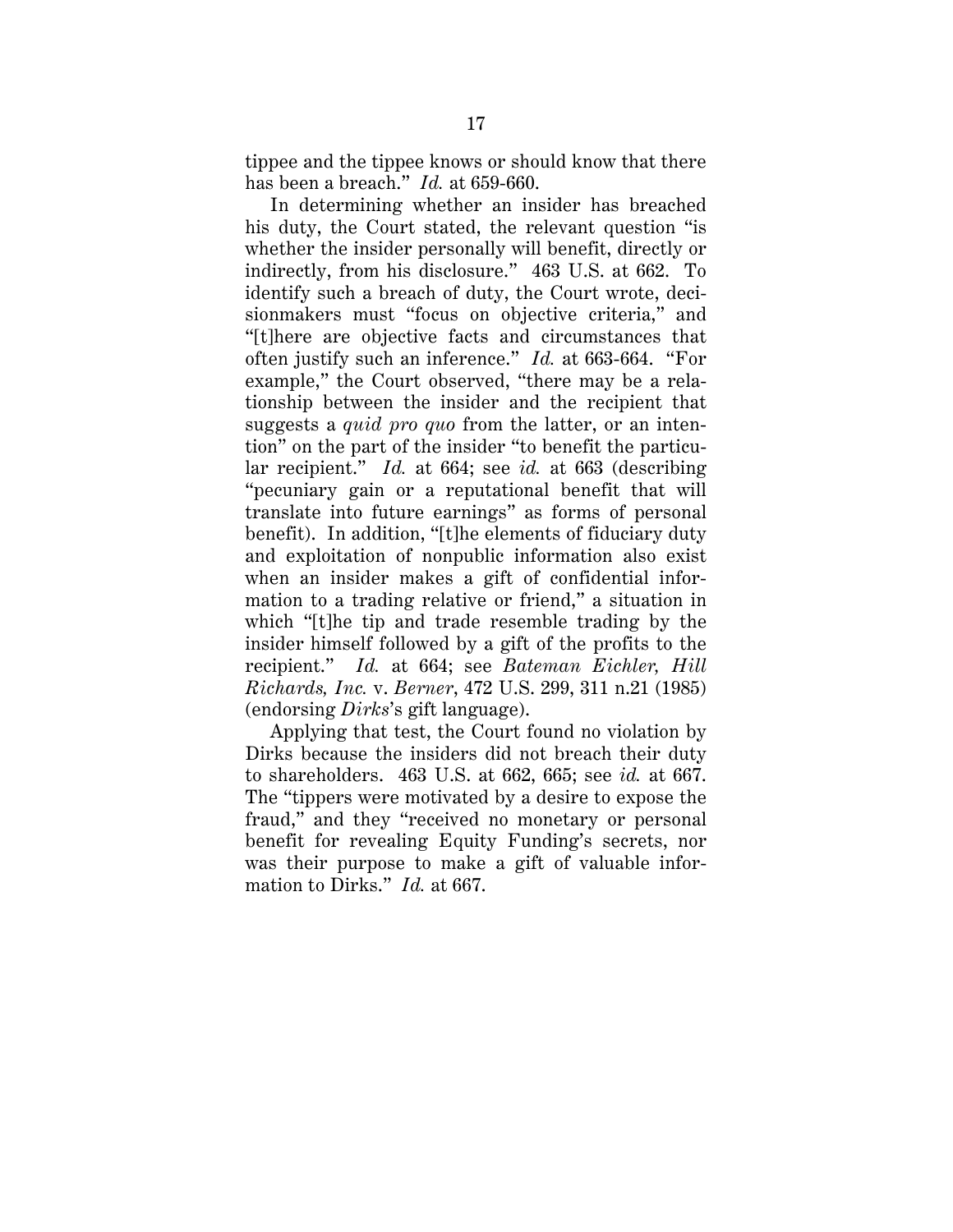## *2.* **Dirks***'s personal-benefit test is satisfied by disclosure of corporate information without a corporate purpose*

Under *Dirks*, an insider personally benefits from disclosing confidential information for trading when he acts for personal, rather than corporate, reasons. That analysis is confirmed by the basis for *Dirks*'s rule, the examples *Dirks* furnished*,* and common-law principles.

a. The personal-benefit requirement is a means of "determin[ing] whether the insider's 'tip' constituted a breach of the insider's fiduciary duty" to act in the shareholders' interest. *Dirks*, 463 U.S. at 661; see *id.*  at 663 n.23. That duty—which *Dirks* termed the "*Cady, Roberts* duty," see *In re Cady, Roberts & Co.*, 40 S.E.C. 907 (1961)—is premised on "the existence of a relationship affording access to inside information" that is "intended to be available only for a corporate purpose and not for the personal benefit of anyone" and "the unfairness of allowing a corporate insider to take advantage of that information." 463 U.S. at 653- 655 (quoting *Chiarella*, 445 U.S. at 227, and *In re Merrill Lynch, Pierce, Fenner & Smith, Inc.*, 43 S.E.C. 933, 936 (1968) (quoting *Cady, Roberts*, 40 S.E.C. at 912)); see *id.* at 655 n.14 (stating that "outsiders may become fiduciaries of the shareholders" when "given access to information solely for corporate purposes").

An insider who trades for himself on material, nonpublic information inherently acts contrary to a corporate purpose, to the detriment of shareholders. That trading is a breach of his fiduciary duty. The same is true when an insider, while not trading himself, provides the information to a tippee for that person to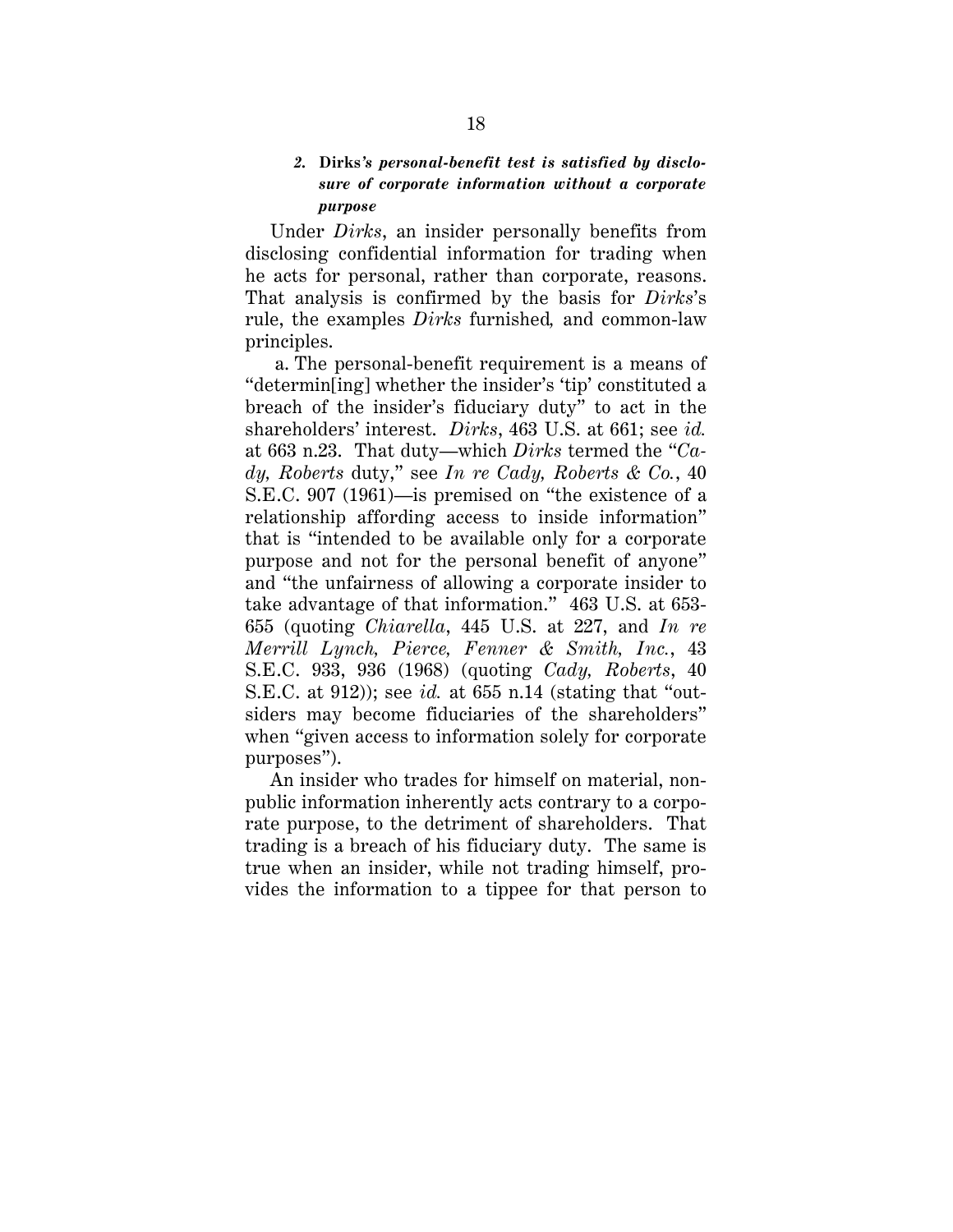trade. See *Dirks*, 463 U.S at 659, 663. As *Dirks* emphasizes, "[n]ot only are insiders forbidden by their fiduciary relationship from personally using undisclosed corporate information to their advantage, but they also may not give such information to an outsider for the same improper purpose of exploiting the information for their personal gain." *Id.* at 659 (citing 15 U.S.C. 78t(b)). Either situation places the insider's personal interests above his fiduciary duty to shareholders and involves the same unfairness. And both situations are characterized by the same feature: the absence of any corporate purpose for acting, and the consequent inference of personal benefit.

The existence of a corporate purpose for disclosing confidential information indicates that a tipper is acting within the bounds of the applicable duty. As *Dirks* explained, "[a]ll disclosures of confidential corporate information are not inconsistent with the duty insiders owe to shareholders." 463 U.S. at 661-662. For example, in certain circumstances, disclosure may be made for the very purpose of serving the shareholders' (or a client's) interests. *Id.* at 662 n.22 (example of disclosure to representative of another corporation in confidential "negotiations" for possible "takeover"). And a disclosure of material information also may be made mistakenly in the course of carrying out appropriate corporate functions. *Id.* at 662.

The existence of "personal benefit" is simply the flip side of the absence of a corporate purpose. *Dirks* expressly contrasted a personal benefit with a corporate purpose, treating them as opposite sides of the same coin. 463 U.S. at 653-654. As noted, the personal-benefit language in *Dirks* is drawn directly from *Cady, Roberts*, which recognized that confidential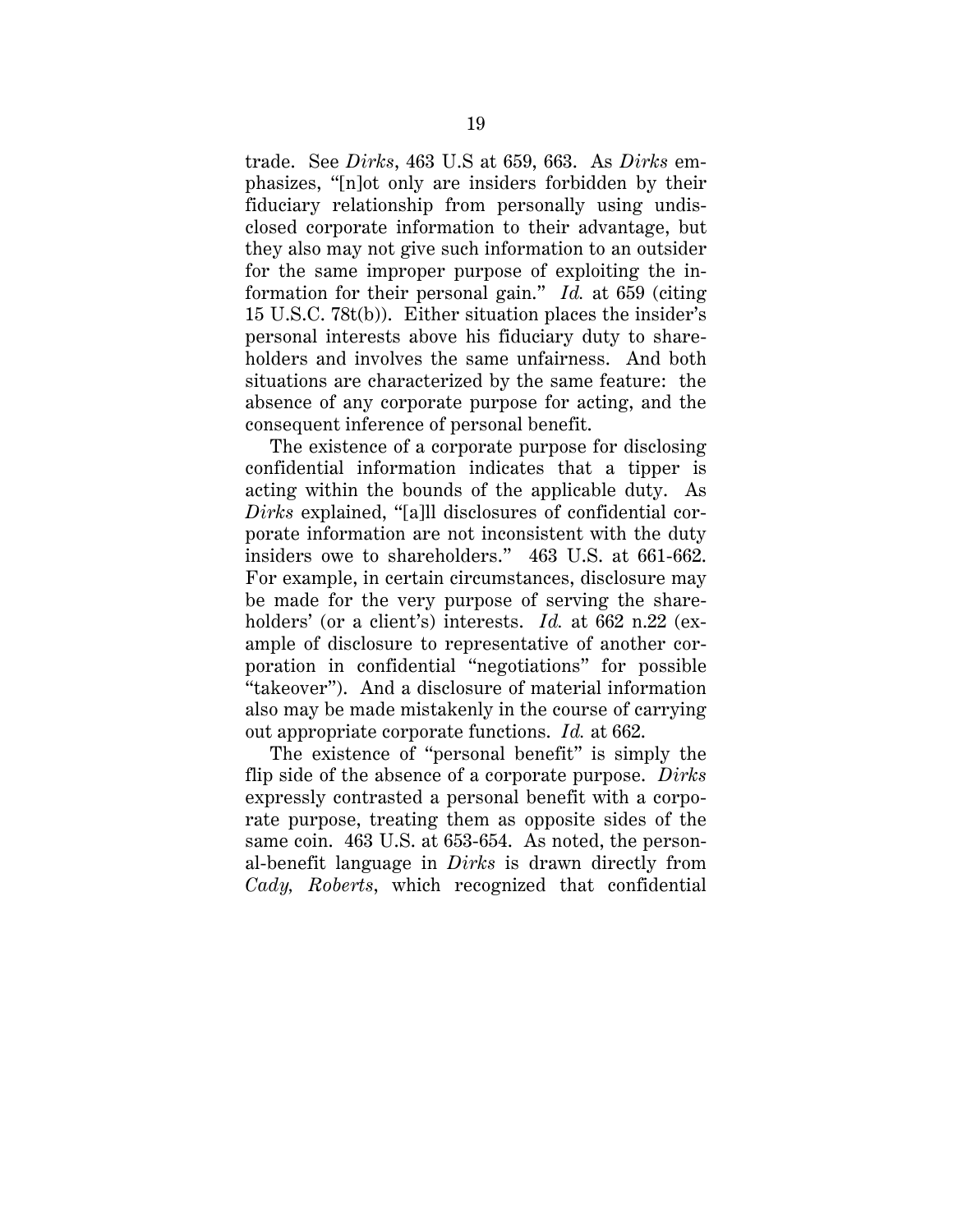corporate information is "available only for a corporate purpose and not for the personal benefit of anyone." *Id.* at 654 (citation omitted). In that formulation, information can be used either for a corporate purpose or for a personal benefit, and so a personal benefit exists when a corporate purpose does not. See *Webster's New International Dictionary* 1828 (2d ed. 1957) (*Webster's*) (definition of "personal" includes "peculiar or proper to private concerns; not public or general"); cf. *FCC* v. *AT&T Inc.*, 562 U.S. 397, 404 (2011) ("personal," characteristically, "mean[s] precisely the *opposite* of business related"). Similarly, *Dirks* states—again quoting *Cady, Roberts*—that "[a] significant purpose of the Exchange Act was to eliminate the idea that use of inside information for personal advantage was a normal emolument of corporate office." 463 U.S. at 653 n.10 (quoting 40 S.E.C. at 912 n.15). That language reinforces *Dirks*'s core precept: acting for a corporate purpose is consistent with a corporate officer's or employee's fiduciary responsibilities, while using corporate information for personal advantage or benefit is not. See *id*. at 663 (emphasizing that "objective criteria" will distinguish acting for "legitimate business justification" from "direct or indirect personal benefit").

b. That a tipper personally benefits when acting for a personal, rather than corporate, purpose in giving a tippee confidential information for trading is borne out by the specific examples of personal benefit that *Dirks* gives as well as by the result in that case.

*Dirks* states that an inference of personal benefit arises when a tip is part of a *quid pro quo* in which the insider receives "pecuniary gain" or a "reputational" boost. 463 U.S. at 663. A tipper providing infor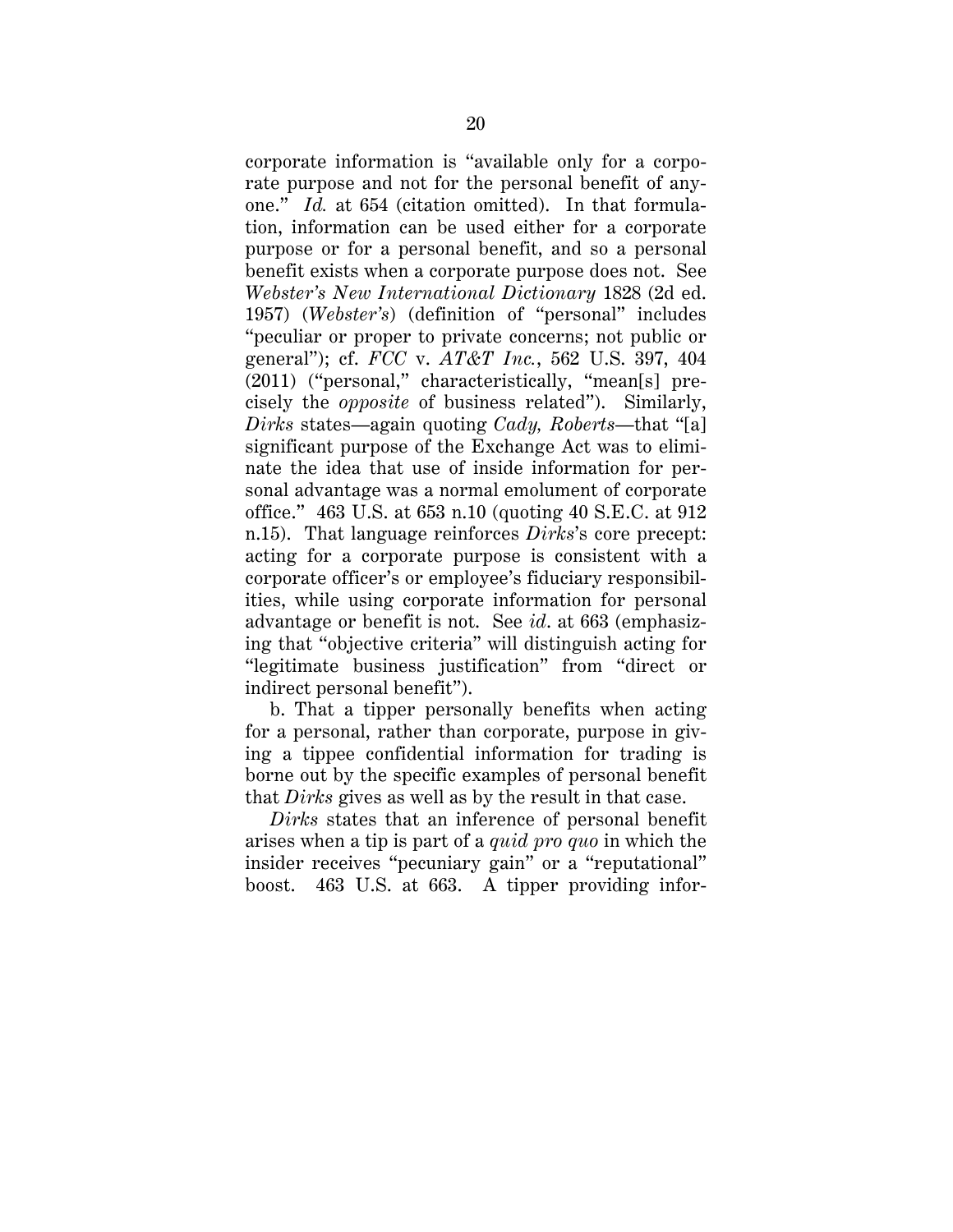mation to receive such a return is plainly acting not for a corporate purpose but for a personal one. *Dirks* also says that a personal benefit "exist[s] when an insider makes a gift of confidential information to a trading relative or friend." *Id.* at 664. In that circumstance, as well, the insider acts for a personal purpose and—given that the tip is a "gift" precisely because the tipper understands that the tippee intends to trade on the information and make money from it sets a third party against the shareholders' interests.

The outcome in *Dirks* reflects that analysis. The tippers in *Dirks* acted consistent with the shareholders' interests. See 463 U.S. at 666-667. They did not "violate[] their *Cady, Roberts* duty to the corporation's shareholders by providing information to *Dirks*"; they were "motivated by a desire to expose the [corporate] fraud," and that exposure was ultimately for the shareholders' benefit (even if a recipient might have used the information to their shortterm "disadvantage"). *Id.* at 666-667 & n.27. Because the insiders did not breach their duties by acting for a personal purpose, such as a "purpose to make a gift of valuable information," *id.* at 667, the tippee (Dirks) had no derivative securities-fraud liability.

c. The rule that an insider violates his fiduciary duty under *Dirks* by disclosing information for the non-corporate purpose of enabling the tippee to trade —and thus profit at the expense of the shareholders (or the source of the information)—accords with the common law. See, *e.g.*, 463 U.S. at 653 n.10, 660 n.20 (drawing on agency law and corporate law); *O'Hagan*, 521 U.S. at 653 (agency law and embezzlement law); *Chiarella*, 445 U.S. at 227-228 & n.10 (corporate law and other common law). In the corporate context,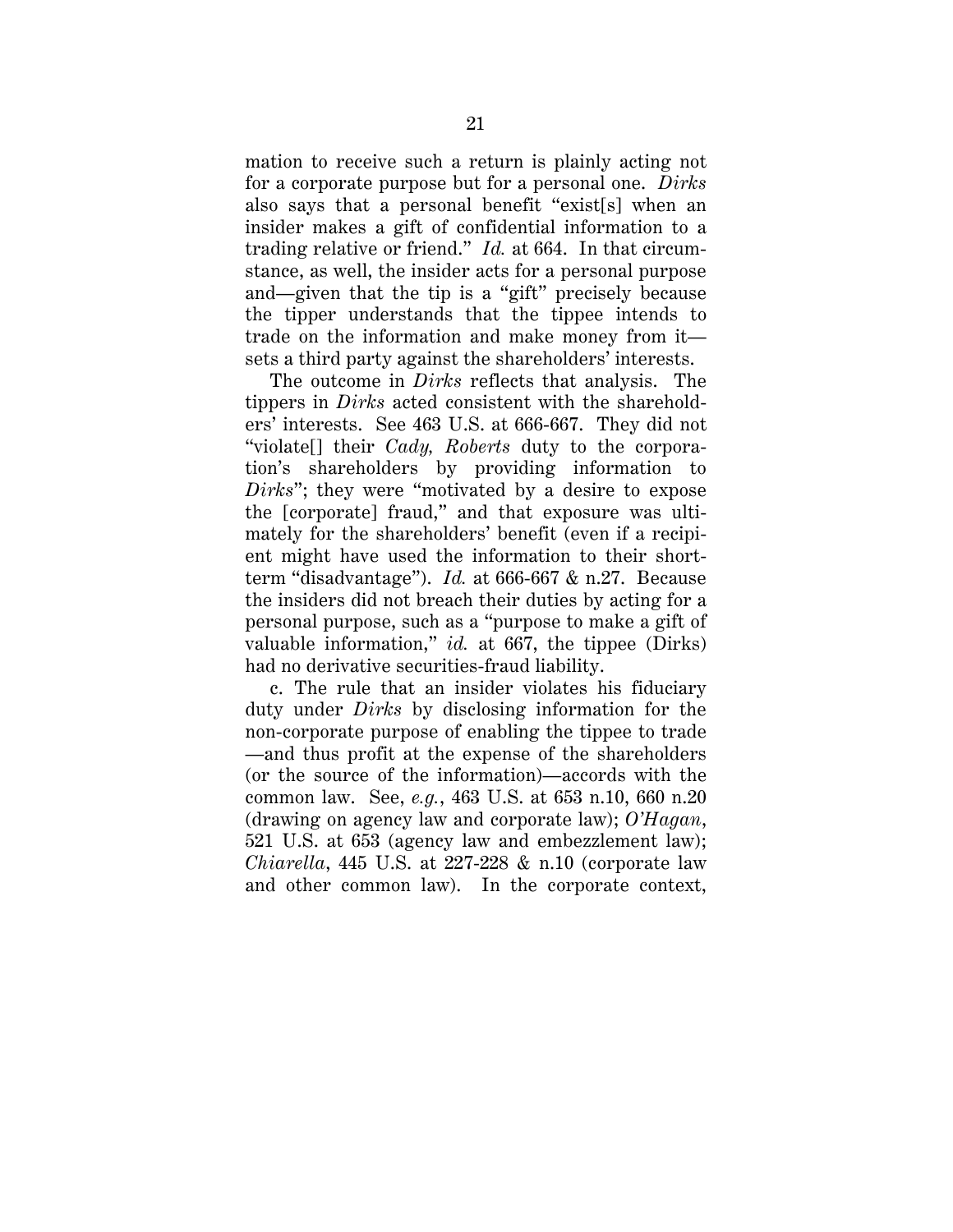specified fiduciaries must act for the "benefit of all the shareholders" and "solely in the interest of the corporation," rather than for their own "self-interest and self-protection." 3 *Fletcher Cyclopedia of the Law of Corporations* § 848, at 238-239 (2010); see *id.* § 837.60, at 201 (stating that the "best interest of the corporation and its shareholders take precedence over any interest possessed by" certain fiduciaries "and not shared by the shareholders generally"); see also *United States* v. *Byrum*, 408 U.S. 125, 142 (1972) (certain fiduciaries may not misuse position "for personal or family advantage to the detriment of the corporation or other stockholders"). And in the agency context, "an agent is subject to a duty to the principal not to use or to communicate information confidentially given him by the principal \* \* \* in competition with or to the injury of the principal, on his own account or on behalf of another." Restatement (Second) of Agency § 395 (1958); see Restatement (First) of Agency §§ 387 cmt. b, 395 (1933); Floyd R. Mechem, *Outlines of the Law of Agency* § 297, at 190 (3d ed. 1923) (agent may not "promote his own or some other person's interest at the expense of the principal's").

Similarly, in the law of embezzlement—which this Court has closely analogized to insider-trading law, see *O'Hagan*, 521 U.S. at 653-654—a person may not "appropriat[e] to [his] own use" money or property that has been "entrusted" to him by another, *Carpenter* v. *United States*, 484 U.S. 19, 27 (1987) (quoting *Grin* v. *Shine*, 187 U.S. 181, 189 (1902)). That conduct remains unlawful even if the person who takes the property for his own use fails to retain it for himself or to realize any profit from it. See, *e.g.*, *Republic of Iraq* v. *ABB AG*, 768 F.3d 145, 166 (2d Cir. 2014) (em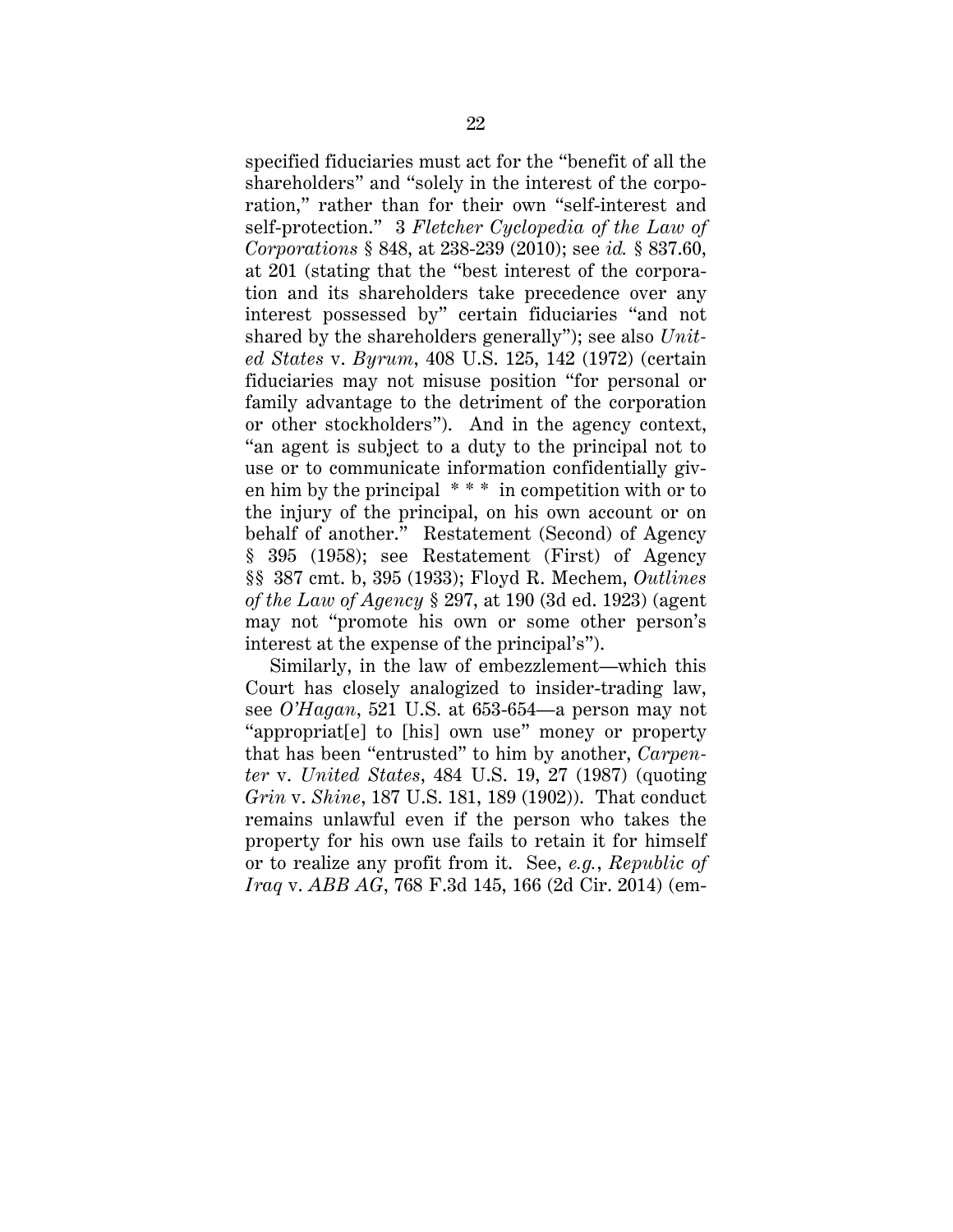bezzlement occurs "where the insider's misconduct benefits only himself or a third party"), cert. denied, 135 S. Ct. 2836 (2015). The critical factor is the embezzler's use of the property—here, confidential information—not for the purposes for which it was entrusted, but for the person's own purposes.

# *3.* **Dirks** *makes clear that the tipper's understanding that the information will be used for trading by a tippee is critical to liability*

Securities fraud requires more than simple breach of fiduciary duty. *Dirks*, 463 U.S. at 653-654 & n.10. Unlawful tipping "deceives, manipulates, or defrauds," *id.* at 663 (citation and brackets omitted), only when the insider breaches his fiduciary duty by disclosing inside information to a favored person, and does so knowing or expecting that the information will be used for securities trading. That act violates an insider's duty not to deceive and harm the corporation or shareholders by acting "against" their "interests" with respect to securities transactions. *Bateman Eichler*, 472 U.S at 311 n.21; see *O'Hagan*, 521 U.S. at 653-654. The insider's knowledge that a tippee will "exploit[]" the confidential information in trading is thus critical to finding securities fraud. 463 U.S. at 664 (referring to "elements of fiduciary duty *and* exploitation of nonpublic information") (emphasis added). $^{2}$ 

<sup>&</sup>lt;sup>2</sup> The insider's disclosure of information without knowledge that the tippee will trade may result in liability for a trading *tippee*  under the misappropriation doctrine. Cf. 17 C.F.R. 240.10b5-2 (clarifying rules under the misappropriation doctrine when a tippee misuses information that was not disclosed to him for purposes of trading). But the tipper will not be liable under Rule 10b-5 absent the requisite degree of awareness of the likelihood of trading.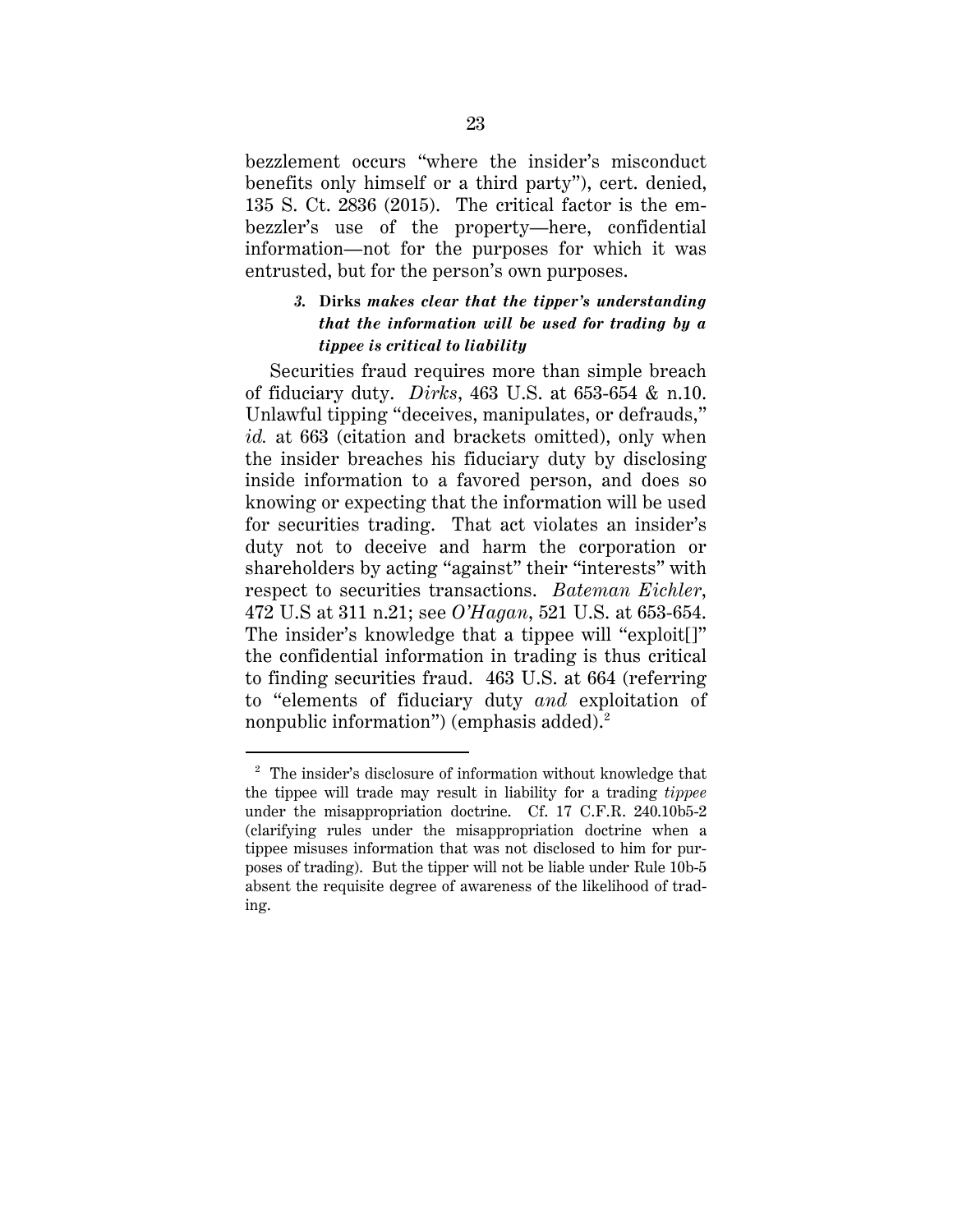Accordingly, "the government must prove" that "the tipper conveyed material nonpublic information to his 'tippee' with the understanding that it would be used for securities trading purposes." *United States* v. *Gansman*, 657 F.3d 85, 92 (2d Cir. 2011). The tipper's understanding that the tippee will use the confidential information for trading is relevant to various elements of liability under Section 10(b) and Rule 10b-5. In addition to speaking to the existence of the relevant breach of duty, and the resulting deception necessary to establish fraud, see *Dirks*, 463 U.S. at 664; *O'Hagan*, 521 U.S. at 653-655, it is relevant to whether the deception is in connection with trading in securities, see 15 U.S.C. 78j; *O'Hagan*, 521 U.S. at 655-656, as well as to whether a defendant acted with the requisite scienter by possessing the "intent to deceive, manipulate, or defraud," *Dirks*, 463 U.S. at 663 n.23 (citation omitted).

### *4. A tipper personally benefits by giving a gift of information for trading*

Under the *Dirks* framework, a gift of information for trading intrinsically involves a personal benefit.

a. *Dirks* expressly states that a gift of confidential information for trading satisfies the requirement that the tipper personally benefit. See 463 U.S. at 662-664; see also *Bateman Eichler*, 472 U.S at 311 n.21 (repeating gift language from *Dirks*). That is so for several reasons. As *Dirks* emphasizes, a gift of information with the expectation that the recipient will convert it into cash is functionally equivalent to "trading by the insider himself followed by a gift of the profits to the recipient." 463 U.S. at 664. Given the close equivalency between such trading and a gift of information, it would make "scant sense" to find that the insider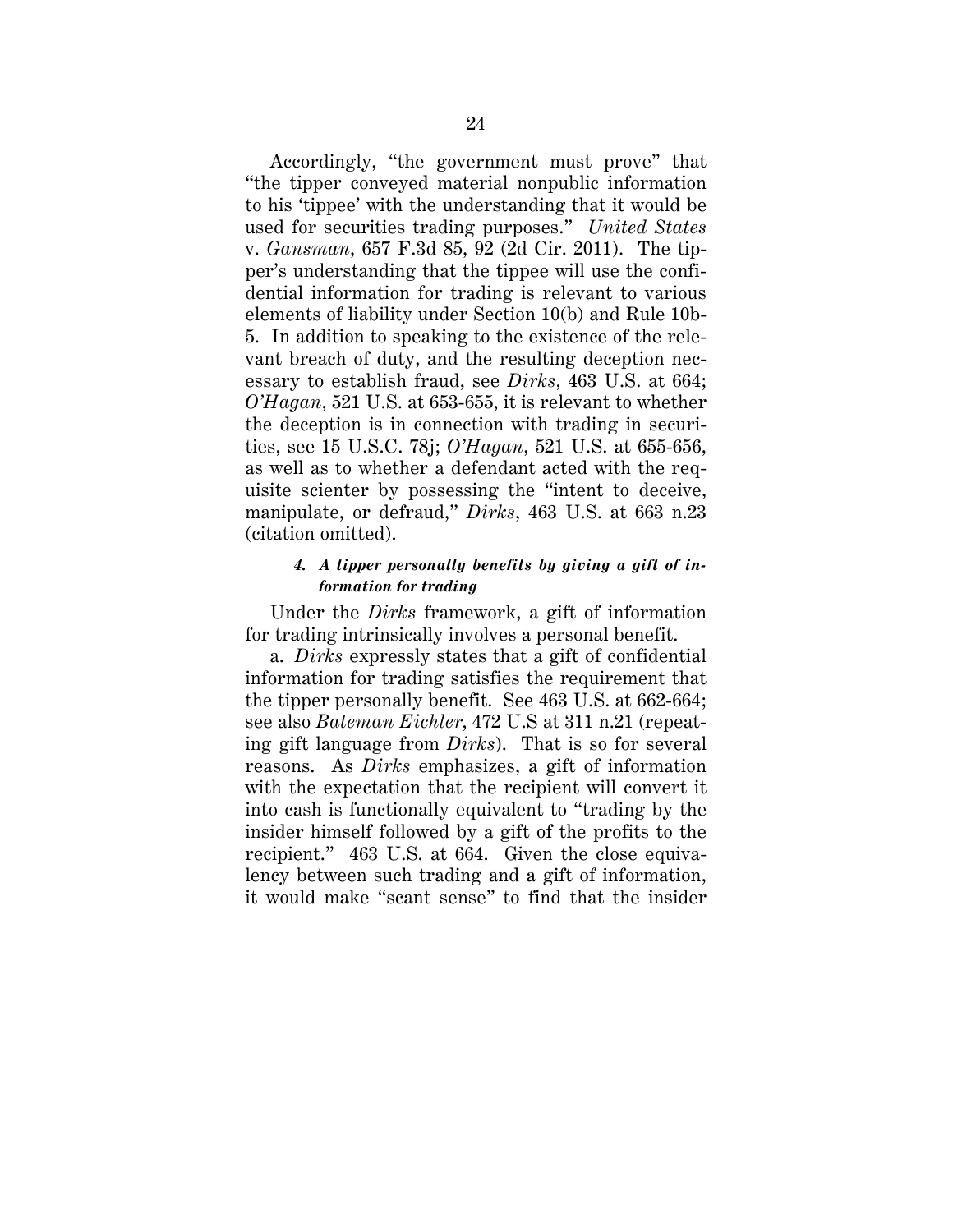had breached his duty in one situation but not the other. *O'Hagan*, 521 U.S. at 659 (making same point in adopting misappropriation theory as counterpart to classical insider-trading theory).

In order for a gift of information to trigger liability, the government need not show that the insider personally profited (or expected to) in a financial sense. The point of a gift is to transfer something of value without a *quid pro quo*. See *Webster's* 1056 (defining "gift" as "anything voluntarily transferred without compensation"). Thus, if the evidence establishes that the insider gave a gift of information for trading and that a business justification for the disclosure is absent, the factfinder need not investigate the exact nature of the personal reasons that drove the tipper to decide to confer such a gift. See *SEC* v. *Maio*, 51 F.3d 623, 633 (7th Cir. 1995) ("Absent some legitimate reason for [the tipper's] disclosure, \* \* \* the inference that [the] disclosure was an improper gift of confidential corporate information is unassailable. After all, he did not have to make any disclosure, so why tell [the tippee] anything?").

Liability for giving a gift of information is further compatible with a personal-benefit standard because insiders who make a gift of information for trading may benefit in tangible or intangible ways. A tipper who gives a gift of confidential information for trading can save money if he intended to provide funds to the tippee anyway; passing the information does not cost the tipper anything out of pocket. See Pet. App. 6. Instead of giving a household employee a monetary bonus for good performance, for example, a tipper might simply disclose valuable nonpublic information and keep the bonus money. Cf. *SEC* v. *Blackwell*, 291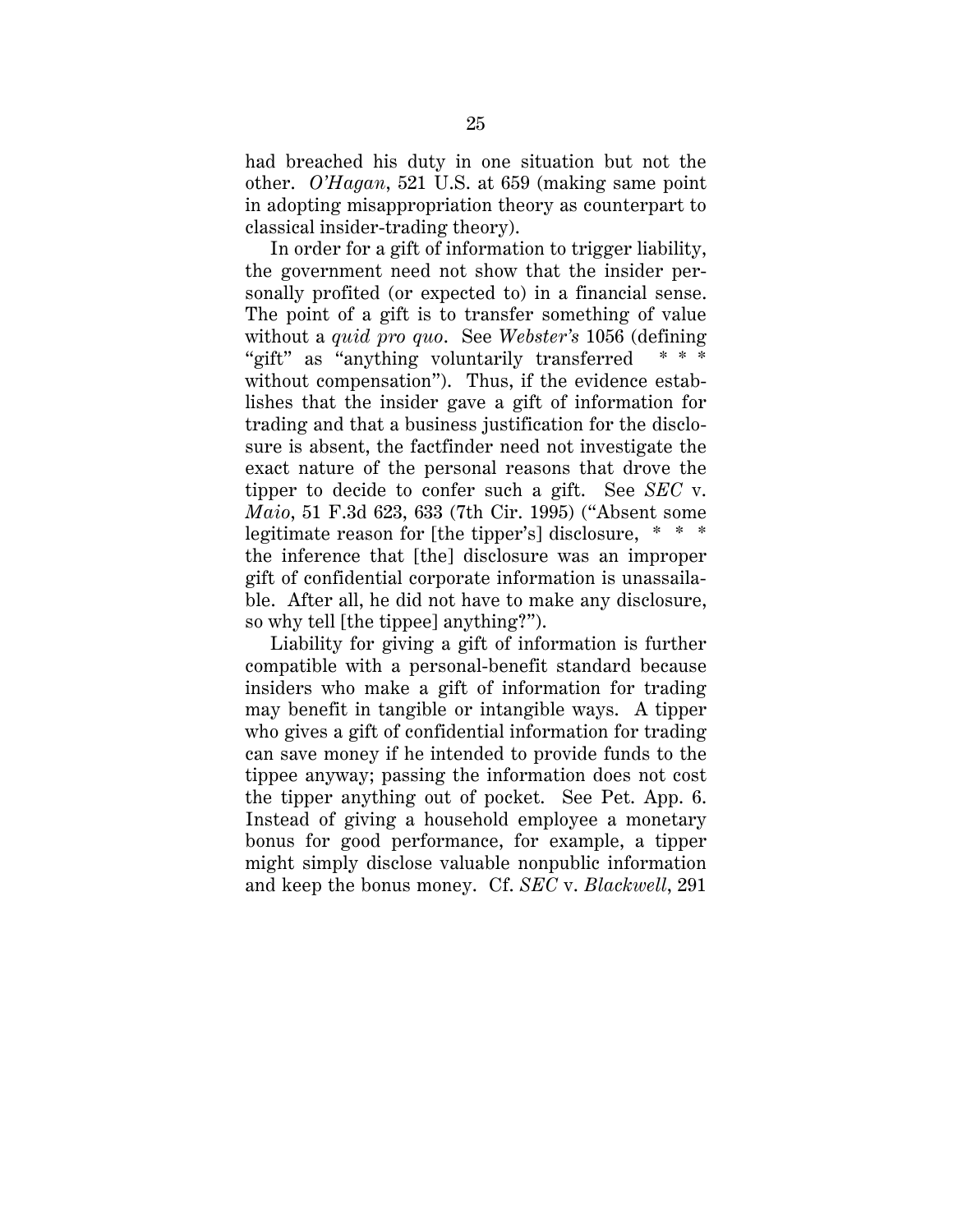F. Supp. 2d 673, 692-693 (S.D. Ohio 2003). Similarly, the tipper can fulfill what he sees as an unbreakable social obligation—like supporting an aging parent or a struggling adult child—by providing information for trading. Cf. *CBI Indus., Inc.* v. *Horton*, 682 F.2d 643, 644-647 (7th Cir. 1982) (stating that "[a] person's 'wealth,' in a realistic though not pecuniary sense, is increased by increasing the pecuniary wealth of his children"). And the tipper can give a gift to impress his associates, or because of vanity about his generosity. See Victor Brudney, *Insiders, Outsiders, and Informational Advantages Under the Federal Securities Laws*, 93 Harv. L. Rev. 322, 348 (1979) (Brudney) (explaining that a giver may obtain "prestige or status or the like"), cited in *Dirks*, 463 U.S. at 663-664. Any suggestion that giving gifts does not confer something of value on the tipper thus would be blind to social and cultural realities.

Because of the variety of motives and rewards from giving a gift of information for trading, however, the personal-benefit requirement properly focuses on whether the tipper is serving a corporate purpose, not on the question of what the gifting tipper obtains for himself from his misuse of information. Accordingly, *Dirks* does not call for a subjective inquiry into whether the tipper received some form of financial or psychic value as a result of his actions. In *Dirks* itself, the Court observed that the giving of a gift in certain circumstances was an "objective" circumstance that would allow the factfinder to infer the requisite personal benefit. 463 U.S. at 663-664. The Court did not suggest that any subjective inquiry into the nature of the giver's motivations or rewards was necessary. See *id.* at 663 ("In determining whether the insider's pur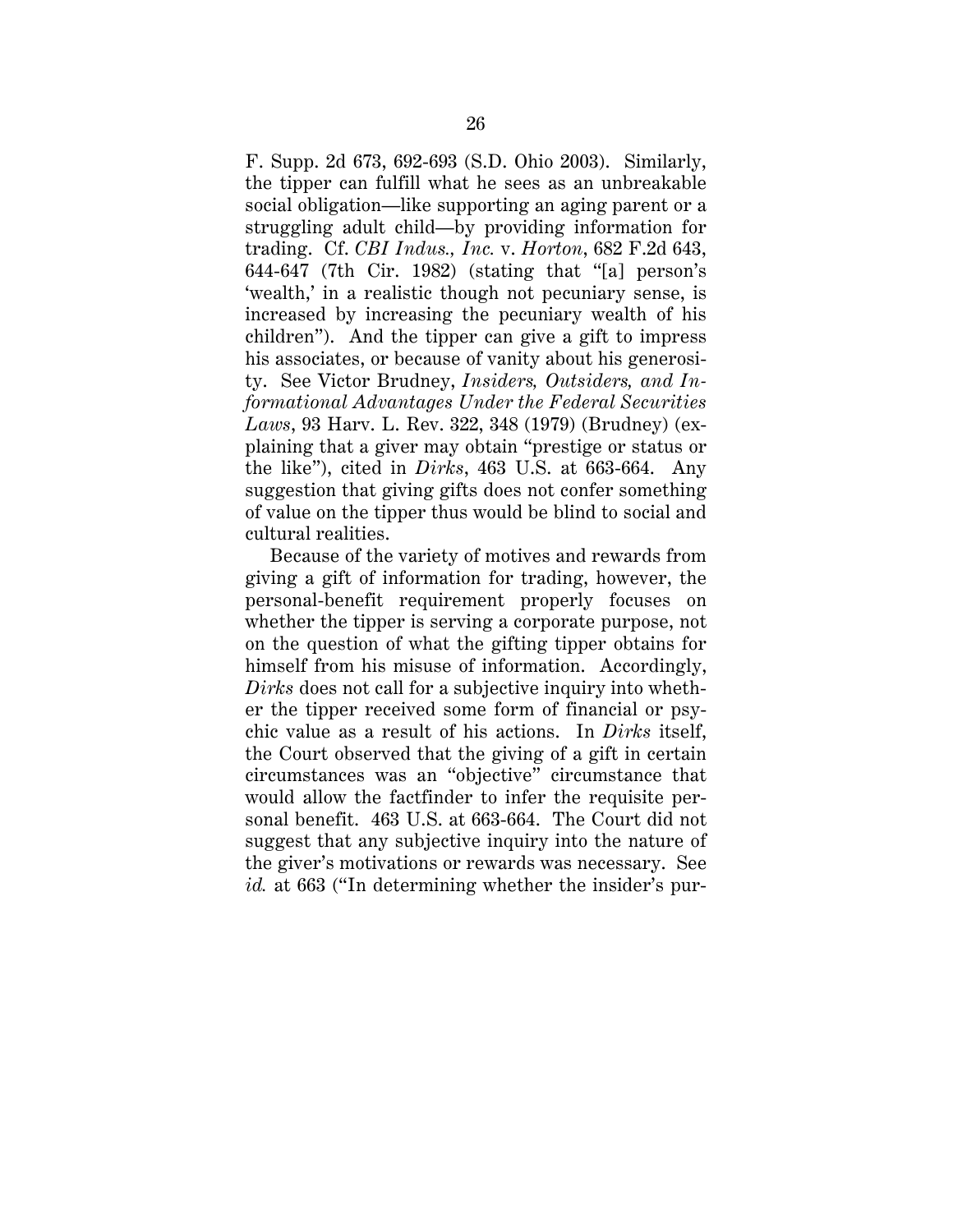pose in making a particular disclosure is fraudulent, the SEC and the courts are not required to read the parties' minds.").

b. Similarly, *Dirks*'s personal-benefit test encompasses a gift to *any* person with the expectation that the information will be used for trading, not just to a "trading relative or friend." 463 U.S. at 664. The Court's use of those examples did not state a limiting principle—and such a principle would have no logical connection to the decision's rationale.

*Dirks*'s reference to a "trading relative or friend" illustrated the Court's point that tipping information for a non-corporate purpose (*i.e.*, a personal one) breaches the relevant fiduciary duty and occasions tipper liability. The context of the discussion made clear the phrase's illustrative purpose. The sentences addressing the "trading relative or friend" appear in a portion of the opinion that is introduced by the words "[f]or example," demonstrating that the particular "objective facts and circumstances" that *Dirks* describes as "justify[ing]  $* * *$  an inference" of personal benefit to the tipper are not the exclusive facts and circumstances that can give rise to such an inference. 463 U.S. at 664*.* Nothing in *Dirks* suggested that those were the only gifts that could count, as opposed to the most likely improper gifts to be made.

Nor would anything in *Dirks*'s logic support a "relative or friend" restriction. A gift of confidential corporate information to an acquaintance, a household employee, or even a stranger is just as unauthorized, and just as contrary to the interests of the corporation and shareholders, as a gift to someone with whom the tipper has a closer relationship. Limiting tippertippee liability in gift cases to a subset of recipients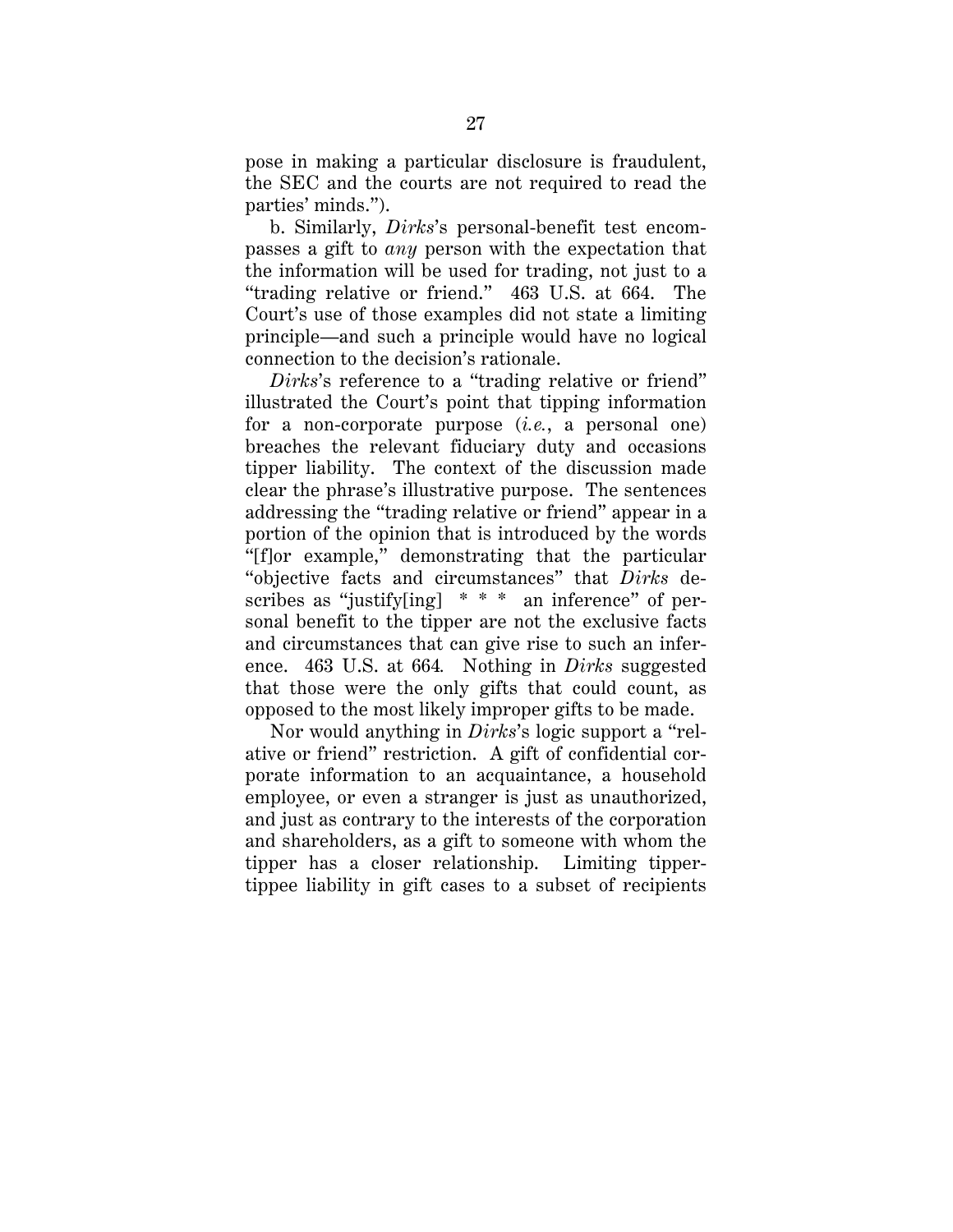would conflict with *Dirks*'s goal of identifying situations in which a tipper's disclosure of confidential information breaches his fiduciary duty. See, *e.g.*, 463 U.S. at 661-663; see also 18 Donald C. Langevoort, *Insider Trading: Regulation, Enforcement & Prevention* § 4:6 n.14 (2016) (Langevoort) ("The Court's actual phrasing refers to a gift 'to a relative or a friend.' But there is no conceptual reason to limit the category in that fashion.").

The improper nature of a disclosure that lacks any "ostensibly legitimate business justification," *Dirks,*  463 U.S. at 663, may be particularly clear when the insider provides information for trading in a close personal relationship. The facts of this case provide a stark example. And many tipping cases do involve tips to friends or relatives, see Langevoort § 11:9, likely because those are the people for whom a giftgiving tipper may be most moved to act for personal reasons and to violate his duty—and the law. But *Dirks* did not require courts to inquire into whether a particular recipient was a close enough family member to count as a tipper's "relative," or was sufficiently friendly with the tipper to count as his "friend"—and such a rule would serve no valid purpose. Under *Dirks*, a factfinder confronting a gift case involving *any* recipient must simply ask whether the tipper gave the confidential information for a personal reason expecting that it would be used for trading, thus allowing the information to be "exploit[ed]" and deceiving the party that had "repose[d] trust or confidence in him." 463 U.S. at 664-665.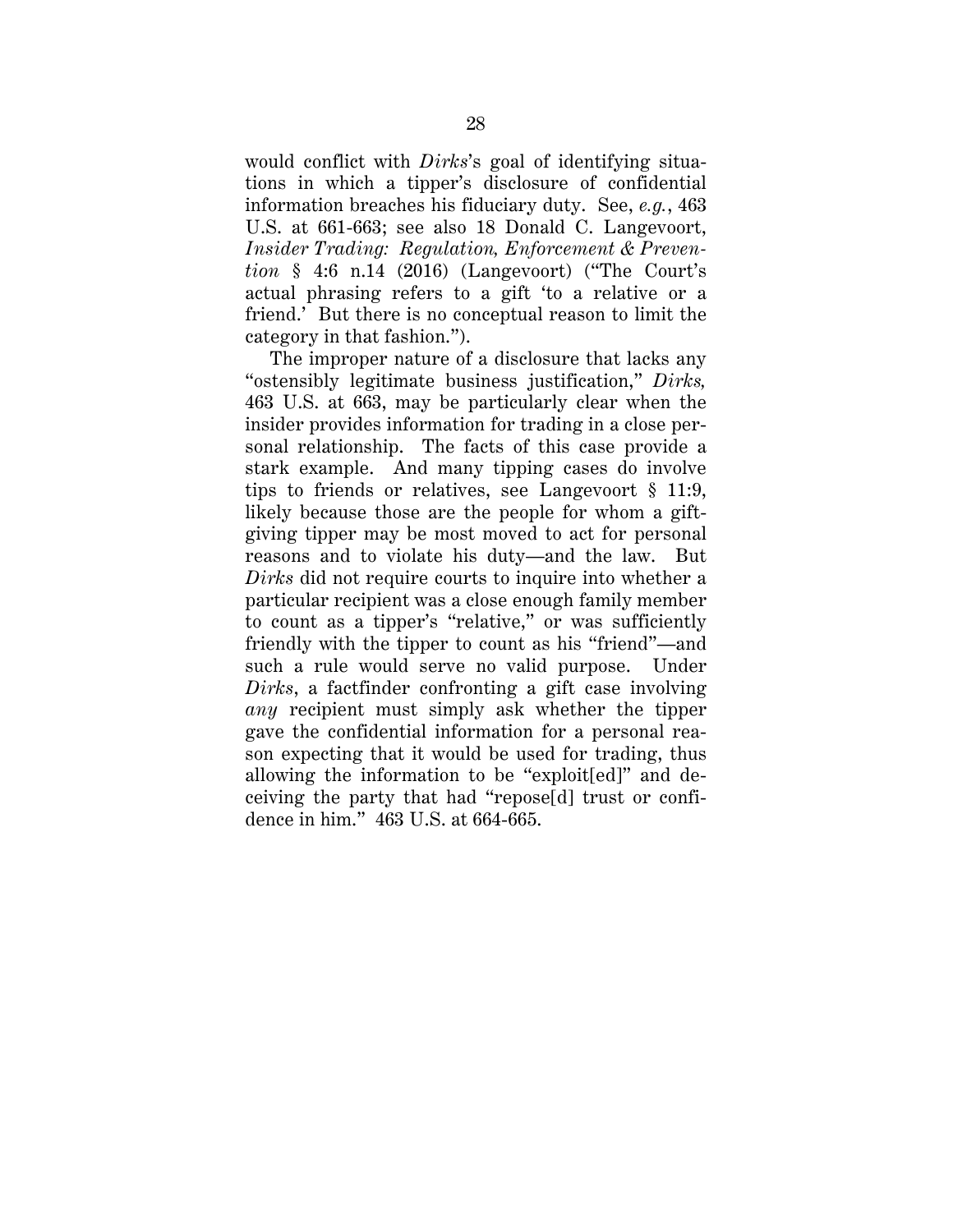### **B.** *Stare Decisis* **And Subsequent Legislation Strongly Support** *Dirks*

Principles of *stare decisis* apply with special force here because *Dirks*—and its holding that a tipper personally benefits by giving a gift—has been the law for more than 30 years. And Congress has indicated its endorsement of the principles established in *Dirks*.

1. "[T]his Court does not overturn its precedents lightly," because *stare decisis* "promotes the evenhanded, predictable, and consistent development of legal principles, fosters reliance on judicial decisions, and contributes to the actual and perceived integrity of the judicial process." *Michigan* v. *Bay Mills Indian Cmty.,* 134 S. Ct. 2024, 2036 (2014) (citation omitted). In "the area of statutory interpretation," where the "legislative power is implicated," *Patterson* v. *McLean Credit Union,* 491 U.S. 164, 172 (1989), *stare decisis* "carries enhanced force," *Kimble* v. *Marvel Entm't, LLC*, 135 S. Ct. 2401, 2409 (2015), because "Congress remains free to alter what [the Court] ha[s] done," *John R. Sand & Gravel Co.* v. *United States*, 552 U.S. 130, 139 (2008) (citation omitted); see *Halliburton Co.* v. *Erica P. John Fund, Inc.*, 134 S. Ct. 2398, 2411-2413 (2014).

2. Far from altering this Court's work in interpreting Section 10(b), Congress has repeatedly approved the existing state of the law.

a. Since *Dirks* was decided, Congress has twice amended Section 10(b) without modifying the Court's standard. One of those amendments extended to "security-based swap agreements" the application of "judicial precedents decided under subsection (b) \* \* \* that prohibit fraud, manipulation, or insider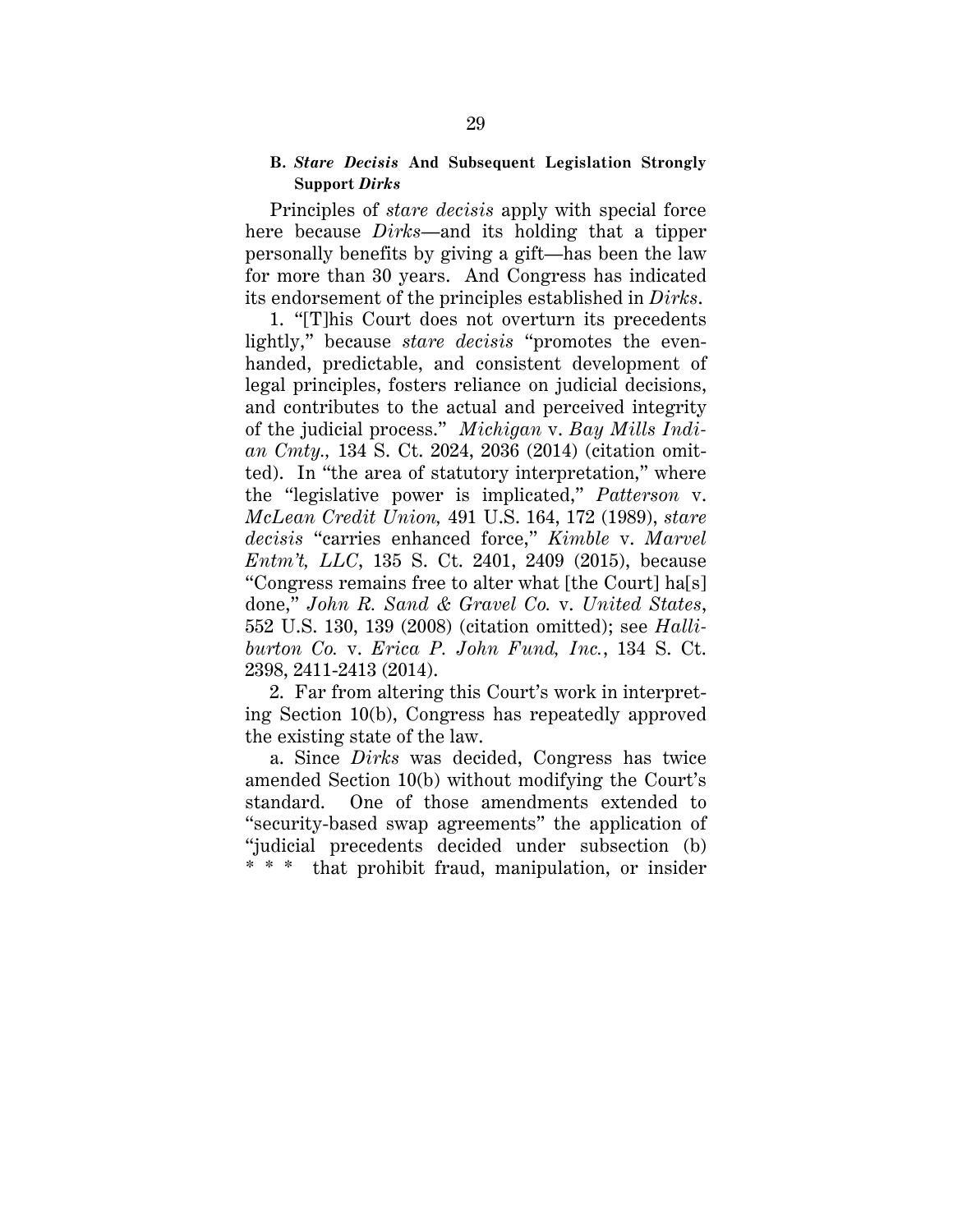trading," including *Dirks* itself. Pub. L. No. 106-554, 114 Stat. 2763A-454 (2000); see 124 Stat. 1761 (2010).

Congress also enacted other post-*Dirks* laws that build upon existing Section 10(b) precedents. In the Insider Trading Sanctions Act of 1984 (ITSA), Pub. L. No. 98-376, 98 Stat. 1264, Congress created a civilpenalty sanction that the SEC may seek to impose upon anyone found to have tipped or traded on "material nonpublic information" in violation of the securities laws. § 2, 98 Stat. 1264. In the Insider Trading and Securities Fraud Enforcement Act of 1988 (ITSFEA), Pub. L. No. 100-704, 102 Stat. 4677, Congress increased the criminal penalties for willful violation of the securities laws and created a private cause of action for persons who contemporaneously trade with someone who is violating the securities-fraud laws through trading on "material, nonpublic information." §§ 4-5, 102 Stat. 4680; see §§ 3, 5, 102 Stat. 4677-4681 (joint and several liability in private action and civil penalty in enforcement action for person who "communicat[ed]" inside information). Congress also stated that the SEC's "rules and regulations \* \* \* governing" insider trading are "necessary and appropriate in the public interest and for the protection of investors" and that the SEC has "fairly" enforced those rules "within the limits of accepted \* \* \* judicial construction of such rules and regulations." § 2, 102 Stat. 4677. And in the STOCK Act, Pub. L. No. 112-105, 126 Stat. 291, enacted in 2012, Congress provided that members of Congress, judicial officers, and executive-branch, judicial, and congressional employees "are not exempt from the insider trading prohibitions arising under the securities laws, including section  $10(b)$  \* \* \* and Rule 10b-5" and are pro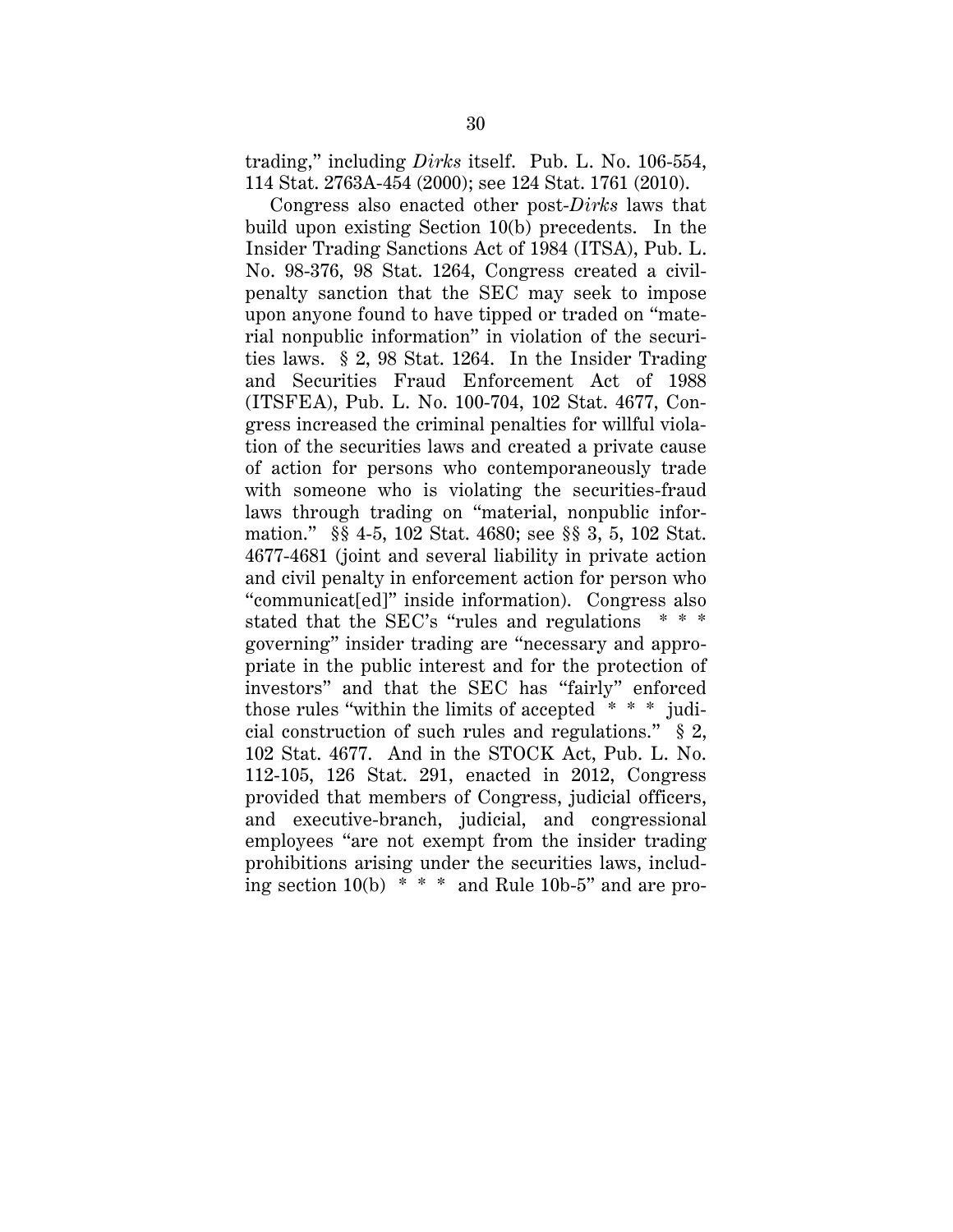hibited "from using nonpublic information derived from their official positions for personal benefit." Pmbl., §§ 4, 9, 126 Stat. 291-292, 297-298.

Those post-*Dirks* enactments are premised on existing requirements for securities-fraud liability, including the requirement described in *Dirks*. "Congress hardly could be expected to" augment enforcement of the securities-fraud laws proscribing insider trading as it did after *Dirks* was decided—including by making explicit that those laws applied to the conduct of members of Congress themselves—"if it was dissatisfied with the substantive grounds on which" the government "could bring its actions." Donald C. Langevoort, Commentary, *The Insider Trading Sanctions Act of 1984 and Its Effect on Existing Law*, 37 Vand. L. Rev. 1273, 1274 (1984).

b. The legislative history of several of the relevant provisions also evinces Congress's awareness, understanding, and approval of the state of the law under *Dirks*. For example, the House Report accompanying enactment of ITSFEA explains that "several major court cases in recent years," including *Dirks*, "have established clear boundaries for prosecution of [insider-trading] violations." H.R. Rep. No. 910, 100th Cong., 2d Sess. 9 (1988) (1988 House Report). That Report states that ITSFEA was "not intended to alter in any respect \* \* \* the underlying standards for tipper and tippee liability" that are "set forth in \* \* \* *Dirks*." *Id.* at 19; see *id.* at 11 ("The legal principles governing insider trading cases are well-established and widely-known."). And the House Report accompanying enactment of ITSA discusses *Dirks*, explains that the decision "preserves insider trading liability and expresses a continued, firm disapproval of insider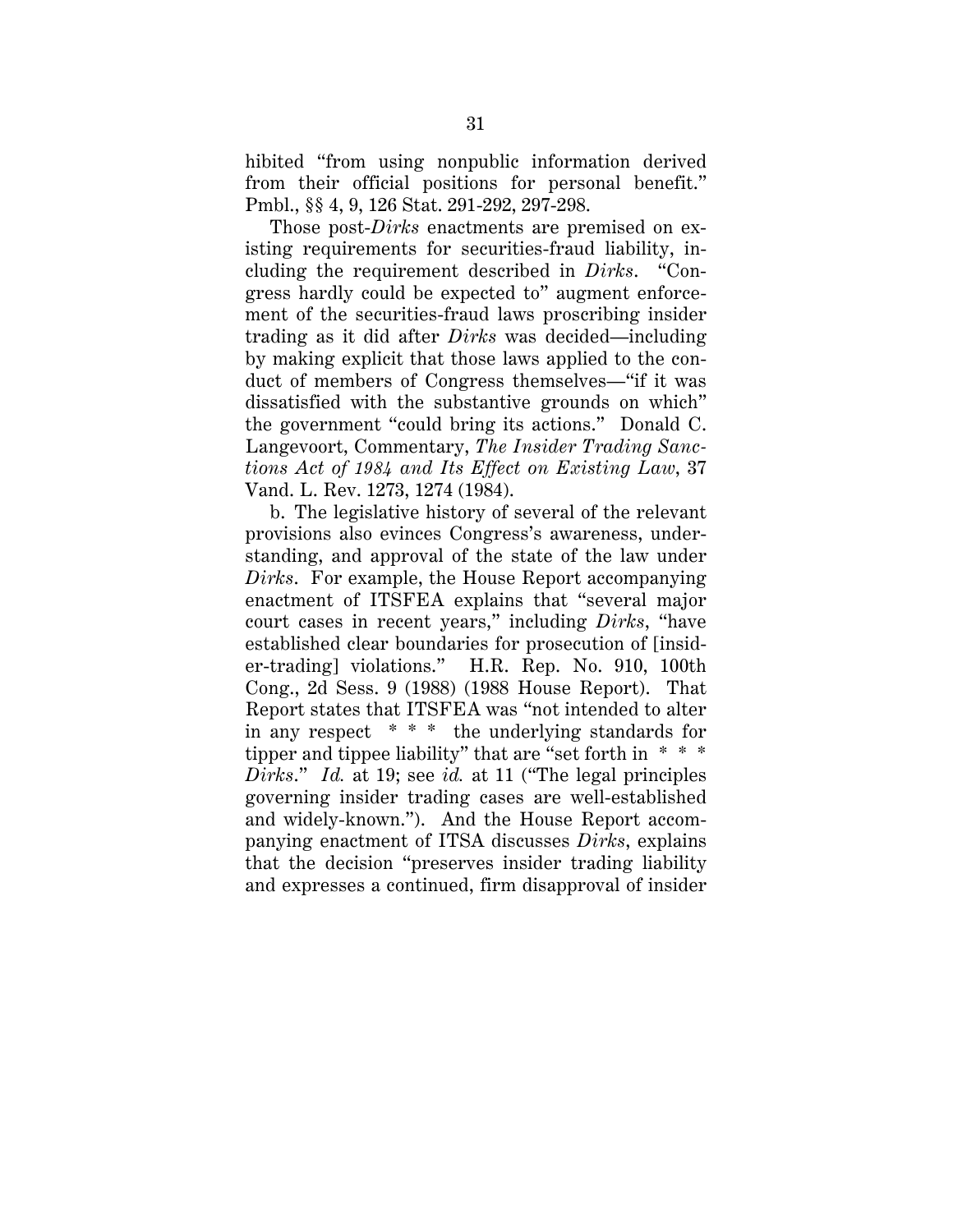trading," and concludes that "the law with respect to insider trading is sufficiently well-developed at this time to provide adequate guidance." H.R. Rep. No. 355, 98th Cong., 1st Sess. 13, 15 (1983) (1983 House Report); see *id.* at 13 (warning that "any new definition [of insider trading] which might be adopted would be likely to create new ambiguities"); *id.* at 15 (stating that if *Dirks* is properly "construed by the courts" so as not to further limit insider-trading liability, "the [SEC]'s insider trading program will not be adversely affected").

Those developments strongly support the *Dirks* standard. As this Court noted in another context under Section 10(b), "Congress' decision to leave § 10(b) intact" when revising the securities laws "suggests that Congress ratified" a "well-established judicial interpretation" of Section 10(b). *Herman & MacLean* v. *Huddleston*, 459 U.S. 375, 386 (1983); see *Merrill Lynch, Pierce, Fenner & Smith, Inc.* v. *Curran*, 456 U.S. 353, 381-382 (1982) (same); see also *Kimble*, 135 S. Ct. at 2409-2410 (refusing to overturn precedent when Congress "spurned multiple opportunities to reverse" because "long congressional acquiescence \* \* \* enhance[s] even the usual precedential force" accorded "interpretations of statutes") (quoting *Watson* v. *United States*, 552 U.S. 74, 82-83 (2007)) (internal quotation marks omitted).

## **C. The Legal Standards That Petitioner Proposes Are Erroneous**

Petitioner does not address the *stare decisis* considerations supporting *Dirks* or Congress's approval of its standard. Instead, petitioner suggests (Br. 22) that this Court "reconsider its prior cases" and hold that Section 10(b) "does not prohibit insider trading at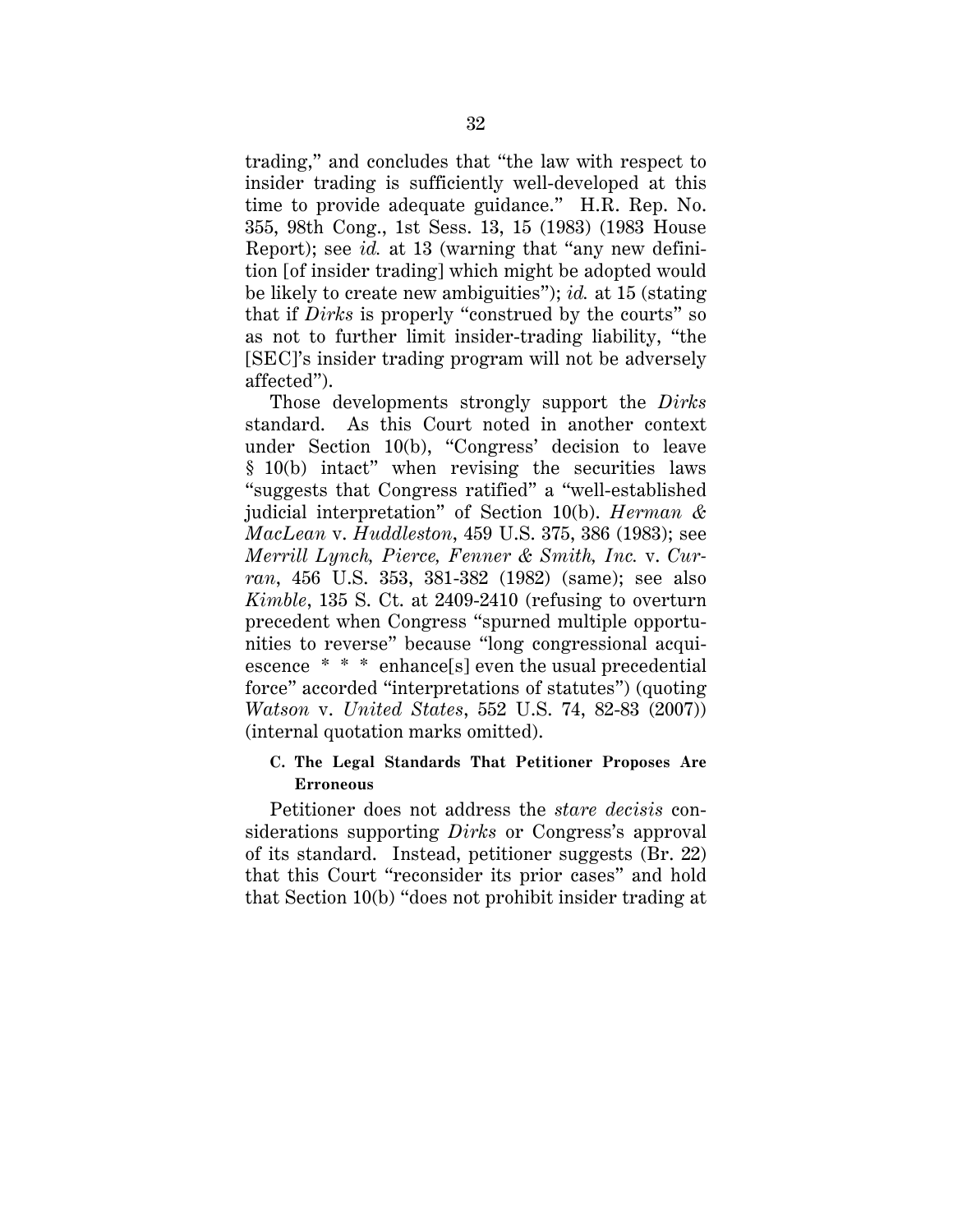all," at least "where transactions are conducted anonymously in public markets." Alternatively, petitioner suggests (Br. 30) that "personal benefit" in *Dirks* means only "pecuniary gain"—that is, obtaining money or its equivalent in exchange for confidential information. Those contentions lack merit.

1. Petitioner's broadest submission—made for the first time in his merits brief—is that insider trading does not involve any deceit and therefore does not fit within Section 10(b)'s proscription on the use of "any manipulative or deceptive device or contrivance." 15 U.S.C. 78j(b). That argument is incorrect.

As this Court has held for decades, insider trading most certainly does involve deception—it involves the failure to tell a party to whom the tipper or trader owes a fiduciary or similar duty that confidential information, intended to be used only for a limited purpose consistent with the duty, is being taken for personal use in an act closely "akin to embezzlement." *O'Hagan*, 521 U.S. at 654; see, *e.g.*, *id.* at 651-652, 654, 659 (insider trading violates Section 10(b) because it involves "[d]eception through nondisclosure"); *Dirks*, 463 U.S. at 653-664 (same); *Chiarella*, 445 U.S. at 230 (same). That is a straightforward interpretation of Section 10(b)'s broad text, and Congress has ratified it. See pp. 29-32, *supra*.

Petitioner nevertheless submits (Br. 21) that the Court should overrule its long-standing precedents and ignore Congress's views on the ground that Section 16(b) of the Exchange Act, 15 U.S.C. 78p(b), forbids "short-swing profits by certain corporate insiders." But the existence of Section 16(b), which "differs in focus from § 10(b)," *Lampf, Pleva, Lipkind, Prupis & Petigrow* v. *Gilbertson*, 501 U.S. 350, 360 n.5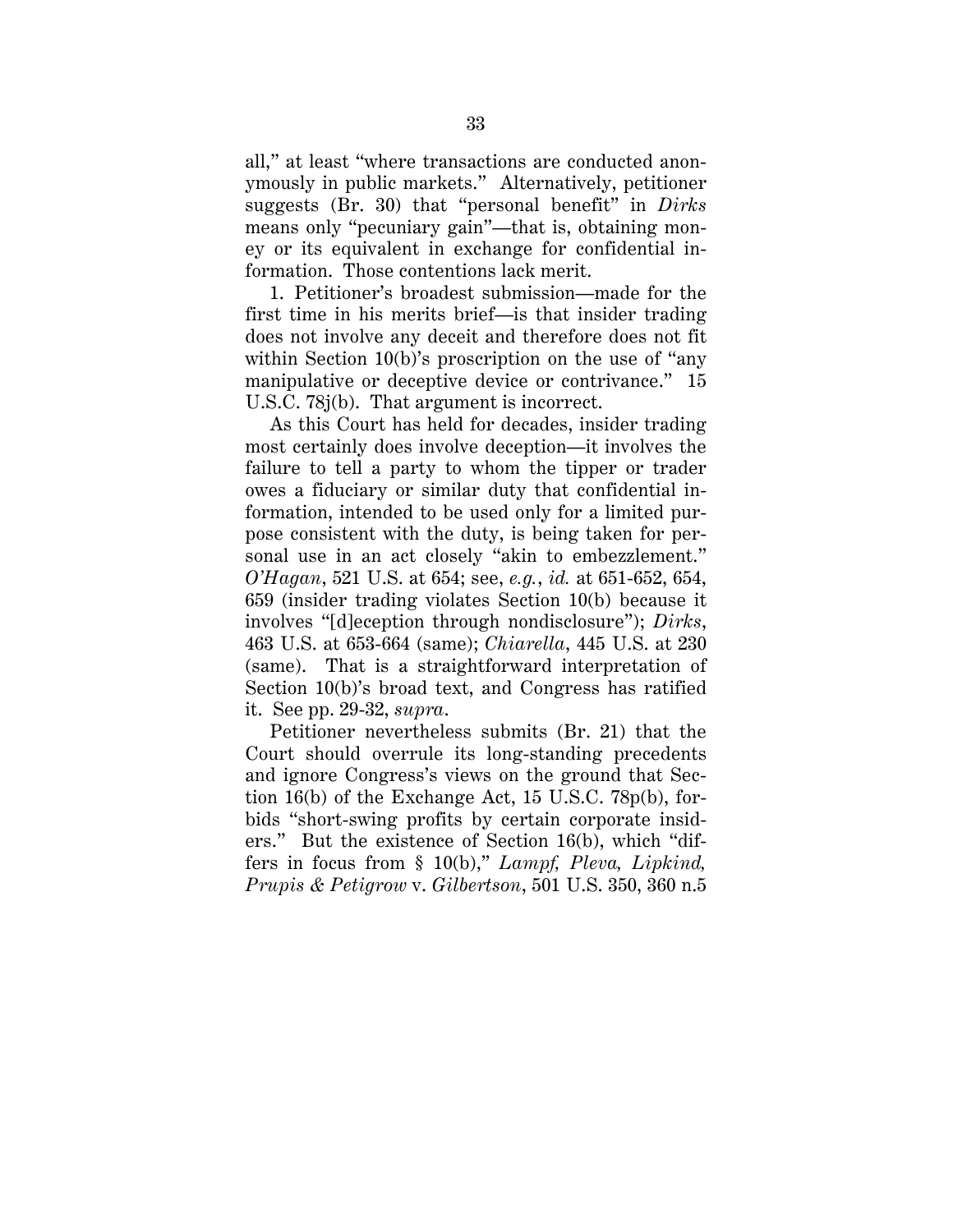(1991), says nothing about whether Section 10(b) covers bad acts like the ones at issue in this case. Under Section 16(b), a limited category of insiders must disgorge any profits realized from engaging in both a sale and a purchase of corporate stock within a sixmonth period—without regard to any "proof of actual abuse of insider information" or "proof of intent to profit on the basis of such information." *Kern County Land Co.* v. *Occidental Petroleum Corp.*, 411 U.S. 582, 595 (1973). In creating that "narrowly drawn" remedy, Congress left "some problems of the abuse of inside information" to the "general antifraud statute[] that proscribe[s] fraudulent practices by insiders," thereby "alleviat[ing] concern that ordinary investors are unprotected against actual abuses of inside information in transactions not covered by § 16(b)." *Foremost-McKesson, Inc.* v. *Provident Sec. Co.*, 423 U.S. 232, 251, 255 & n.29 (1976) (citing Section 10(b)); see generally *United States* v. *Naftalin*, 441 U.S. 768, 778 (1979). In sum, petitioner provides no support for dismantling the structure of insider-trading law that this Court synthesized and applied in *Dirks.*

2. a. Although petitioner tries to derive his "pecuniary gain" formulation from *Dirks* itself (Br. 30-31), he does not (and cannot) explain the Court's statement that personal benefit includes things "*such as* a pecuniary gain"—especially when the decision then goes on to list a number of other forms of benefit that qualify. 463 U.S. at 663 (emphasis added). In particular, he virtually ignores the Court's clear statement that a gift of confidential information is sufficient to establish that the tipper has personally benefited and thereby breached his duty. See *id.* at 664; see also *Bateman Eichler*, 472 U.S. at 311 n.21 (discussing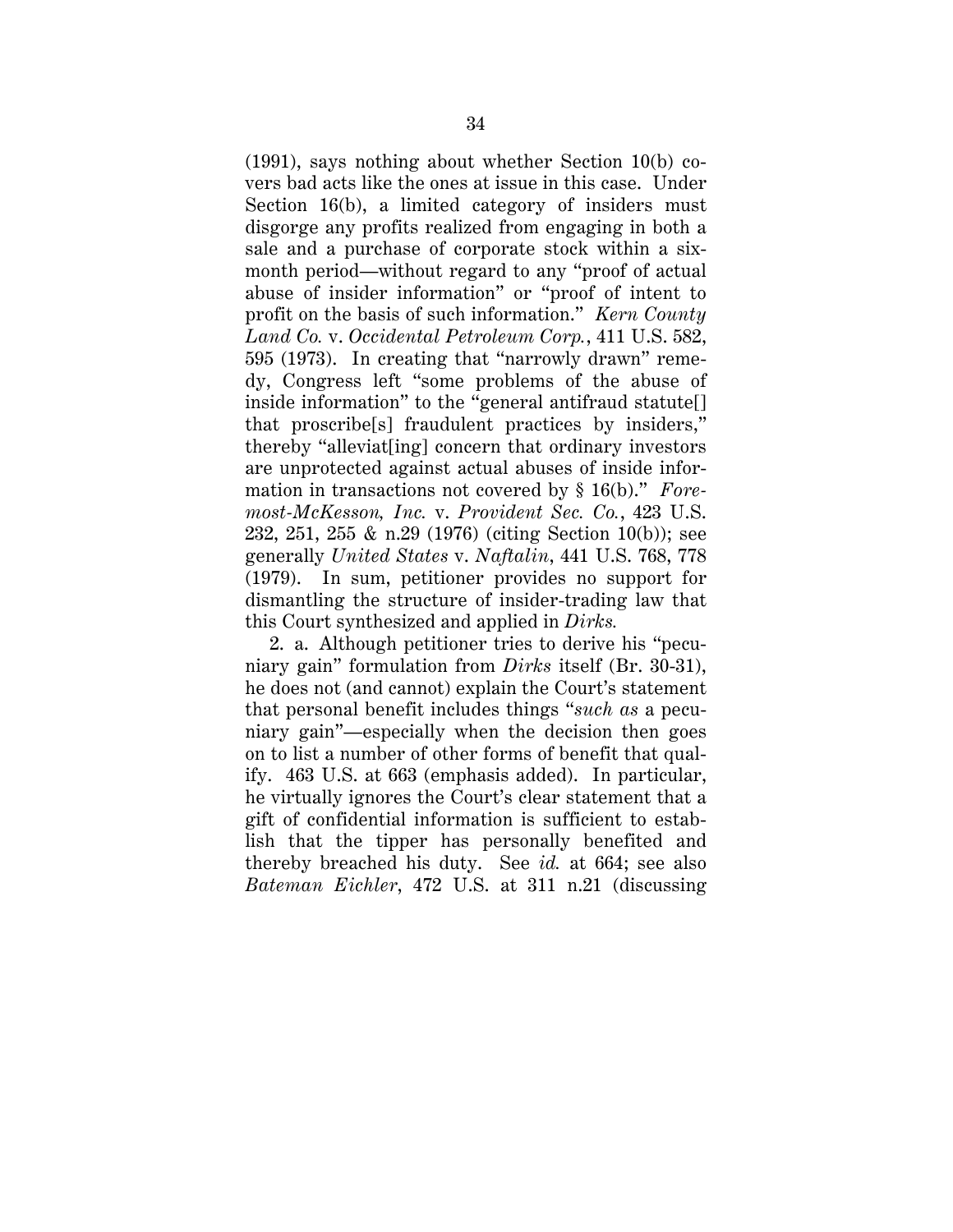*Dirks* and stating that personal benefit "can derive from the insider's use of the information to secure a 'pecuniary gain' \* \* \* *or* simply to confer 'a gift of confidential information'") (emphasis added).<sup>3</sup>

Petitioner's proposed rule would give rise to liability only where the tipper seeks to engage in an exchange: information for pecuniary value. But such an exchange is, by definition, a *quid pro quo*, something for something. If the personal-benefit requirement could not be met by a gift giver unless an exchange takes place, then the "gift" discussion in *Dirks* would have been entirely superfluous. See Pet. App. 15-16; *SEC* v. *Payton*, 97 F. Supp. 3d 558, 563 (S.D.N.Y.  $2015$ ). $^4$ 

b. Petitioner also relies (Br. 33-34) on criminal-law decisions outside the securities-fraud context that he interprets as requiring a "tangible gain" to consum-

 <sup>3</sup> Petitioner notes (Br. 32) that the facts of this Court's other insider-trading cases involved fraudsters acting for their "own pecuniary benefit." But that says nothing about whether insidertrading liability should be limited to such circumstances.

<sup>4</sup> Petitioner suggests that the personal-benefit requirement should be difficult to satisfy—and thus should exclude gifts without a "tangible economic" payback—because, he claims, *Dirks* limited "tip-based liability" to "'extraordinary'" cases. Br. 45 (quoting *Dirks*, 463 U.S. at 657); see Br. 53.That misinterprets *Dirks*. *Dirks* uses the word "extraordinary" only to reaffirm what *Chiarella* already held: that possession alone of nonpublic information does not trigger a disclose-or-abstain duty and that it is only when an insider breaches an independent "legal obligation[]" that trading is barred. *Dirks*, 463 U.S. at 657. When discussing the personal-benefit requirement itself, *Dirks* makes clear that the requirement may be satisfied through well-recognized (but regrettably ordinary) breaches of duty—including making a "gift" of information for trading—that do not involve pecuniary gain to the giver. *Id.* at 663-664.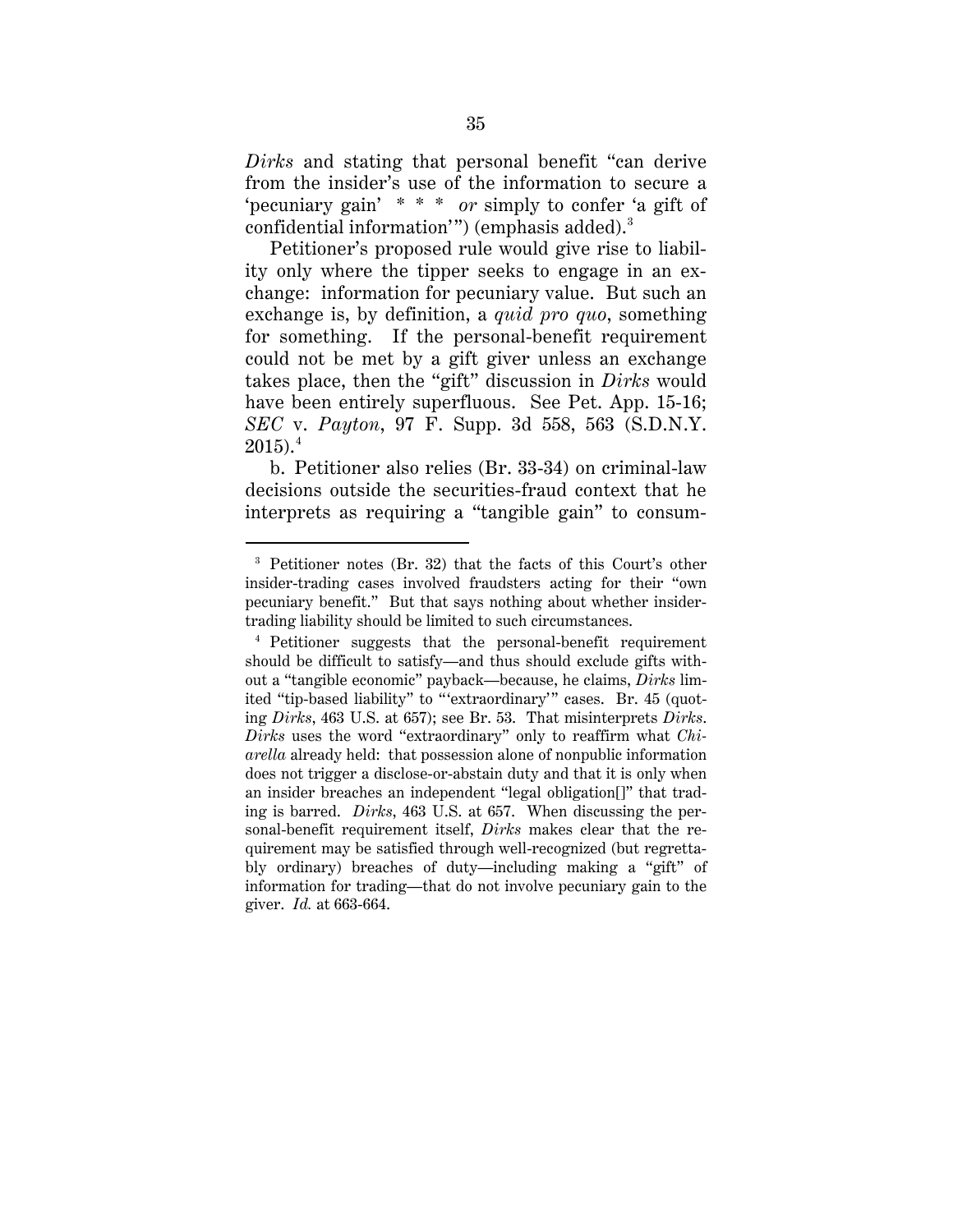mate a violation—and suggests that personal benefit in an insider-trading case must similarly be understood as requiring "tangible gain." His reliance on non-securities-fraud decisions is misplaced.

The decisions at issue interpret statutory elements requiring that a defendant's conduct deprive a person of money or property, *Cleveland* v. *United States*, 531 U.S. 12, 22-23 (2000) (wire fraud); *McNally* v. *United States*, 483 U.S. 350, 357-359 (1987) (mail fraud); result in obtaining property, *Sekhar* v. *United States*, 133 S. Ct. 2720, 2724-2727 (2013) (extortion under the Hobbs Act); or involve a bribe or kickback, *Skilling* v. *United States*, 561 U.S. 358, 403-404 (2010) (honestservices mail and wire fraud). An analogous propertybased element is readily satisfied in an insider-trading case: the violation involves a deprivation of the shareholders' or the corporation's property rights (or both). Fraudulent trading with shareholders injures their financial interests. See *Dirks,* 463 U.S. at 653-654. And fraudulent use of a corporation's information injures its property interests. See *Carpenter*, 484 U.S. at 25-26 (recognizing "property right in keeping confidential and making exclusive use" of "[c]onfidential business information"); see also *O'Hagan*, 521 U.S. at 653-654 (same, under misappropriation doctrine). Accordingly, when a tipper takes confidential information and gives it to a tippee for trading, the tipper has necessarily taken valuable property away from the party with the right to control how the information is used and to whom it is disclosed—and the trading with shareholders (in a classical insidertrading case) constitutes a further property-based fraud.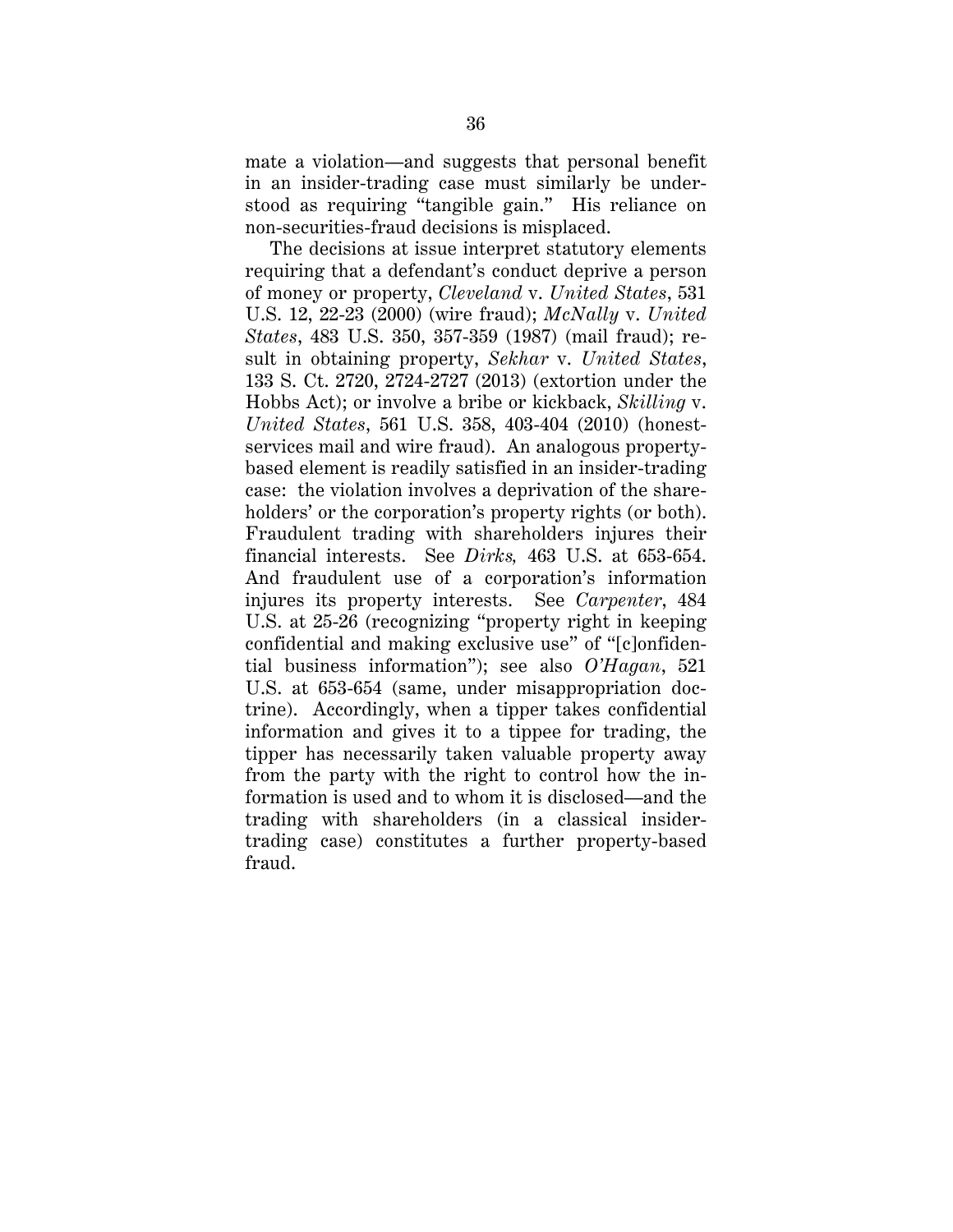The question answered by the personal-benefit requirement is an entirely different one: whether such a deprivation of property involves deception. See *Dirks*, 463 U.S. at 653-655. Under *Dirks*, no deception occurs unless a fiduciary duty is breached, and no fiduciary duty is breached unless the tipper acts for his own personal purpose rather than for a corporate purpose. See *id.* at 659-667; pp. 18-28, *supra*. This Court's mail- and wire-fraud precedent is consistent with that analysis, see *Carpenter*, 484 U.S. at 27-28, and that precedent does not embrace petitioner's view that no deceptive breach occurs if the tipper uses corporate property for a non-corporate purpose but does not himself realize a resulting "tangible gain" (Br. 33). Accordingly, those cases provide no support for petitioner's restrictive personal-benefit approach.

c. Ultimately, petitioner fails to explain how his proposed rule relates to the statutory requirement addressed in *Dirks*: whether a defendant has used "any manipulative or deceptive device or contrivance" in violation of the securities laws. 15 U.S.C. 78j(b). He provides no historical or legal support for his submission that a faithless agent, who misuses corporate information entrusted to him by giving it to another for trading, has not personally benefited absent pecuniary gain. Nor can he plausibly attribute such a rule to Congress. <sup>5</sup> And displacing the *Dirks* framework with a newly fashioned "pecuniary gain" rule would raise a host of legal questions that petitioner does not

 <sup>5</sup> When Congress wanted to ensure that a proscription in the Exchange Act was limited to situations in which "profit [is] realized" by an insider, it knew how to do so. 15 U.S.C. 78p(b) (disgorgement of "profit realized by" insider who engages in shortswing trading).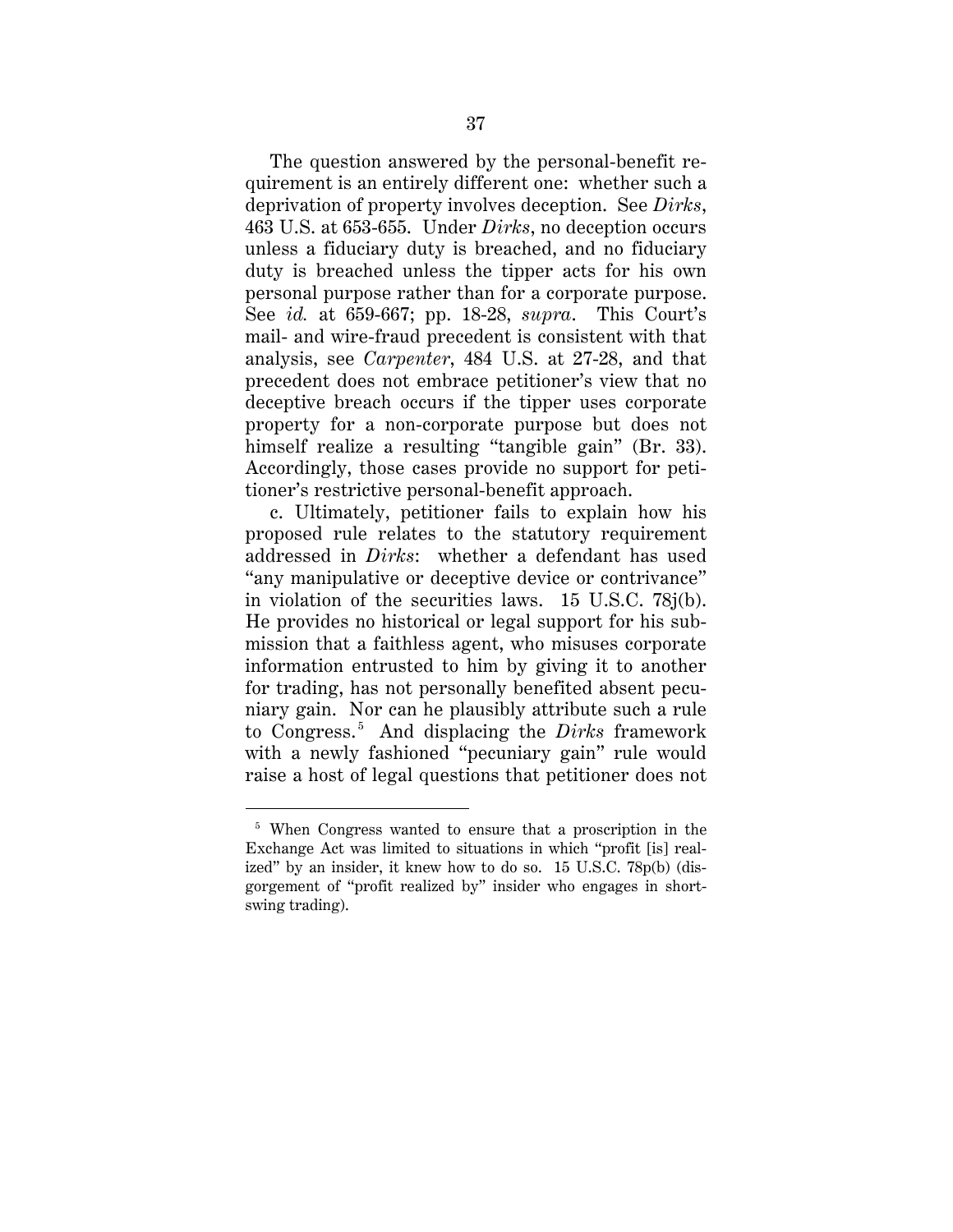even attempt to address.<sup>6</sup> In short, petitioner fails to offer any justification for replacing *Dirks*'s longstanding personal-benefit rule with a new set of requirements.

## **D. Petitioner's Attack On The** *Dirks* **Standard Lacks Merit**

Petitioner suggests (Br. 35-57) that his "pecuniary gain" test is necessary to avoid vagueness, provide guidance to the securities markets, and prevent asserted abuses. His arguments, which are premised on a distortion of the personal-benefit test, lack merit.

### *1. The* **Dirks** *standard is not vague*

The Due Process Clause bars enforcement of a criminal statute as vague only if it "fails to provide a person of ordinary intelligence fair notice of what is prohibited, or is so standardless that it authorizes or encourages seriously discriminatory enforcement." *United States* v. *Williams*, 553 U.S. 285, 304 (2008); see *Johnson* v. *United States*, 135 S. Ct. 2551, 2556- 2557 (2015); *Skilling*, 561 U.S. at 402-403. Contrary to petitioner's contention (Br. 40-55), *Dirks*'s longstanding interpretation of Section 10(b) and Rule 10b-5 is not vague under either aspect of that test. It provides fair notice of what conduct constitutes illegal

 $6$  It is unclear, under petitioner's proposal, whether the pecuniary gain must be immediate; whether the tipper's receipt of any amount of money, no matter how small, suffices; whether the tipper must actually receive money, or just have expected to receive money at the time he gave the tip; or whether a tip that might or might not result in pecuniary gain for the tipper could result in securities fraud. See 4 *Bromberg and Lowenfels on Securities Fraud* § 6:516, at 6-1340 to 6-1340.1 (2d ed. 2016) (discussing "difficulties in deciding whether something is a pecuniary benefit").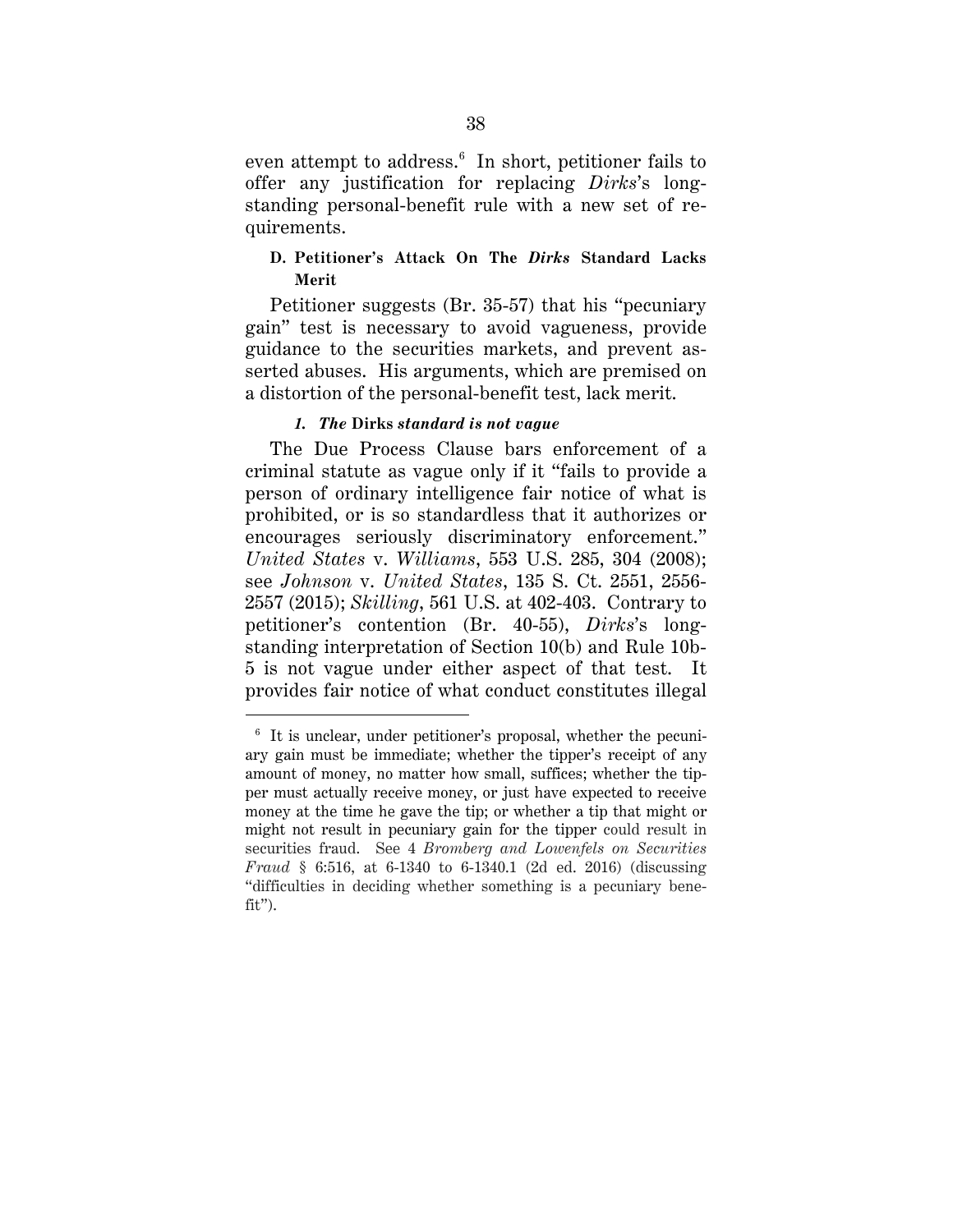insider trading, and it forecloses "subjective" or discriminatory prosecutorial judgments. *Williams*, 553 U.S. at 306.

a. For the more than 30 years that *Dirks* has been the law, it has been easily understood that an insider personally benefits when he acts for a personal purpose by giving a gift of confidential information for trading. *Dirks* itself says as much, in plain and unmistakable terms. See 463 U.S. at 663-664, 667; *id.* at 664 (noting importance of creating "guiding principle"); see also *Bateman Eichler*, 472 U.S. at 311 n.21.

That holding was embraced by courts, which—but for the Second Circuit's erroneous decision in *United States* v. *Newman*, 773 F.3d 438 (2014), cert. denied, 136 S. Ct. 242 (2015), see Pet. App. 15-16—applied it with apparent ease. See, *e.g.*, *id.* at 12 ("Maher's disclosure of confidential information to Michael, knowing that he intended to trade on it, was precisely the 'gift of confidential information to a trading relative' that *Dirks* envisioned."); *SEC* v. *Ginsburg*, 362 F.3d 1292, 1295, 1304 (11th Cir. 2004) ("Deliberately tipping material nonpublic information for family members' financial gain is a bad thing, and doing it twice in a year is doubly so."); *SEC* v. *Rocklage*, 470 F.3d 1, 4, 7 n.4 (1st Cir. 2006); *SEC* v. *Warde*, 151 F.3d 42, 48-49 (2d Cir. 1998); *Maio*, 51 F.3d at 627, 632-633. Commentators, financial-industry actors, and the public at large have also understood that under *Dirks* giving inside information for use in securities trading as a personal gift, and receiving inside information with knowledge that it has been bestowed as a personal gift, violates the securities laws. See, *e.g.*, Ass'n for Investment Mgmt. & Research Amicus Br. at 3-4, 14- 15, *O'Hagan*, *supra* (No. 96-842) (financial-industry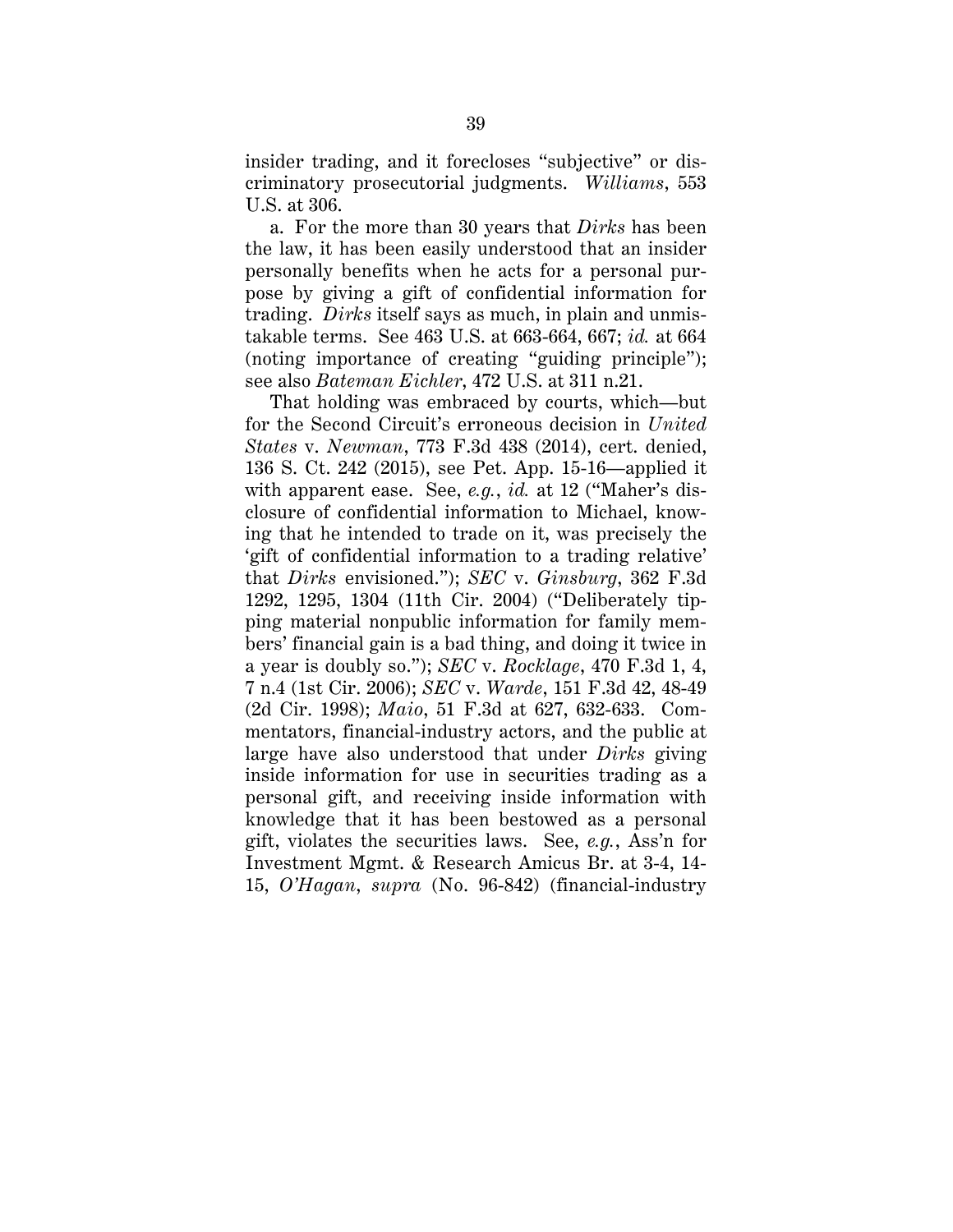association characterizing the *Dirks* gift language as part of a "bright-line test" that creates "great[] certainty"). Indeed, the insider in this very case harbored no doubt that his gift-giving behavior was legally impermissible. See, *e.g.*, pp. 2-5, *supra* (Maher on notice that his behavior was illegal, regretted a tip for fear of violating the law, and took steps to hide tipping from authorities); J.A. 125 (Maher testifies he told Michael that tip "was illegal" and the SEC might "trace this phone call").

The ease with which *Dirks*'s holding has been understood is not surprising. The line between transmission of confidential information for personal use and transmission of that information for a "legitimate business justification," 463 U.S. at 663, was adopted precisely to separate permissible from impermissible conduct. No question about its application arose here. See, *e.g.*, Pet. App. 16 (concluding, based on ample evidence, that Maher tipped "for the purpose of benefiting and providing for his brother Michael").<sup>7</sup> That line is particularly clear given that no securities-fraud liability attaches unless the tipper has "breach[ed] a recognized [fiduciary] duty" of which he should already be aware. *O'Hagan*, 521 U.S. at 666. More specifically, it is not difficult to ascertain when an insider has tipped confidential information as a gift so that his

<sup>&</sup>lt;sup>7</sup> Nor does the possibility of closer cases produce a vagueness problem. *Dirks* recognized that its personal-benefit standard is a "question of fact," which "will not always be easy for courts." 463 U.S. at 664. But the possibility of close factual cases does not render a statute vague. "Close cases can be imagined under virtually any statute" that requires a factual determination; it is only when the standard itself is indeterminate that a vagueness problem exists. *Williams*, 553 U.S. at 306. No such indeterminacy exists here.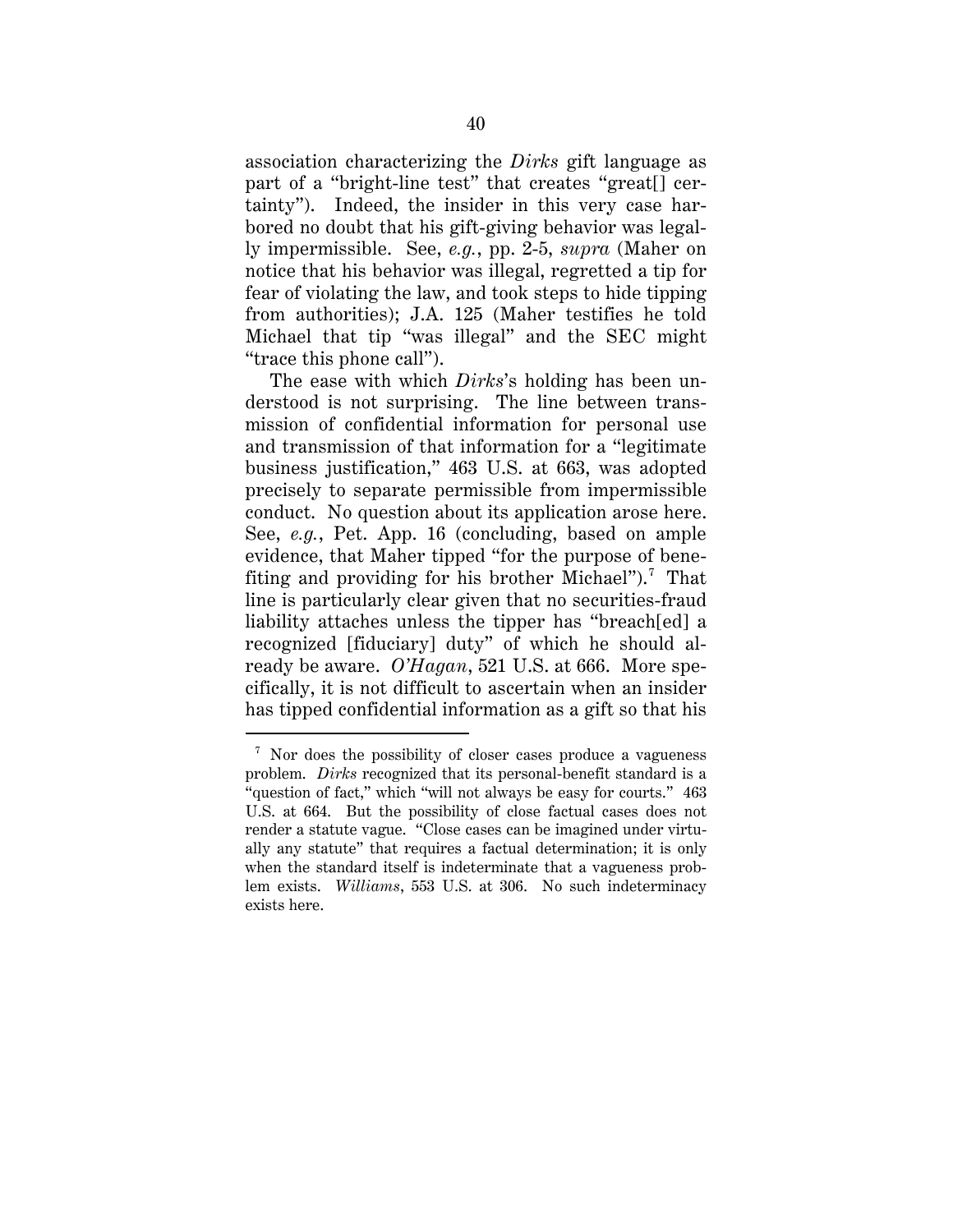brother, his girlfriend, his roommate, his employee, or some other person can trade on it and make a secret profit. As petitioner acknowledges (Br. 40), "gift" has a widely accepted meaning, and the concept of a gift arises often in daily life as well as in numerous areas of the law.

b. Petitioner's contrary arguments (Br. 41-43) are based on a misconception of the applicable standard.

First, petitioner contends (Br. 41-42) that if "emotional satisfaction" sufficed to show a personal benefit, then it would be difficult to discern "[w]hich emotions give rise to insider trading liability, and which do not." But *Dirks* does not require any inquiry into the existence of personal satisfaction in a particular case. What matters is "objective" evidence relevant to the "purpose of the disclosure," *Dirks*, 463 U.S. at 662- 663, not a subjective determination of whether the insider experienced an adequate range or intensity of emotion in carrying out that purpose. An insider's gift of information for trading, for no corporate purpose, violates an insider's *Cady, Roberts* duty—regardless of the gift giver's subjective feelings about his  $break.$  $^8$ 

Second, petitioner suggests (Br. 43) that *Dirks* is unworkable, particularly for a remote tippee, because too many questions arise about who qualifies as a friend or relative. But *Dirks* refers to "a trading rela-

 <sup>8</sup> Contrary to petitioner's suggestion (Br. 42), the facts of *Dirks* demonstrate that subjective satisfaction is not the test for personal benefit. Secrist, the former executive, might well have felt personally gratified to expose the fraud by revealing it to Dirks. What made the disclosure not for a personal benefit was the fact that exposure of the fraud was consistent with Secrist's obligations to shareholders. 463 U.S. at 666-667.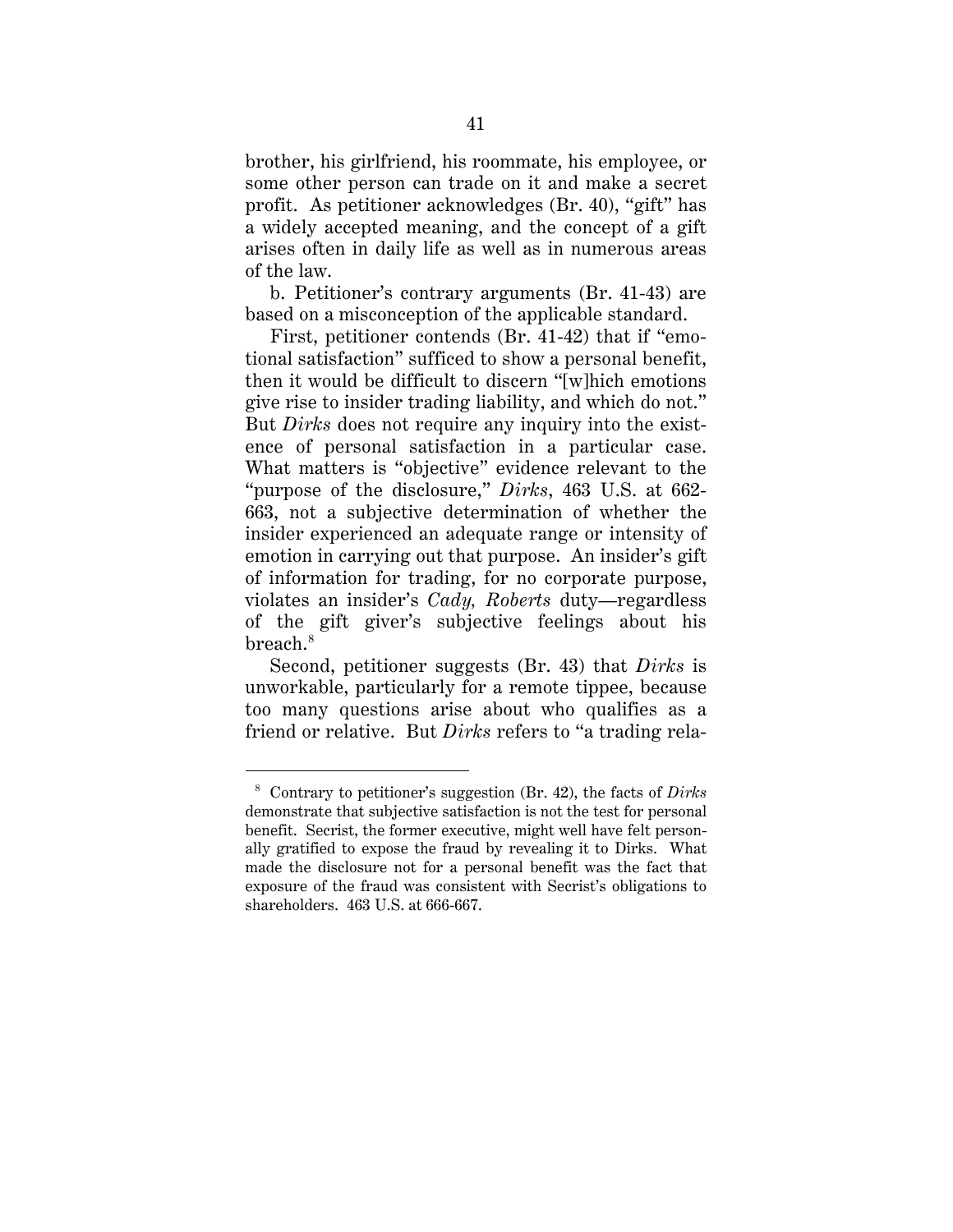tive or friend" only as an exemplar of a typical situation in which an insider would be likely to act for a personal rather than a corporate purpose. See 463 U.S. at 663-664, 667. The tipper's purpose, rather than the identity of the recipient, is dispositive. See pp. 18-28, *supra*. Accordingly, courts applying *Dirks* need not attempt to answer any of the questions posed by petitioner about the degree of closeness involved in various relationships.

Finally, petitioner purports to identify evidence (Br. 45-48) that the government actually has engaged in "arbitrary enforcement," *Kolender* v. *Lawson*, 461 U.S. 352, 358 (1983), under the *Dirks* standard. No such evidence exists. Petitioner simply identifies cases that are roughly analogous to his own and claims that they should not have been prosecuted because of his disagreement with *Dirks*.

For instance, in service of his idea that the government "has pursued an extremely aggressive litigation strategy" (Br. 47), petitioner lists cases in which the personal benefit to the tipper was the giving of a gift to someone in his personal sphere without any corporate purpose. Those cases—including an insider's provision of highly sensitive mergers-andacquisition information to his mistress for wholly personal reasons, enabling her to make large amounts of money, see *Gansman*, 657 F.3d at 90-92, and an insider's tip to a friend for purposes of enabling his trading, garnering that friend nearly \$1 million in quick, risk-free profits, see *Warde*, 151 F.3d at 46-49 —are in the heartland of the securities-law violation that  $Dirks$  describes. See Pet. App.  $12<sup>9</sup>$  In pursuing

<sup>&</sup>lt;sup>9</sup> The allegedly "draconian" sentences for such conduct that petitioner singles out for complaint (Br. 51) reflect proper considera-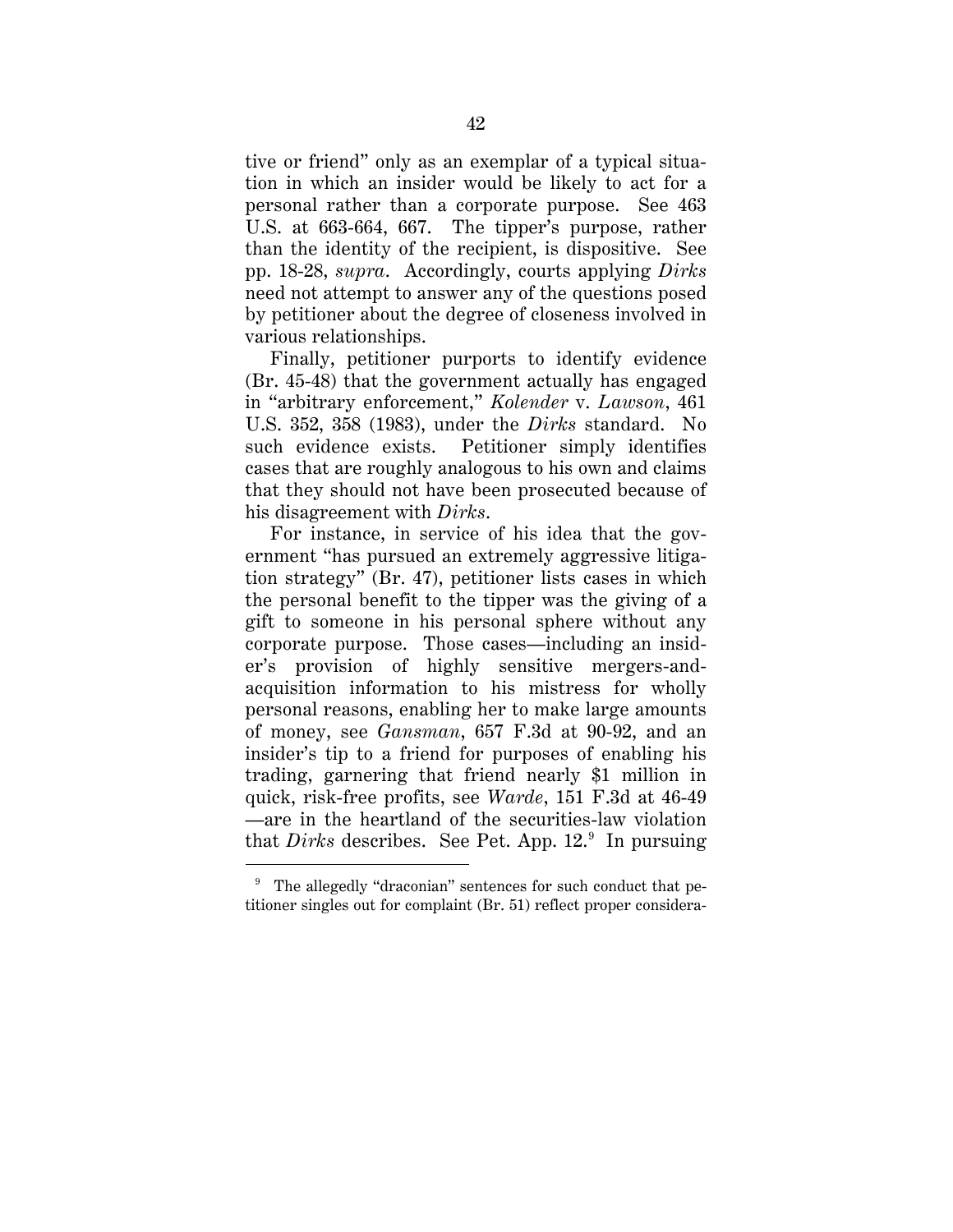such cases under the *Dirks* standard, the government has exercised a power "no broader than the authority [it] routinely exercise[s] in enforcing the criminal laws" or the securities laws. *United States* v. *Batchelder*, 442 U.S. 114, 126 (1979).

Separately, petitioner claims (Br. 48, 59) that the government has "cast" too "wide [a] net" in pursuing someone in a tipping chain other than the original tipper or tippee. The question of whether a tippee can ever be too "remote" from the tipper's own bad act has nothing to do with the meaning of "personal benefit" and is therefore outside the scope of the question presented in this case. See *Yee* v. *City of Escondido,* 503 U.S. 519, 537 (1992); Sup. Ct. R. 14.1(a). In any event, *Dirks* makes clear that a tippee has derivative liability for an insider's breach of duty, on a "constructive trust" theory, if the tippee knows that the insider personally benefited; *Dirks* does not hold that a tippee's liability depends on having had a direct relationship or interchange with the insider. 463 U.S. at 660 n.20; see *id.* at 659-661; see also *Bateman Eichler*, 472 U.S. at 302, 311 n.21 (discussing liability of tippees once removed from original tipper). Pursuit of tippees like petitioner—who obtained the confidential information from the first-line tippee rather than from the insider himself—is justified so long as evidence shows that the tippee had the requisite knowledge of the

 $\ddot{\phantom{a}}$ 

tion of the relevant factors under the Sentencing Guidelines, including obstructive actions by the defendant. See, *e.g.*, *United States* v. *Skowron*, 11-cr-699 Docket entry No. 27 (S.D.N.Y. 2011) (below-Guidelines sentence despite obstruction of justice); *United States* v. *Contorinis*, 09-cr-1083 Docket entry No. 94 (S.D.N.Y. 2010) (below-Guidelines sentence despite perjury); *United States*  v. *Riley*, 13-cr-339 Docket entry No. 258 (S.D.N.Y. 2015) (below-Guidelines sentence for tipper in \$39 million scheme).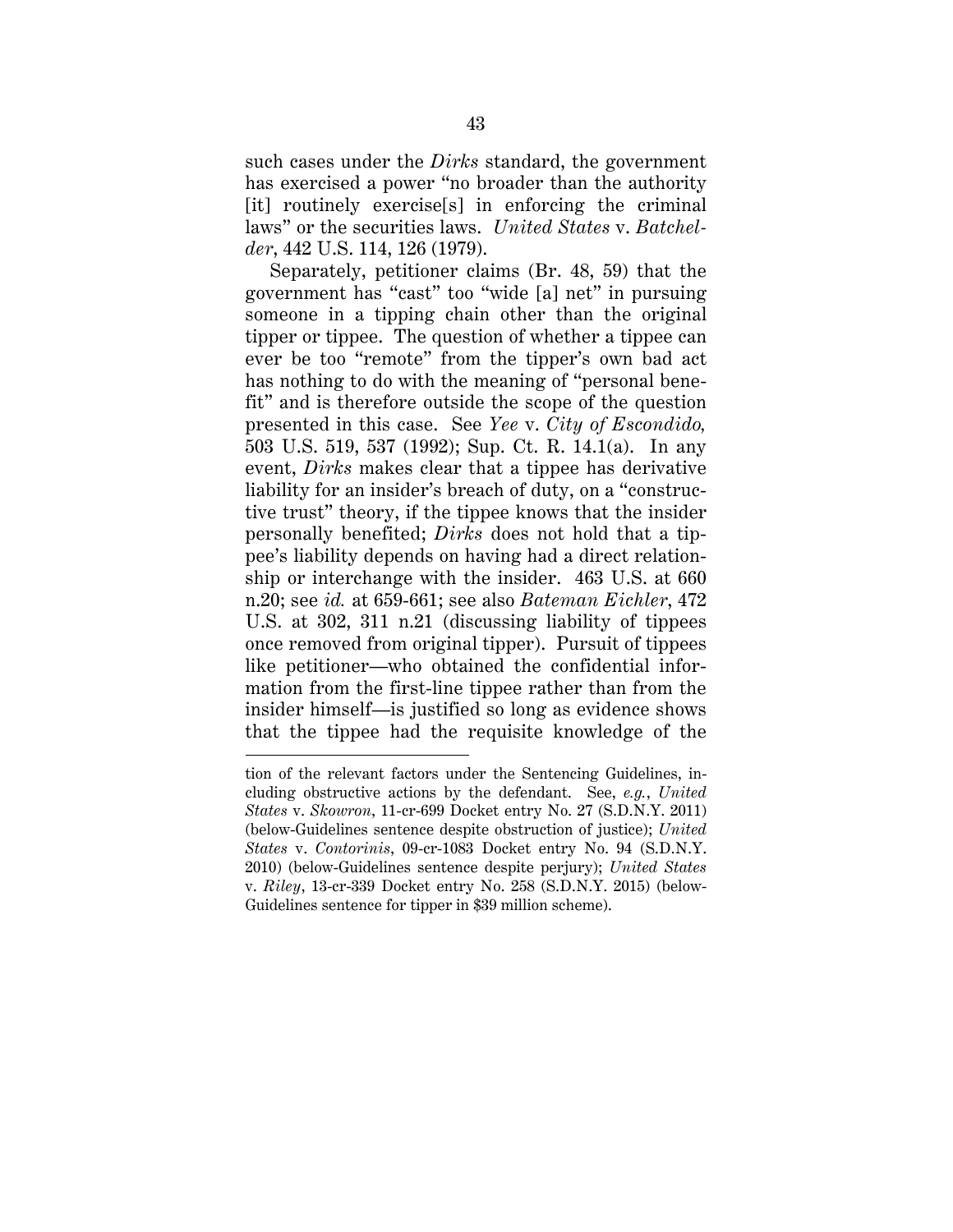insider's breach and the other elements of Section 10(b) liability are satisfied. Nothing about such cases indicates that existing law leaves prosecutors free to "pursue their personal predilections." *Kolender*, 461 U.S. at 358 (citation omitted).

c. The absence of any vagueness concern about the rule that a personal gift amounts to a personal benefit is confirmed by the "sturdy safeguards Congress has provided" to establish scienter. *O'Hagan*, 521 U.S. at 665 (rejecting vagueness argument in insider-trading case).

To establish either a civil or criminal violation of Section 10(b), the government must establish culpable intent: an "intent to deceive, manipulate, or defraud." *Dirks*, 463 U.S. at 663 n.23 (quoting *Ernst & Ernst* v. *Hochfelder*, 425 U.S. 185, 194 n.12 (1976)). In a criminal case, the government must show that the defendant committed the violation "willfully," 15 U.S.C. 78ff(a), because he realized that he was committing a wrongful act, *O'Hagan*, 521 U.S. at 665-666; see, *e.g.*, *United States* v. *Kaiser*, 609 F.3d 556, 568-570 (2d Cir. 2010); see also J.A. 394. For a tippee like petitioner, knowledge that his conduct was wrongful depends on knowledge that the insider breached a fiduciary duty by disclosing material, nonpublic information for a personal benefit—a significant limitation on tippee liability. See *Dirks*, 463 U.S. at 660, 662; J.A. 396-397.

As the Court observed in *O'Hagan*, the "'requirement of the presence of culpable intent as a necessary element of the offense does much to destroy any force in the argument that application of the [statute]' in circumstances such as [petitioner's] is unjust." *O'Hagan*, 521 U.S. at 666 (quoting *Boyce Motor Lines, Inc.* v. *United States*, 342 U.S. 337, 342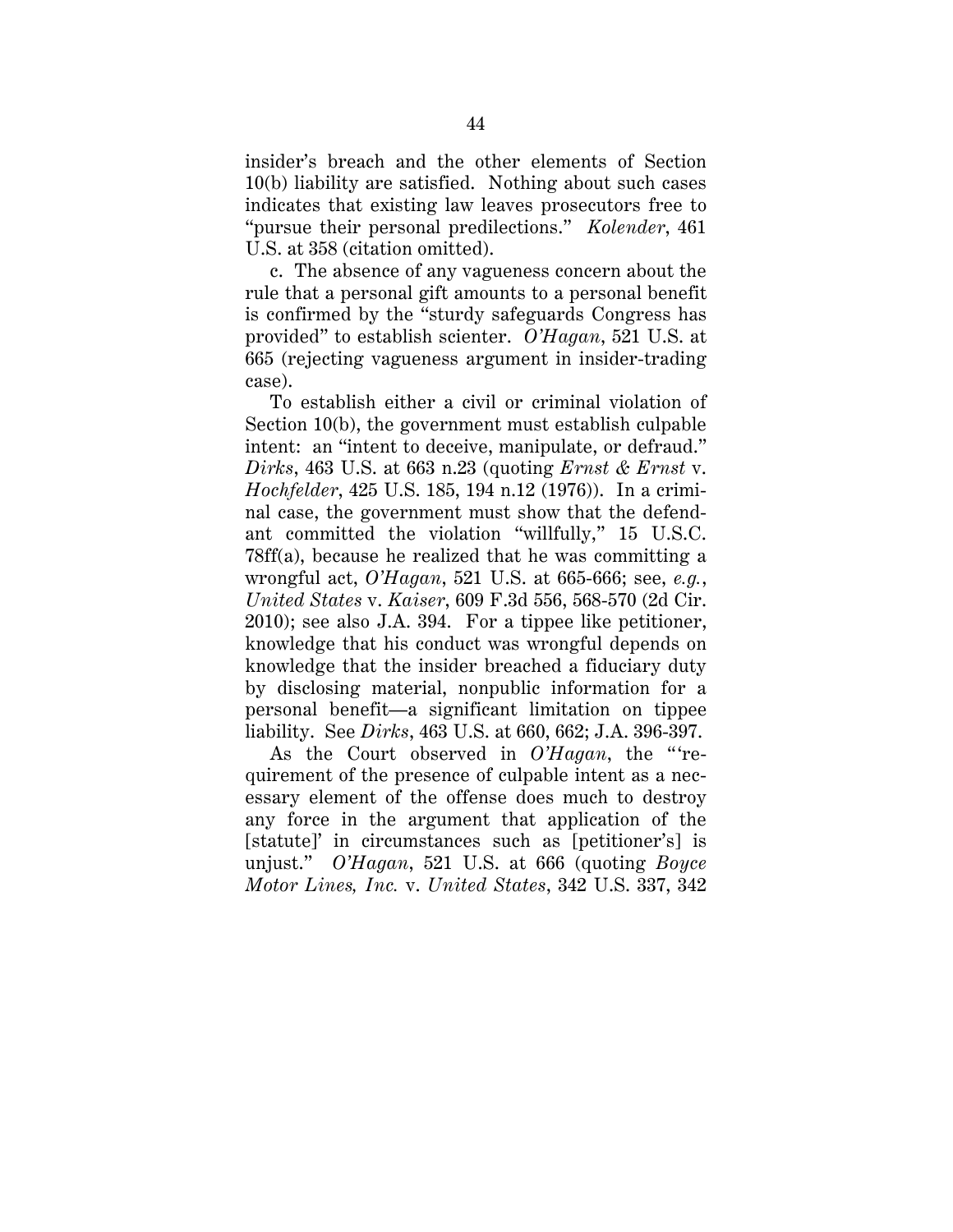(1952)). Where a defendant consciously acts in a manner that he knows to be wrongful, and where his conduct is fairly encompassed by the terms of the criminal statute, he faces no "trap for the unwary." *United States* v. *Yermian*, 468 U.S. 63, 74 (1984).

To overcome that flaw in his vagueness argument, petitioner asserts (Br. 49) that "the Ninth Circuit has gutted [the scienter] safeguard against government overreaching" through holdings on willfulness and deliberate ignorance. That is not the issue here, but in any event, the Ninth Circuit recognizes that the willfulness requirement for criminal liability in this context means "intentionally undertaking an act that one knows to be wrongful," *United States* v. *Tarallo*, 380 F.3d 1174, 1188 (2004), see J.A. 394 (jury instructions)—a robust safeguard against convicting someone of a crime as to which they lack fair notice. And while the evidence in this case established petitioner's actual knowledge of the facts giving rise to the jury's finding that he willfully "act[ed] for the wrongful purpose of defrauding or deceiving someone," J.A. 394, the Ninth Circuit has also correctly held, consistent with *Global-Tech Appliances, Inc.* v. *SEB S.A.*, 563 U.S. 754 (2011), that a defendant's knowledge of a fact can be established by evidence that the defendant deliberately avoided learning the fact while aware of a high probability of its existence. See Pet. App. 23-25; Br. in Opp. 13-18, 21-22; compare Pet. i, with 136 S. Ct. at 899 (declining to grant review of deliberate-ignorance question).

## *2. The* **Dirks** *standard is not unduly broad*

Invoking the separation of powers and the rule of lenity, petitioner also argues (Br. 36-40) that the *Dirks* Court did not interpret Section 10(b) narrowly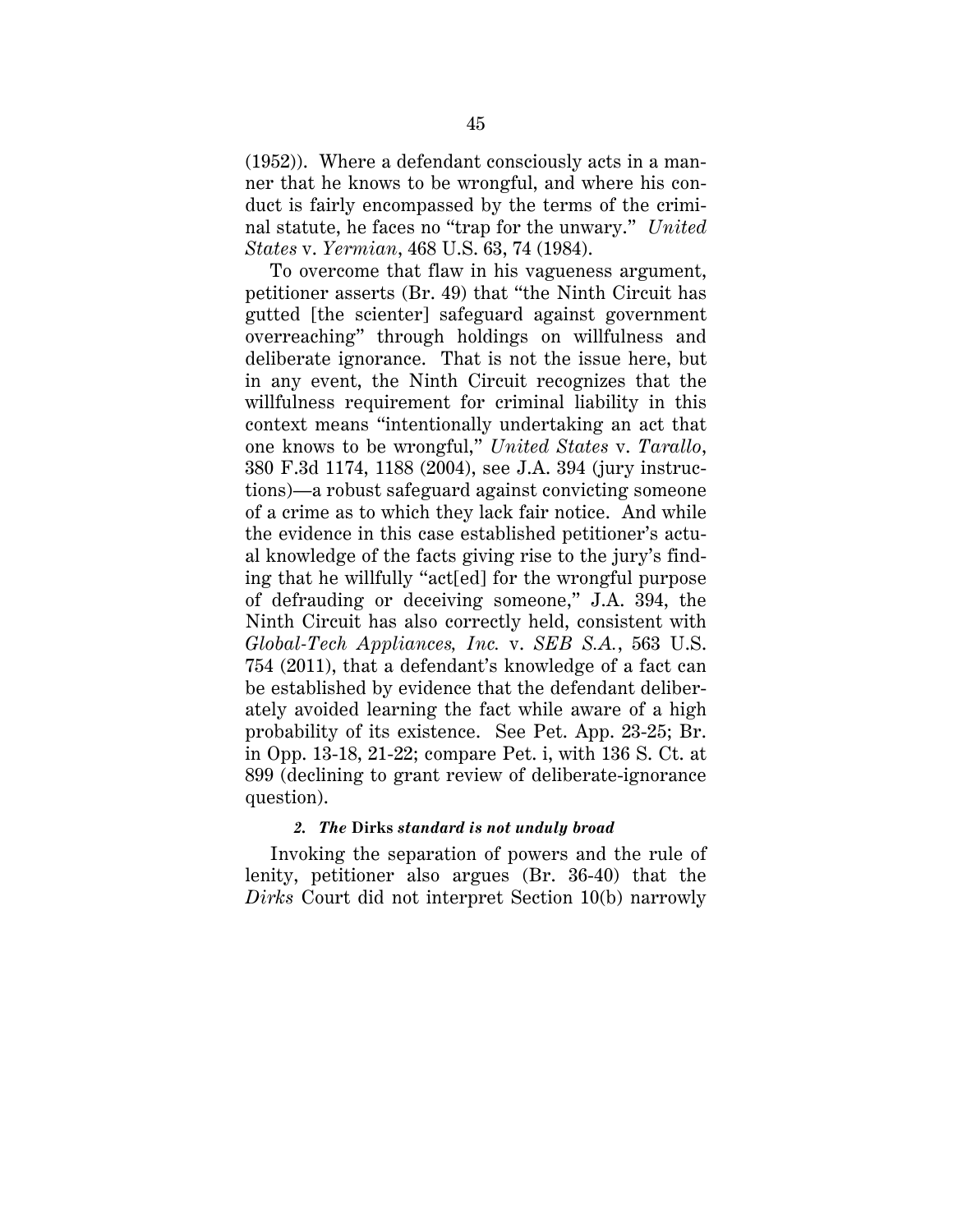enough in ruling that a personal benefit exists when a tipper gives a gift of confidential information. But *Dirks* cabined the scope of insider-trading liability, and neither of those doctrines justifies any further narrowing.

Petitioner asserts that "the insider trading offense, like the private § 10(b) action, was created by the judiciary," which cannot "define new federal crimes." Br. 36, 39 (citation omitted). But petitioner's premise is mistaken. While the private remedy for violation of Section 10(b) is not found in the text of the provision, and therefore can be described as a "judicial construct," *Stoneridge Inv*. *Partners, LLC* v. *Scientific-Atlanta, Inc.*, 552 U.S. 148, 164 (2008), the proscription on insider trading—of which the personal-benefit requirement is a part—is different. That proscription is drawn directly from the text of Section 10(b), which forbids any manipulation or deception in connection with the purchase or sale of securities, in contravention of the SEC's rules. See, *e.g.*, *Central Bank of Denver, N.A.* v. *First Interstate Bank of Denver, N.A.*, 511 U.S. 164, 172-173 (1994) (contrasting decisions about private right of action, which "Congress did not create," with decisions about "the scope of conduct prohibited by § 10(b)," including *Dirks* and *Chiarella*, as to which "the text of the statute controls").

Section 10(b) is unquestionably broad—and intentionally so, to capture all kinds of fraud. See *Ernst & Ernst*, 425 U.S. at 203 (Section 10(b) is "catchall" to "deal with new manipulative or cunning devices"). That does not make it ambiguous. See *Sedima, S.P.R.L.* v. *Imrex Co.*, 473 U.S. 479, 499 (1985) (statute's application to "situations not expressly antici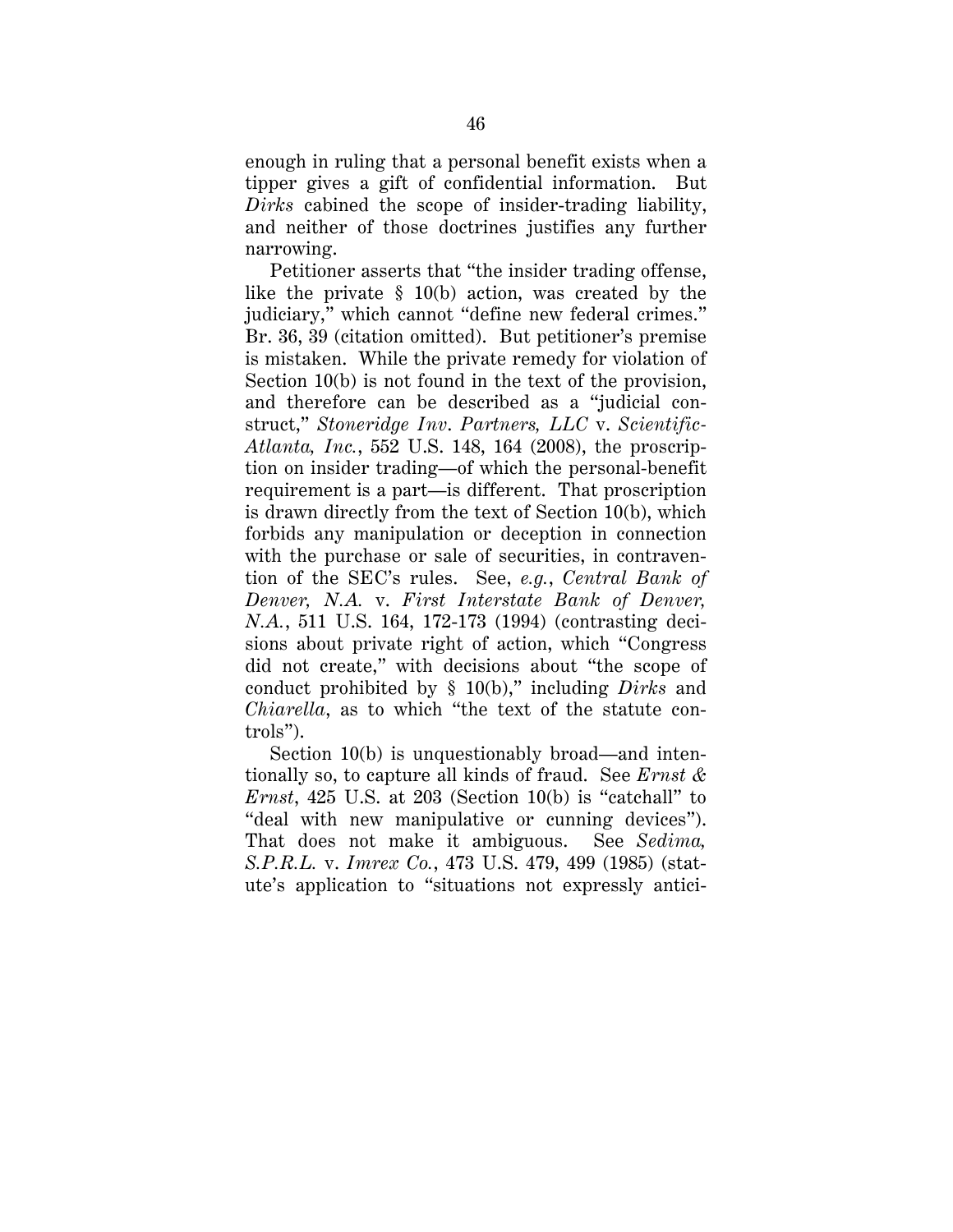pated by Congress does not demonstrate ambiguity"; "[i]t demonstrates breadth") (citation omitted).No separation-of-powers or rule-of-lenity issue arises when a court interprets or applies such a statute as written. See, *e.g.*, *United States* v. *Castleman*, 134 S. Ct. 1405, 1416 (2014) (rule of lenity applies only to resolve "a grievous ambiguity or uncertainty in the statute, such that the Court must simply guess as to what Congress intended") (citation omitted).

*Dirks* interpreted Section 10(b) to conform with background concepts of fraud and provide clarity to the securities markets. In *Dirks* (and in *Chiarella*), the Court rejected a parity-of-information rule under which any use in securities trading of confidential information to which the counterparty did not have access would be considered a deceptive device. See 463 U.S. at 657 ("*Chiarella* \* \* \* repudiat[ed] any notion that all traders must enjoy equal information before trading"). Rather, the Court explained, the requisite deception does not exist in impersonal marketplace transactions unless the insider violates a recognized duty. See *Dirks*, 463 U.S. at 657, 660-662; see also *O'Hagan*, 521 U.S. at 652-653. That rule restricts insider-trading liability to fraudulent conduct, eliminating liability, for example, where the insider disclosed the information for corporate purposes, incorrectly believed that the information was public or immaterial, or disclosed the information inadvertently. See 463 U.S. at 662 & n.22, 666-667. And because *Dirks* absolves a tippee of securitiesfraud liability unless the tippee knows about the insider's breach of duty, *id.* at 659-660 & n.20*,* tippees are similarly not exposed to liability simply for trading on nonpublic information.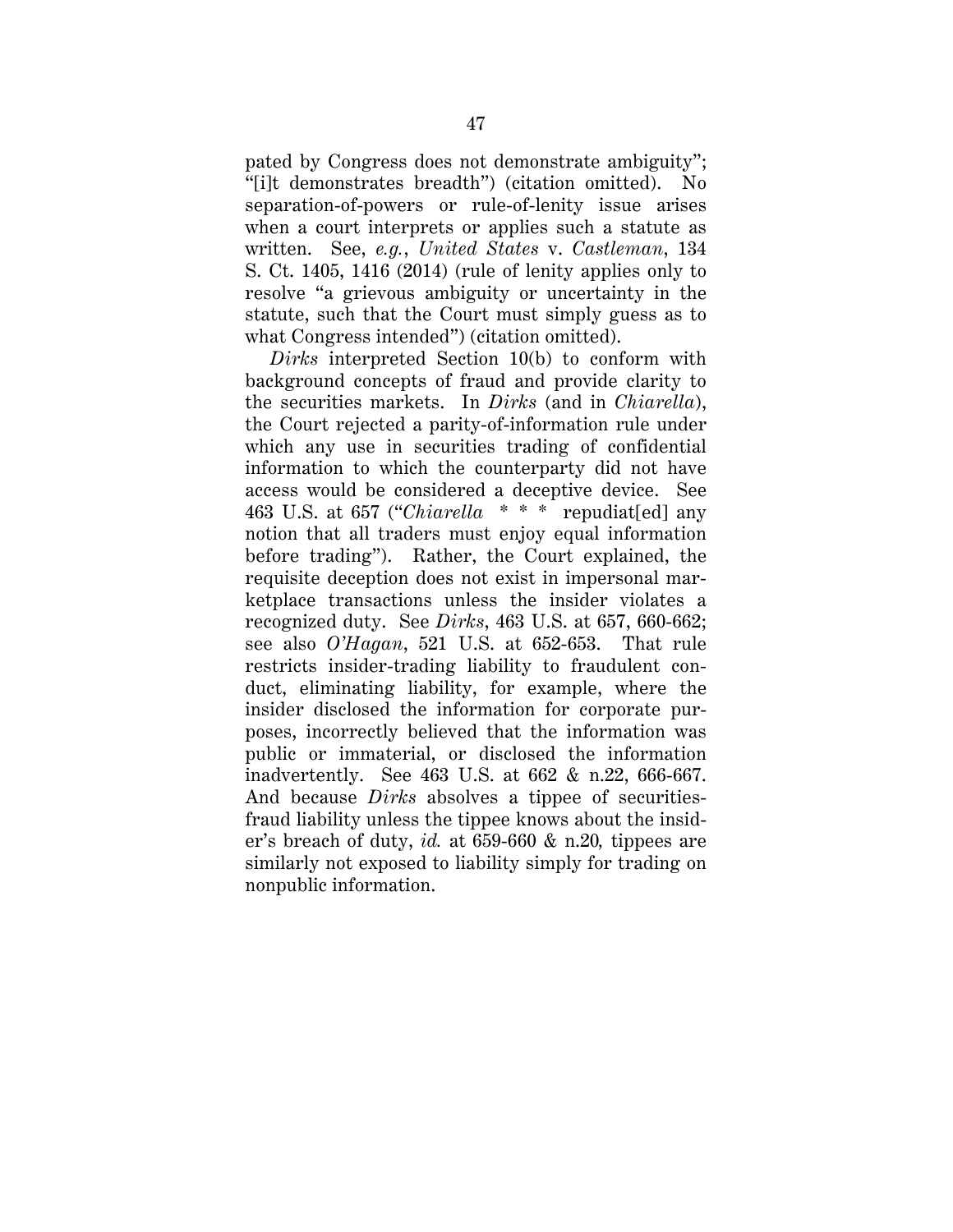Petitioner suggests (Br. 50, 52-54) that *Dirks* has somehow evolved into a parity-of-information rule and that the genie can be returned to the bottle only by imposing a novel pecuniary-gain limitation on *Dirks*. Experience provides no basis for that assertion. The Court anticipated the need for "a guiding principle for those whose daily activities must be limited and instructed by the SEC's inside-trading rules," 463 U.S. at 664, and articulated one based in common-law rules and the text and policies of the securities law. And it specifically recognized that a "gift" of information for trading violates a "fiduciary duty" and involves the "exploitation of nonpublic information." *Ibid.* In light of the Court's rejection of the parity-of-information approach in *Dirks*, petitioner's assertion (Br. 50, 52- 54) that applying *Dirks*'s personal-benefit standard to improper gifts would resurrect that approach is unfounded.

### **E. The Proposal To Narrow** *Dirks* **To Exclude Gifts Would Harm Investors And The Securities Markets**

Petitioner's proposed restriction of *Dirks* would seriously undermine "an animating purpose" of the securities laws: "to insure honest securities markets and thereby promote investor confidence." *O'Hagan*, 521 U.S. at 658; see 15 U.S.C. 78b (regulation of deceptive practices is necessary "to insure the maintenance of fair and honest markets"). Under petitioner's pecuniary-gain-only rule, an insider who provided highly confidential, market-moving corporate information so that his children, his parents, his friends, or his other connections could trade on it would evade the securities-fraud laws so long as he did not receive any pecuniary return from the tippees for doing so and the tippees could enjoy virtually unlimited profits,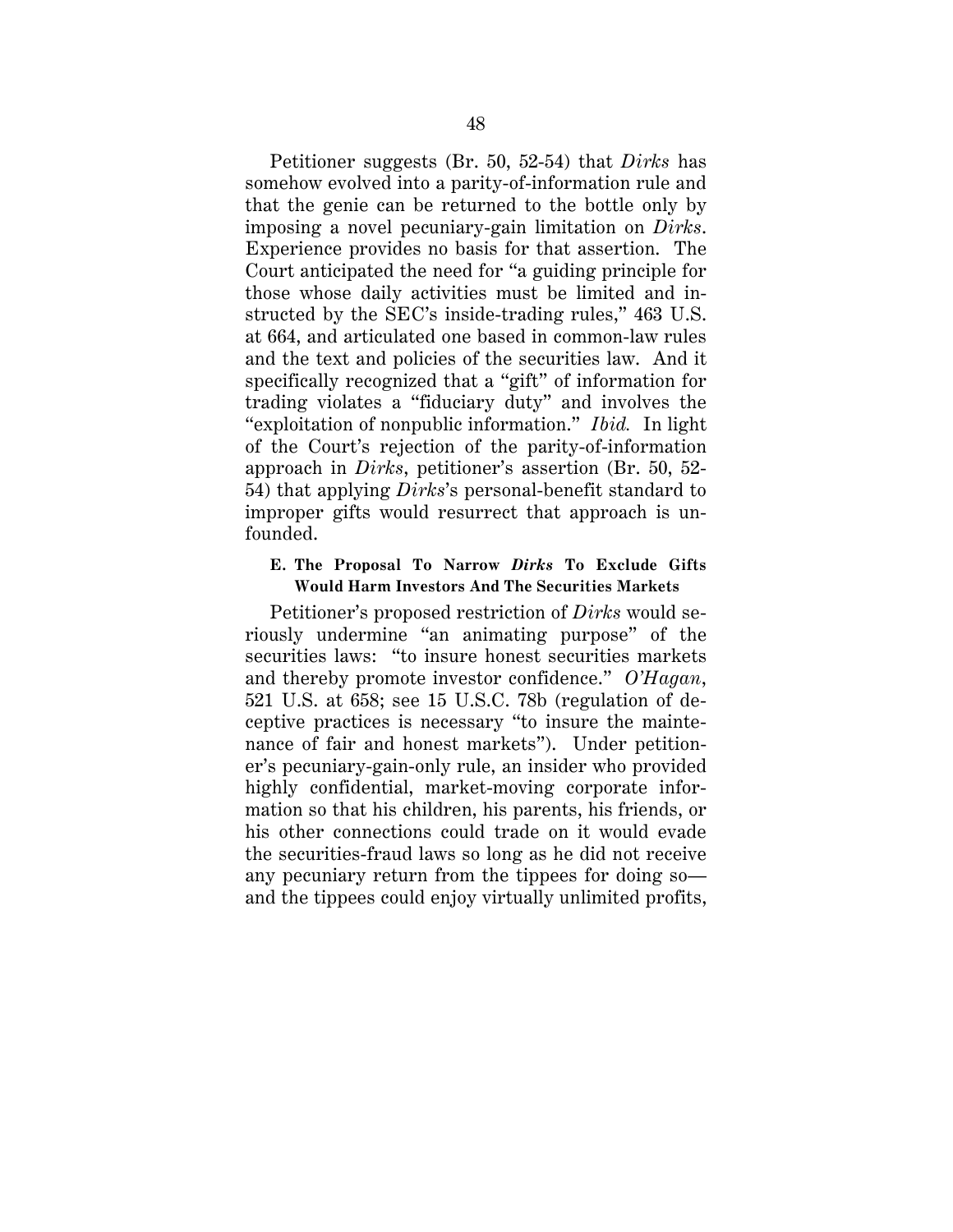unavailable to less privileged investors, without incurring any such liability. See Pet. App. 16. When Congress enacted the Exchange Act to "eliminate the idea that use of inside information for personal advantage was a normal emolument of corporate office," *Dirks*, 463 U.S. at 653 n.10 (citation omitted), it cannot have intended that harmful interpretation of Section  $10(b)$ .<sup>10</sup>

1. "[E]liminat[ing] 'use of inside information for personal advantage," *Dirks*, 463 U.S. at 662 (citation omitted), is vital to investor confidence in our securities markets, "the comparative honesty of which is one of our nation's great business assets." *Payton*, 97 F. Supp. 3d at 559; see *O'Hagan*, 521 U.S. at 657-658. An insider who makes personal use of inside information, without a corporate justification, "tak[es] unfair advantage of uninformed stockholders," *O'Hagan*, 521 U.S. at 652 (quoting *Chiarella*, 445 U.S. at 228-229), and harms "the buying public," which is "wholly unprotected from the misuse of special information," *Cady, Roberts*, 40 S.E.C. at 913. Such activity also strips investors of confidence that the markets are fair and open. See *O'Hagan*, 521 U.S. at 658-659. While some "informational disparity is inevitable in the

 <sup>10</sup> Notably, the Second Circuit's decision in *Newman*, on which petitioner's proposed rule appears to be patterned, see 773 F.3d at 452, has been subject to withering criticism along those lines. See, *e.g.*, Carlyle H. Dauenhauer, *Justice in Equity:* Newman *and Egalitarian Reconciliation for Insider-Trading Theory*, 12 Rutgers Bus. L. Rev. 39, 91-92 (2015) (*Newman* creates "precarious and disturbing legal uncertainty"); Michael Perino, *The Gift of Inside Information*, N.Y. Times, Dec. 12, 2014, http://dealbook. nytimes.com/2014/12/12/the-gift-of-inside-information/ ("Allowing executives to give away information to whomever they choose so long as they get nothing in return simply makes no sense.").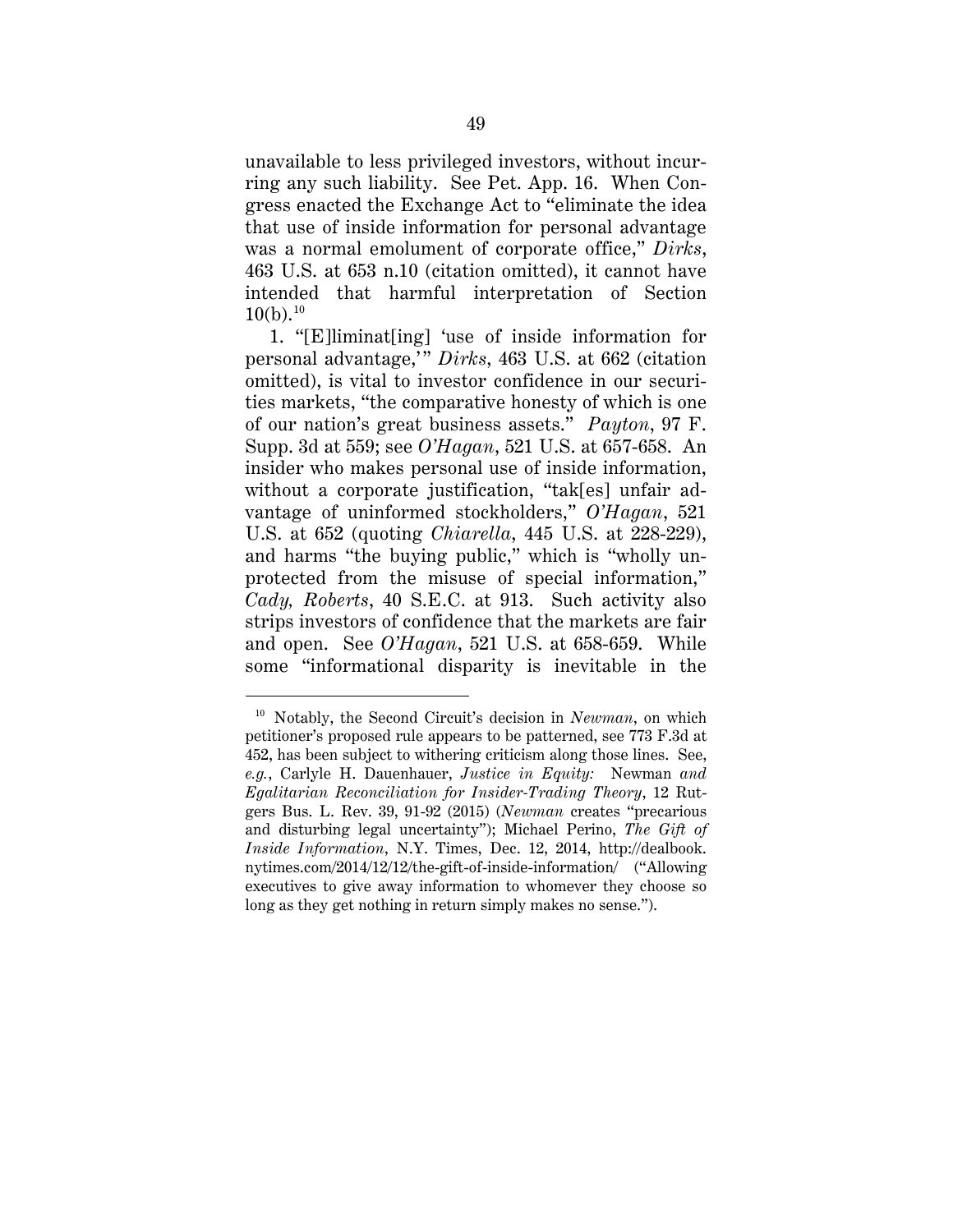securities markets," a rational investor will "hesitate to venture \* \* \* capital" in a rigged game—one in which he faces a systematic "informational disadvantage" vis-à-vis insiders and their chosen beneficiaries that can never "be overcome with research or skill." *Ibid.*; see *Dirks*, 463 U.S. at 661-662; see also 1983 House Report 2.

Small investors are especially likely to be deterred from participating in the securities markets under such circumstances. See 1988 House Report 8. And those investors who do decide to participate, despite insurmountable informational disadvantages, are likely to demand risk premiums for doing so. See Brudney 334-335, 356; see also Michael Manove, *The Harm from Insider Trading and Informed Speculation*, 104 Q. J. Econ. 823, 824 (1989). If investors leave the securities markets or demand premiums for staying, then capital formation will be impaired—a point that has been expressly noted by congressional committees endorsing increased sanctions for insider trading. See 1988 House Report 8; 1983 House Report 2.

Providing certain favored investors with a special advantage also has other negative effects. It discourages securities analysts from providing legitimate investors with valuable insights. Effective professional analysis of the value of a company's stock is a laborintensive process, see, *e.g.*, *DeMarco* v. *Lehman Bros. Inc.*, 222 F.R.D. 243, 246 (S.D.N.Y. 2004)—and if nonanalyst market participants can sidestep that labor by siphoning secret information from insiders, thereby arriving at "predictions" of corporate performance that no model can equal, then legitimate analysts will be discouraged from doing the work that is necessary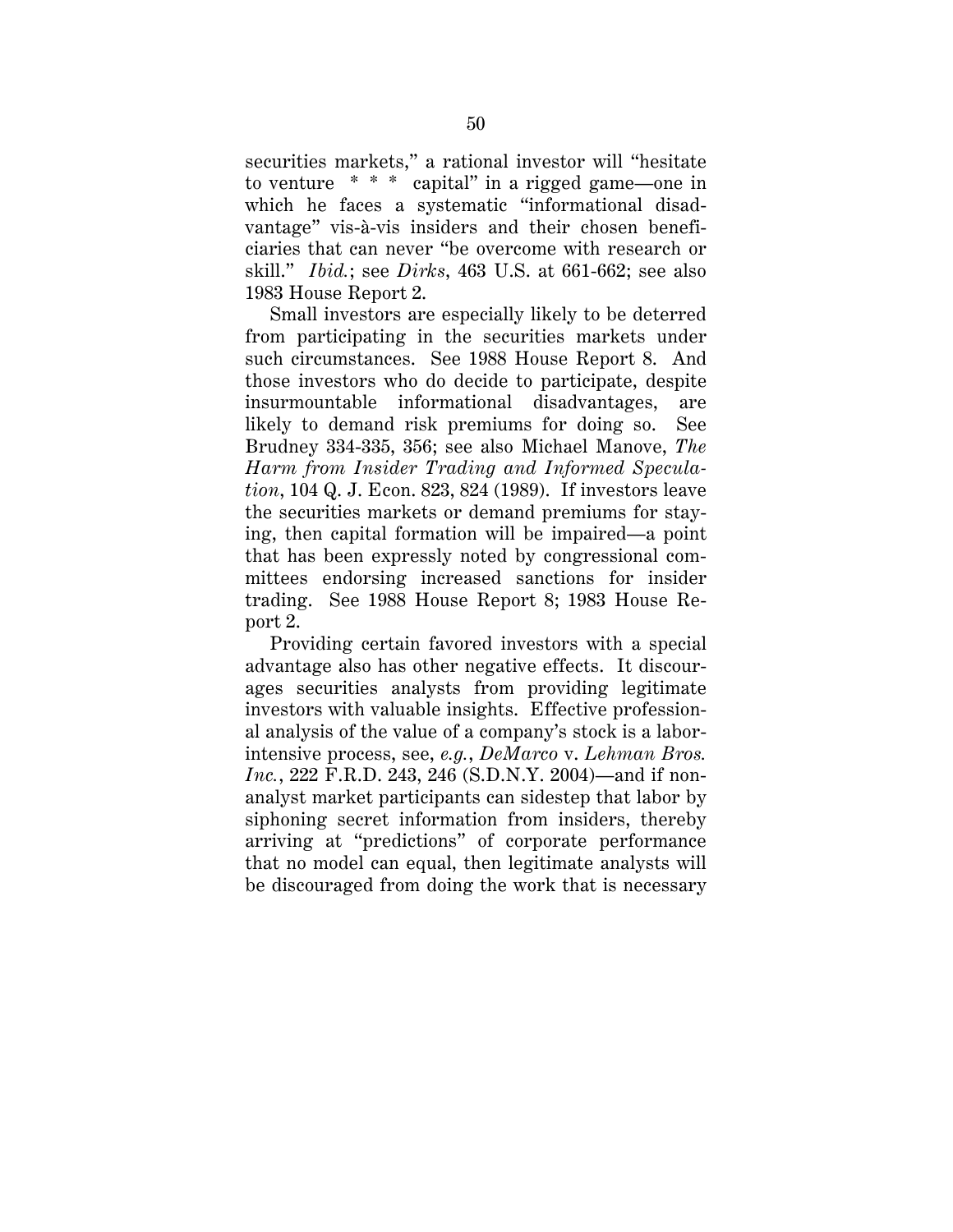for the markets to function effectively. See Michael J. Fishman & Kathleen M. Hagerty, *Insider Trading and the Efficiency of Stock Prices*, 23 RAND J. Econ. 106, 107 (1992). In addition, advance trading on confidential information about corporate acquisitions—as occurred in this case—can drive up the cost of transactions by increasing the price that the acquiring company must pay for tendered shares. See J.A. 39- 46, 52-53, 70-76, 171-173; see also, *e.g.*, *Maio*, 51 F.3d at 634 n.12; Bradford Cornell & Erik R. Sirri, *The Reaction of Investors and Stock Prices to Insider Trading*, 47 J. Fin. 1031, 1032-1033, 1045-1046  $\left( 1992\right) .^{11}$ 

2. Petitioner's proposed pecuniary-benefit-only rule would give rise to just such harms.

The incentives for insiders to bestow gifts of inside information on others are obvious—especially given how often insiders already take that step under a regime in which they know that their actions are illegal. See, *e.g.*, Langevoort §§ 1:8, 11:9 ("nearly half" of SEC insider-trading cases "involved some sort of 'tip,'" and "largest category of unlawful tipping involves instances where an insider passes along information to a friend or a relative").<sup>12</sup> If insiders could

<sup>&</sup>lt;sup>11</sup> Petitioner contends that insider-trading regulation "harm[s] the securities markets." Br. 27 n.7; see Cato Inst. Amicus Br. 16- 20. That contention has been rejected by a near-consensus of academics, see, *e.g.*, Alexandre Padilla & Brian Gardiner, *Insider Trading: Is There an Economist in the Room?*, 24 J. Private Enterprise 113, 123 (2009) ("economists have progressively reached the same conclusion: that insider trading \*\*\* ought to be prohibited"), and Congress has not accepted it, see, *e.g.*, 1988 House Report 8.

<sup>12</sup> See also Patrik Augustin et al., *Informed Options Trading Prior to M&A Announcements: Insider Trading?* 2 (May 2014),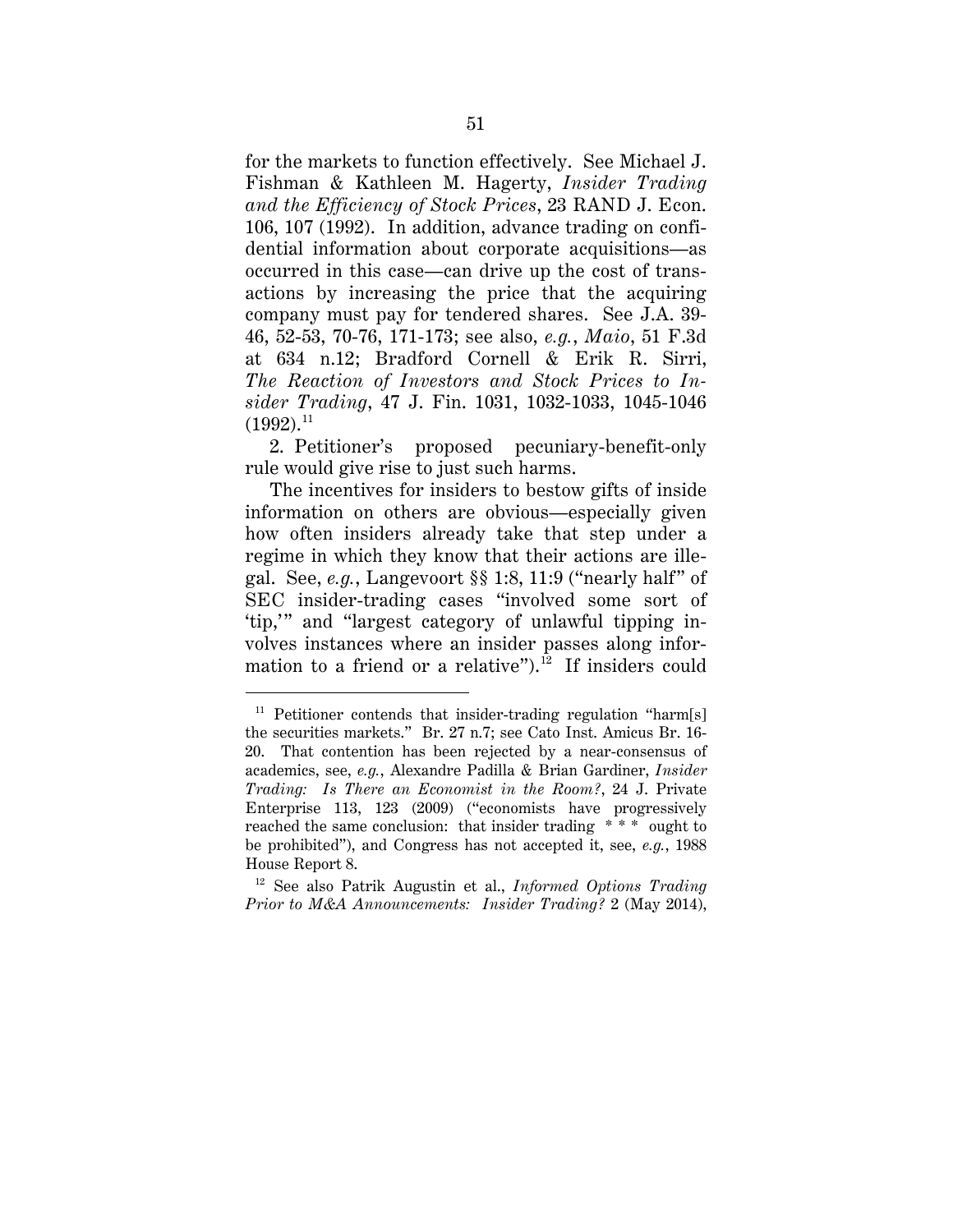give tippees valuable information with no fear of securities-fraud liability, then more individuals are likely to risk doing so—especially if they could secure in return a non-pecuniary benefit, such as romantic favors from a mistress or a college-admissions preference for their children. See, *e.g.*, *Warde*, 151 F.3d at 46 (tipper's friend obtained nearly \$1 million); Pet. App. 5 (petitioner shared tippee profit of over \$1.5 million with his brother-in-law). And because the liability of everyone down a tipping chain stems from the insider's breach of duty, in the absence of such a breach the first-line tippees would themselves be able to pass the information to others, or even sell it, without running afoul of Section 10(b) or Rule 10b-5. See, *e.g.*, pp. 5-6, *supra* (Michael passed information to others and received a monetary kickback).

That state of affairs would shake investor confidence and upend the normal operation of the financial industry and the securities markets. It would create two classes of investors: those with "cozy" connections to insiders at corporations or the law firms, accountants, and bankers who service those corporations, see John C. Coffee, Jr., *Getting Away with Insider Trading*, N.Y. Times, May 23, 2016, at A19, and those left on the outside. The profits enjoyed by the former group would be made at the expense of the latter group, see *O'Hagan*, 521 U.S. at 665-666, which would no doubt include many small and relatively unsophisticated investors. In that world, the markets would not in any way resemble the "fair and honest"

 $\ddot{\phantom{a}}$ 

http://irrcinstitute.org/wp-content/uploads/2015/09/Informed-Options-Trading\_June-12-20141.pdf (study suggesting that insider trading takes place in approximately 25% of mergers and acquisitions); 1983 House Report 2.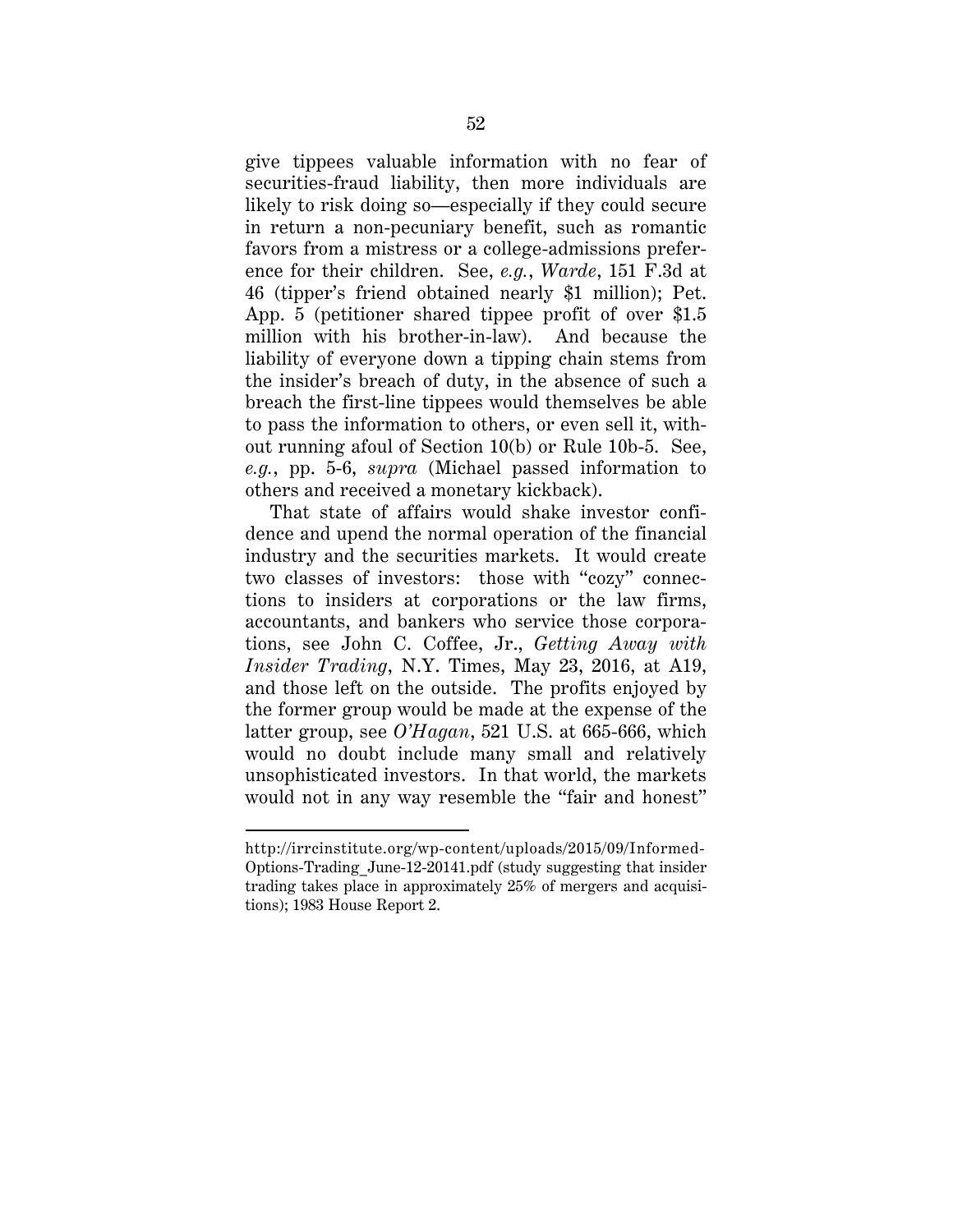ones that Congress intended to ensure by enacting the Exchange Act. 15 U.S.C. 78b; see H.R. Conf. Rep. No. 229, 94th Cong., 1st Sess. 91-92 (1975).

3. Petitioner's suggestion that his proposed standard would not result in such harms (see Br. 27, 54 n.12) lacks merit.

First, petitioner asserts (Br. 27) that enforcement of *Dirks*'s personal-benefit rule "over-deter[s] the legitimate exchange of information" and his approach would be a correction. But *Dirks* already strikes a careful balance that avoids just such overdeterrence. The Court recognized the important role that market analysts play in obtaining and analyzing information, and the Court was cautious not to advance a rule that would unduly "inhibit[] \* \* \* the role of market analysts." 463 U.S. at 658; see *id.* at 658-659 & nn.17- 18. And circumstances have changed since *Dirks* was decided in a way that makes overdeterrence even less likely. Although analysts used to routinely obtain material, nonpublic information "by meeting with and questioning corporate officers" who were acting in the normal course of their corporate duties, *id.* at 658-659, the SEC's Regulation FD now forbids corporations from disclosing such information selectively to analysts rather than to the public at large. See 17 C.F.R. 243.100-243.103; 65 Fed. Reg. 51,716 (Aug. 24, 2000); Andreas Gintschel & Stanimir Markov, *The Effectiveness of Regulation FD*, 37 J. Acct. & Econ. 293, 294-  $295, 312-313$   $(2004).$ <sup>13</sup> Because Regulation FD alters the interactions between issuers and analysts with which *Dirks* was concerned, solicitude for analysts

<sup>&</sup>lt;sup>13</sup> In addition, whistleblowers like Secrist and Dirks are now protected under 15 U.S.C. 78u-6 (Supp. IV 2010), 17 C.F.R. 240.21F-1 *et seq.*, and 18 U.S.C. 1514A.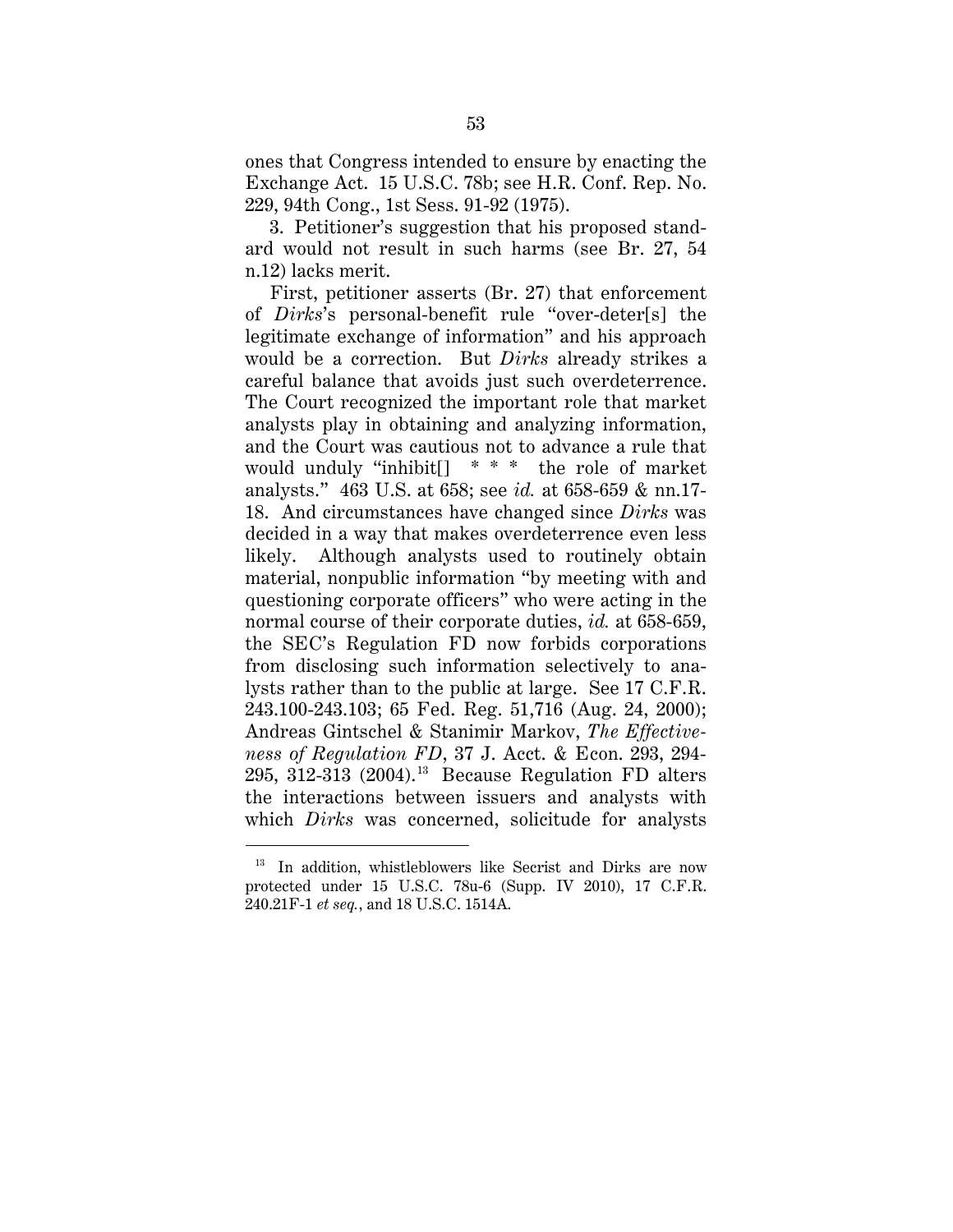provides no reason to restrict the *Dirks* personalbenefit standard.

Second, petitioner claims (Br. 54 n.12) that "mechanisms" other than the federal securities-fraud provisions "may be available" to "deter the illicit disclosure of inside information." But private policies or state law could not fill that gap. Such measures could not be uniform, even though national uniformity is vital in this area. See generally *Lampf*, 501 U.S. at 357-361. And without the enforcement power of the SEC and the federal criminal authorities, the lucrative tipping that petitioner's rule would encourage would be less likely to be detected, let alone prevented. Cf. Roman P. Wuller, Note, *Insider Trading: Circumventing the Restrictive Contours of the* Chiarella *and* Dirks *Decisions*, 1985 U. Ill. L. Rev. 503, 505-507. The federal "mechanisms" to which petitioner points would be of little aid in that regard because of their limited applicability or their dependence on insider-trading law. Regulation FD applies only when the disclosing person is acting on behalf of an issuer of securities. 17 C.F.R. 243.100. That excludes unauthorized "gifts." See 17 C.F.R. 243.101(c) ("disclos[ing] material nonpublic information in breach of a duty of trust or confidence to the issuer shall not be considered to be acting on behalf of the issuer"). And the Exchange Act provision requiring broker-dealers to maintain policies "to prevent the misuse" of confidential information applies only to disclosures that would otherwise be "in violation of" the securities laws. 15 U.S.C. 78*o*(g).

#### **F. Petitioner's Convictions Should Be Affirmed**

Under a straightforward application of *Dirks*, petitioner's convictions must stand. As the court of ap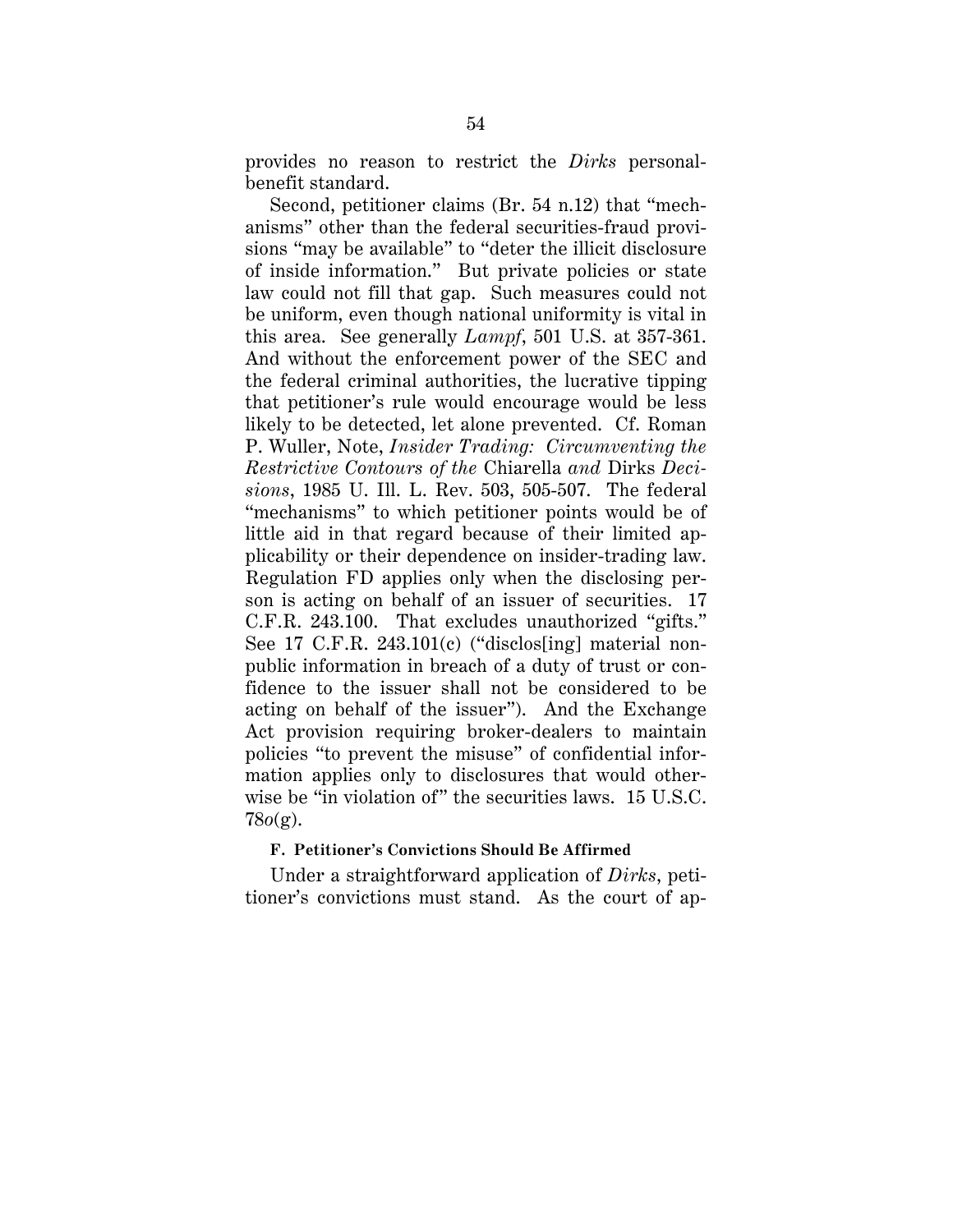peals observed, the evidence of personal benefit to the tipper, petitioner's knowledge of that benefit, and the other elements of Section 10(b) liability was overwhelming. See Pet. App. 12, 16-17. That evidence established that Maher willingly gave Michael gifts of inside information for a personal purpose knowing that his brother would trade on it, thus conferring a trading advantage "the average person does not have access to" and "would never have or dream of" having. J.A. 251. It also established that petitioner knew of Maher's personal benefit when trading on the information himself: he was told of the sensitivity of the source and the need to protect Maher and went to great lengths to conceal his own trading. See pp. 5-7,  $$ 

<sup>&</sup>lt;sup>14</sup> Petitioner's suggestion of an absence of "fraudulent conduct" in his case (*e.g.*, Br. 34-35) distorts the trial record and relies on evidence that the jury must have rejected through its verdict. For instance, petitioner emphasizes trial testimony by Maher that Michael swore "he would not trade." *E.g.*, Br. 35 (citing J.A. 81). But petitioner neglects to mention that Michael's statement came early in the "evolution of the way that [Maher] was transferring information to [his] brother," J.A. 79, and that the conduct involved in this case happened later, see J.A. 81; see also J.A. 83 ("[A]t the point where I decided to give him information with the intent to help him trade I didn't want to ask him again, 'Are you trading,' because I knew what the answer was going to be, and that was going to be 'Yes.'"). Petitioner also contends (Br. 35) that Maher acted only because "Michael pressured him into providing the information." Even if that were true, it would not absolve Maher of wrongdoing or demonstrate a lack of personal benefit but, in any event, petitioner omits mention of Maher's statements that he "knowingly, willfully acted to benefit [his] brother." J.A. 119.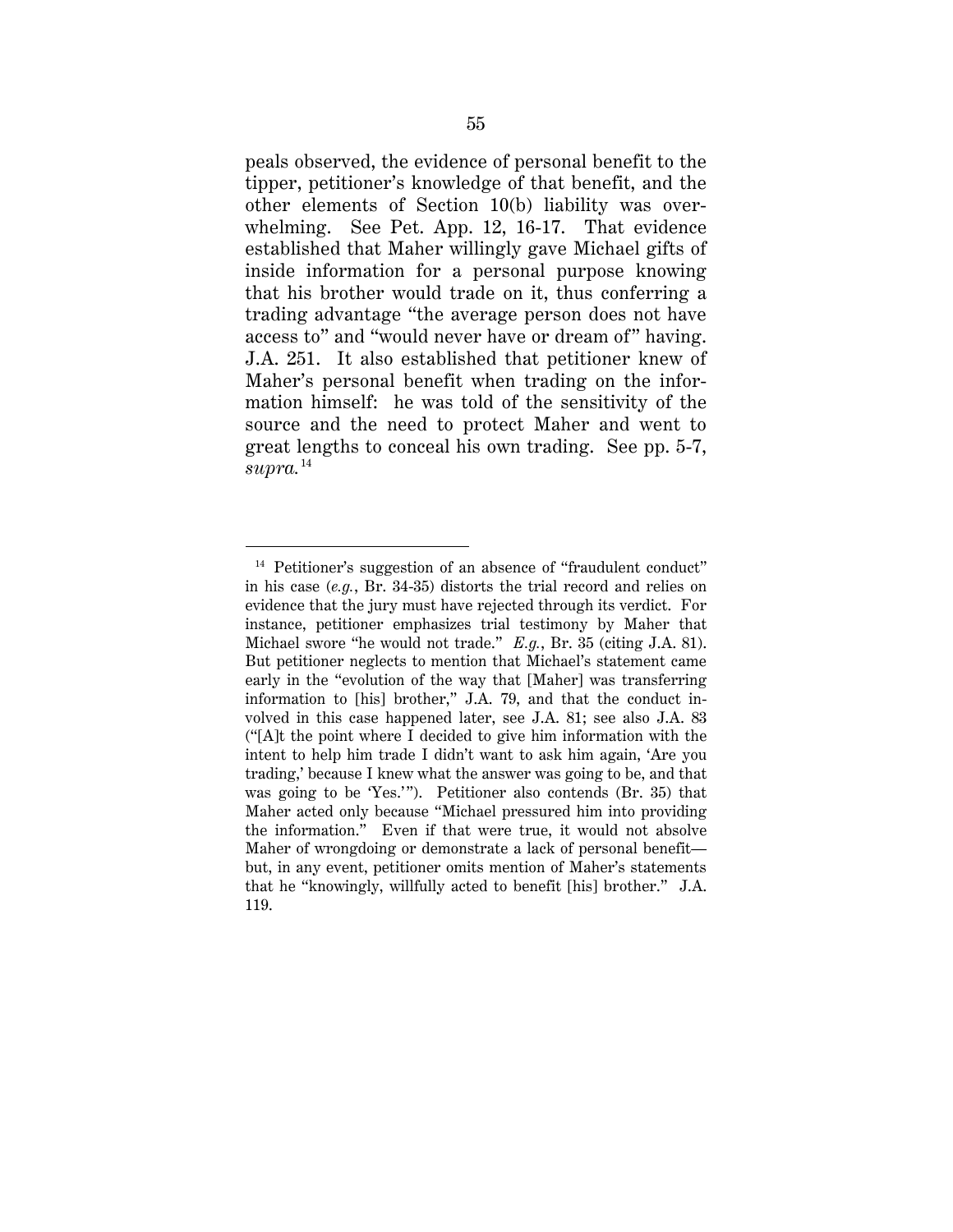#### **CONCLUSION**

The judgment of the court of appeals should be affirmed.

Respectfully submitted.

ANNE K. SMALL *General Counsel* SANKET J. BULSARA *Deputy General Counsel* MICHAEL A. CONLEY *Solicitor* JACOB H. STILLMAN *Senior Advisor to the Solicitor* DAVID D. LISITZA *Senior Litigation Counsel Securities and Exchange Commission*

IAN HEATH GERSHENGORN *Acting Solicitor General* LESLIE R. CALDWELL *Assistant Attorney General* MICHAEL R. DREEBEN *Deputy Solicitor General* ELAINE J. GOLDENBERG *Assistant to the Solicitor General* ROSS B. GOLDMAN *Attorney*

AUGUST 2016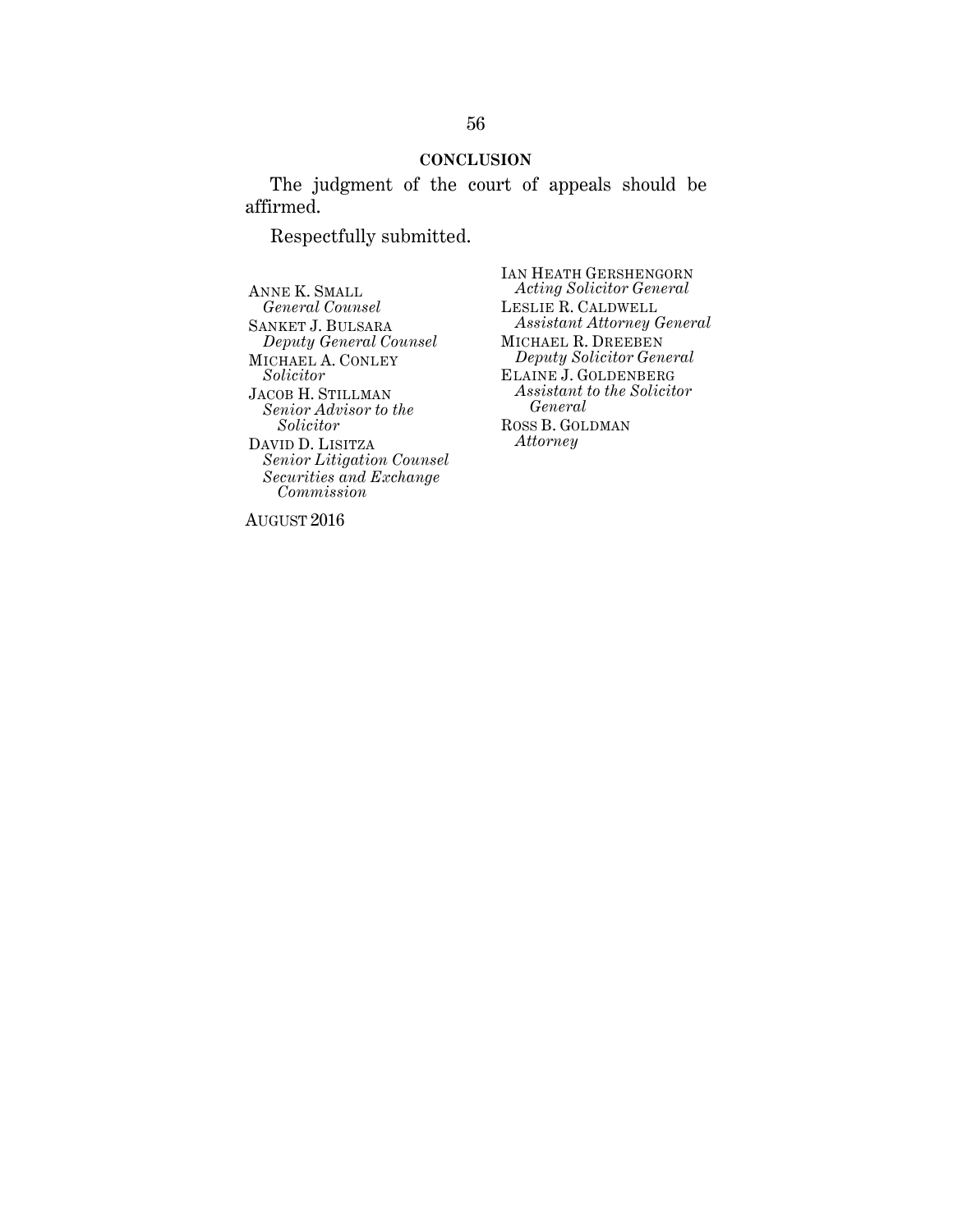#### **APPENDIX**

### 1. 15 U.S.C. 78j $(2006)^1$  provides:

#### **Manipulative and deceptive devices**

It shall be unlawful for any person, directly or indirectly, by the use of any means or instrumentality of interstate commerce or of the mails, or of any facility of any national securities exchange—

(a)(1) To effect a short sale, or to use or employ any stop-loss order in connection with the purchase or sale, of any security registered on a national securities exchange, in contravention of such rules and regulations as the Commission may prescribe as necessary or appropriate in the public interest or for the protection of investors.

(2) Paragraph (1) of this subsection shall not apply to security futures products.

(b) To use or employ, in connection with the purchase or sale of any security registered on a national securities exchange or any security not so registered, or any securities-based swap agreement (as defined in section 206B of the Gramm-Leach-Bliley Act), any manipulative or deceptive device or con-

(1a)

 $1$  In 2010, this provision was amended to (1) strike out "registered on a national securities exchange" and insert "other than a government security" in Subsection (a)(1); (2) strike out "(as defined in section 206B of the Gramm-Leach-Bliley Act)" where it appeared; and (3) add a new Subsection (c), which covers "effect[ing], accept- [ing], or facilitat[ing] a transaction involving the loan or borrowing of securities in contravention of such rules and regulations as the Commission may prescribe." Dodd-Frank Wall Street Reform and Consumer Protection Act, Pub. L. No. 111-203, §§ 762(d)(3), 929L(2), 984(a), 124 Stat. 1761, 1861, 1932.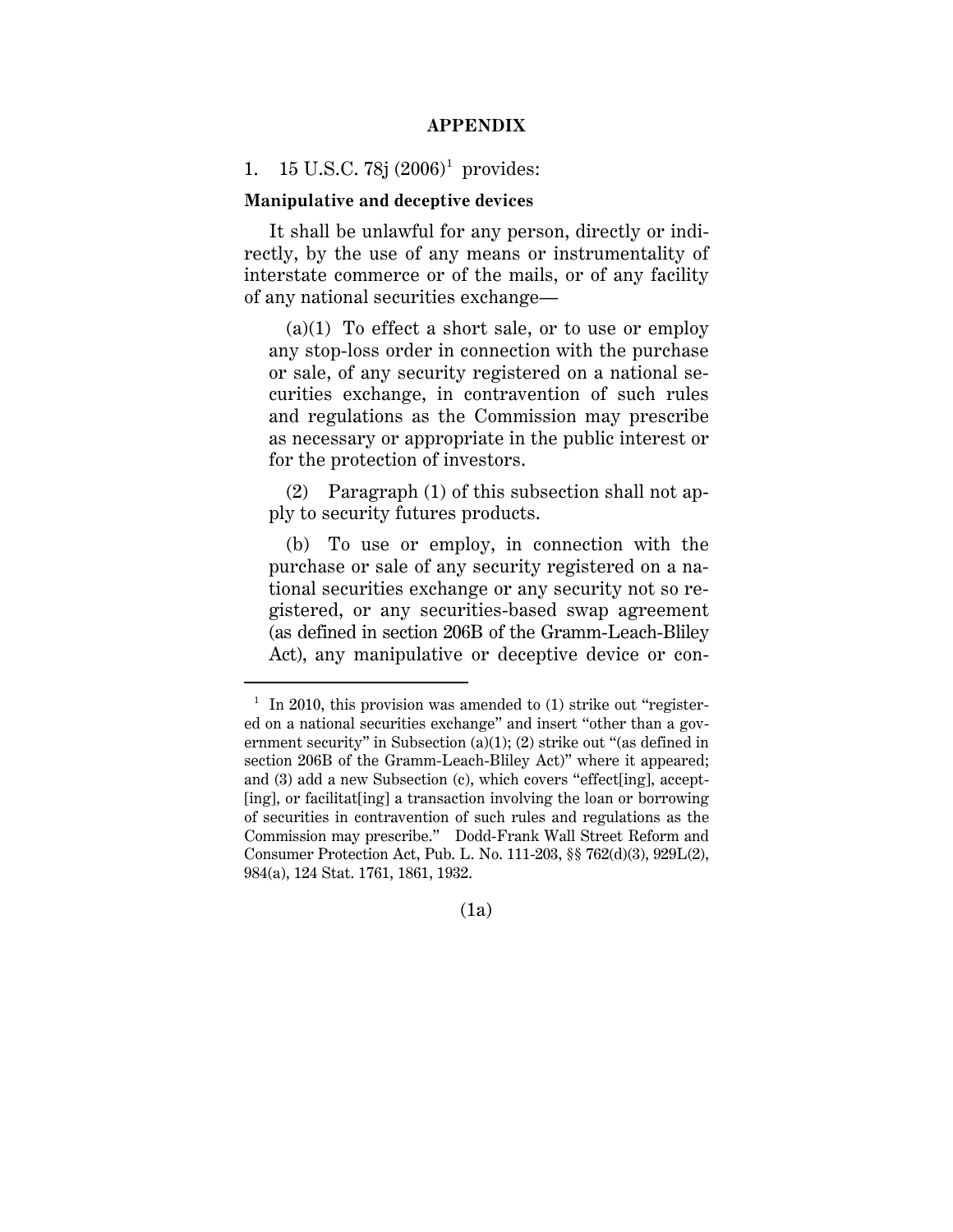trivance in contravention of such rules and regulations as the Commission may prescribe as necessary or appropriate in the public interest or for the protection of investors.

Rules promulgated under subsection (b) of this section that prohibit fraud, manipulation, or insider trading (but not rules imposing or specifying reporting or recordkeeping requirements, procedures, or standards as prophylactic measures against fraud, manipulation, or insider trading), and judicial precedents decided under subsection (b) of this section and rules promulgated thereunder that prohibit fraud, manipulation, or insider trading, shall apply to security-based swap agreements (as defined in section 206B of the Gramm-Leach-Bliley Act) to the same extent as they apply to securities. Judicial precedents decided under section 77q(a) of this title and sections 78i, 78*o*, 78p, 78t, and 78u-1 of this title, and judicial precedents decided under applicable rules promulgated under such sections, shall apply to security-based swap agreements (as defined in section 206B of the Gramm-Leach-Bliley Act) to the same extent as they apply to securities.

## 2. 15 U.S.C. 78ff provides:

#### **(a) Willful violations; false and misleading statements**

Any person who willfully violates any provision of this chapter (other than section 78dd-1 of this title), or any rule or regulation thereunder the violation of which is made unlawful or the observance of which is required under the terms of this chapter, or any person who willfully and knowingly makes, or causes to be made, any statement in any application, report, or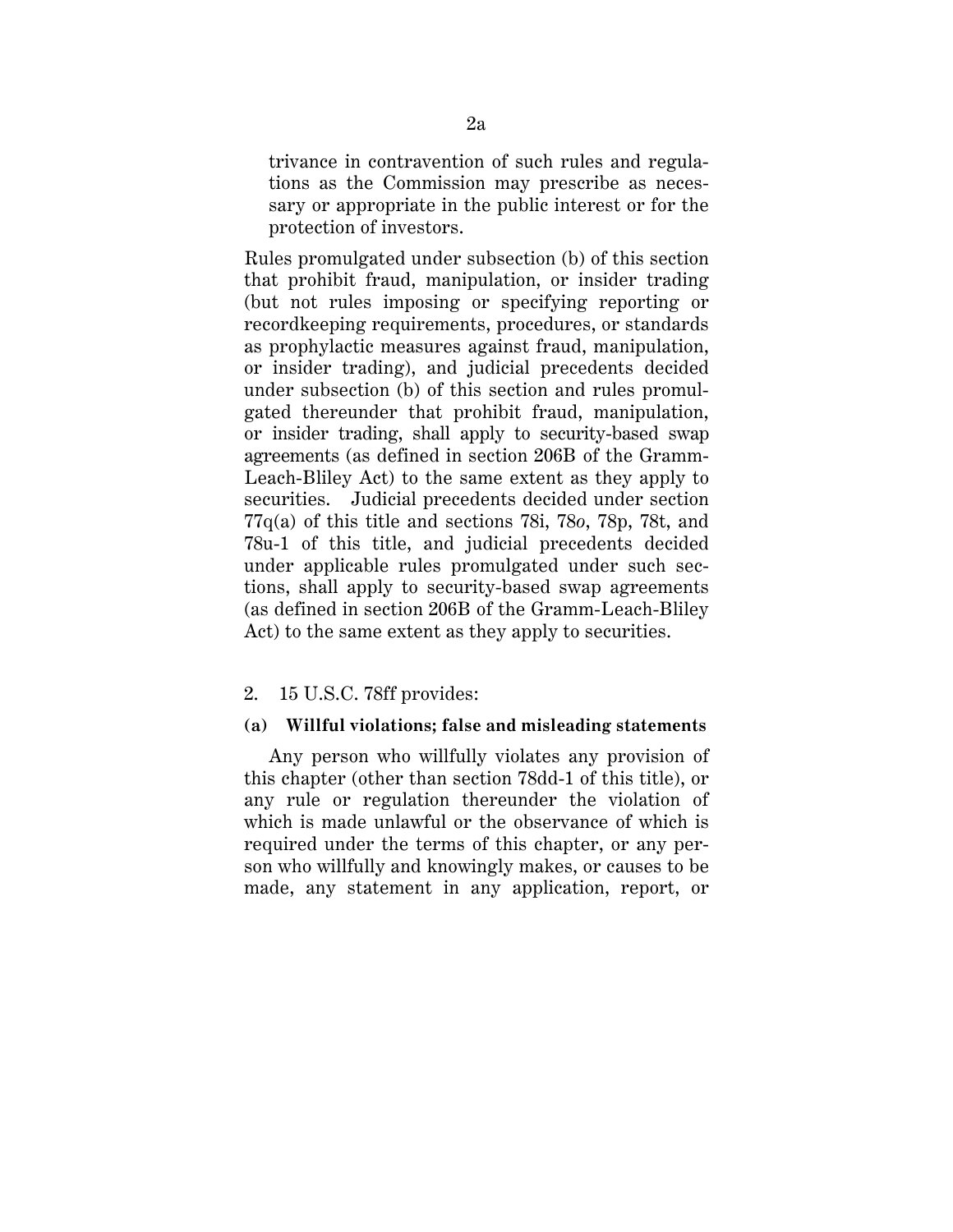document required to be filed under this chapter or any rule or regulation thereunder or any undertaking contained in a registration statement as provided in subsection (d) of section 78*o* of this title, or by any self-regulatory organization in connection with an application for membership or participation therein or to become associated with a member thereof which statement was false or misleading with respect to any material fact, shall upon conviction be fined not more than \$5,000,000, or imprisoned not more than 20 years, or both, except that when such person is a person other than a natural person, a fine not exceeding \$25,000,000 may be imposed; but no person shall be subject to imprisonment under this section for the violation of any rule or regulation if he proves that he had no knowledge of such rule or regulation.

### **(b) Failure to file information, documents, or reports**

Any issuer which fails to file information, documents, or reports required to be filed under subsection (d) of section 78*o* of this title or any rule or regulation thereunder shall forfeit to the United States the sum of \$100 for each and every day such failure to file shall continue. Such forfeiture, which shall be in lieu of any criminal penalty for such failure to file which might be deemed to arise under subsection (a) of this section, shall be payable into the Treasury of the United States and shall be recoverable in a civil suit in the name of the United States.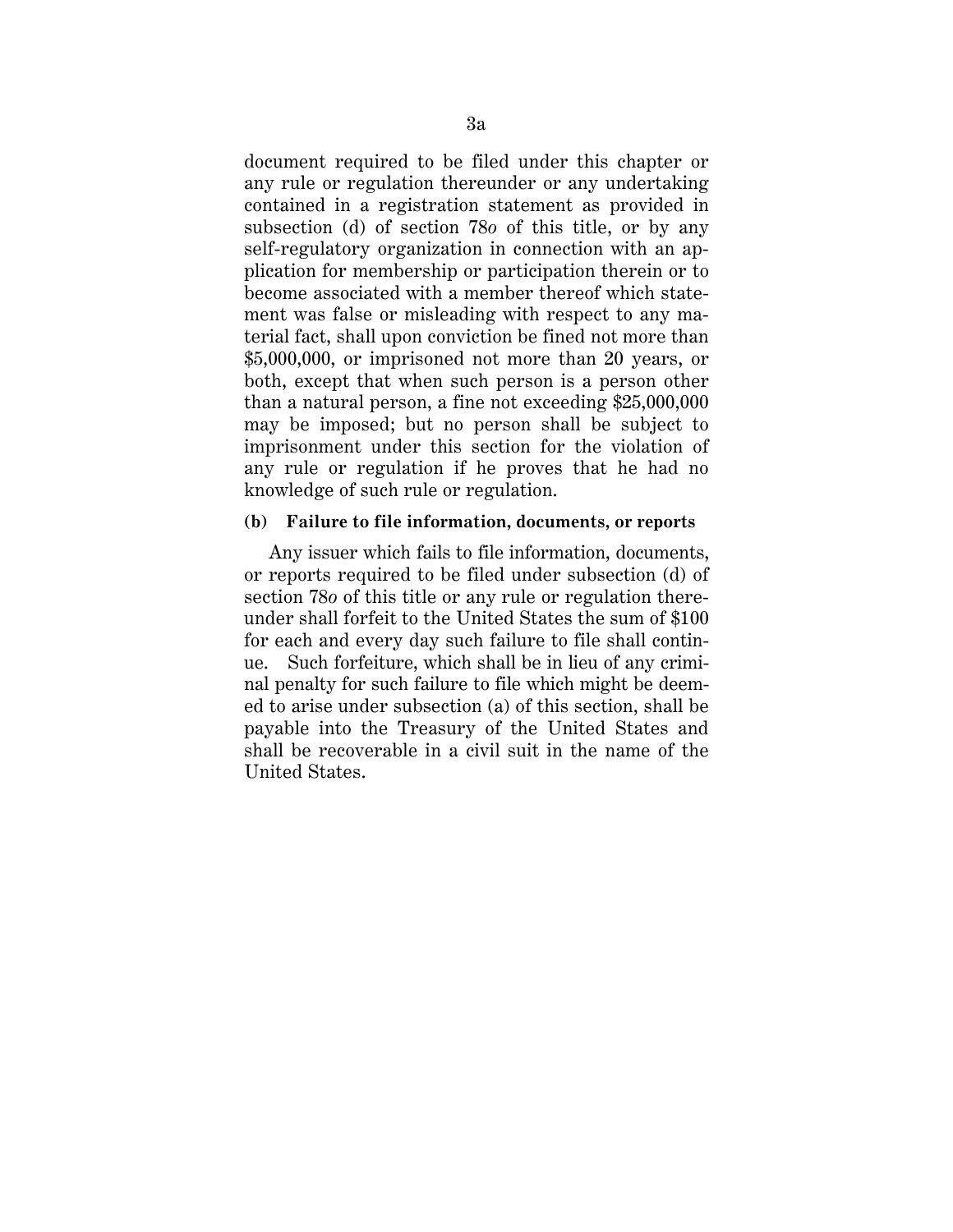## **(c) Violations by issuers, officers, directors, stockholders, employees, or agents of issuers**

 $(1)(A)$  Any issuer that violates subsection (a) or  $(g)$ of section 78dd-1 of this title shall be fined not more than \$2,000,000.

(B) Any issue that violates subsection (a) or (g) of section 78dd-1 of this title shall be subject to a civil penalty of not more than \$10,000 imposed in an action brought by the Commission.

 $(2)(A)$  Any officer, director, employee, or agent of an issuer, or stockholder acting on behalf of such issuer, who willfully violates subsection (a) or (g) of section 78dd-1 of this title shall be fined not more than \$100,000, or imprisoned not more than 5 years, or both.

(B) Any officer, director, employee, or agent of an issuer, or stockholder acting on behalf of such issuer, who violates subsection (a) or (g) of section 78dd-1 of this title shall be subject to a civil penalty of not more than \$10,000 imposed in an action brought by the Commission.

(3) Whenever a fine is imposed under paragraph (2) upon any officer, director, employee, agent, or stockholder of an issuer, such fine may not be paid, directly or indirectly, by such issuer.

## 3. 18 U.S.C. 2 provides:

## **Principals**

(a) Whoever commits an offense against the United States or aids, abets, counsels, commands, in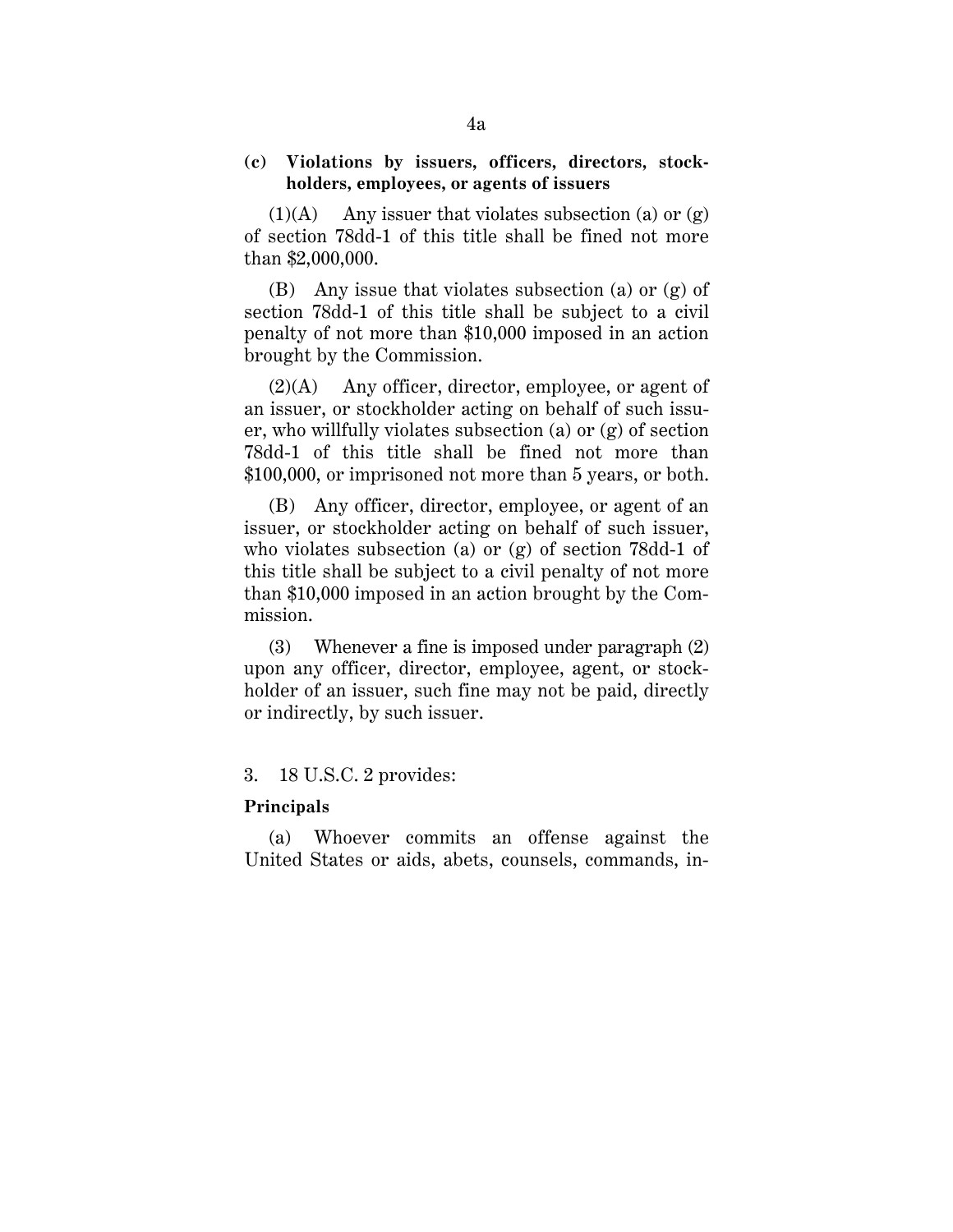duces or procures its commission, is punishable as a principal.

(b) Whoever willfully causes an act to be done which if directly performed by him or another would be an offense against the United States, is punishable as a principal.

### 4. 18 U.S.C. 371 provides:

## **Conspiracy to commit offense or to defraud United States**

If two or more persons conspire either to commit any offense against the United States, or to defraud the United States, or any agency thereof in any manner or for any purpose, and one or more of such persons do any act to effect the object of the conspiracy, each shall be fined under this title or imprisoned not more than five years, or both.

If, however, the offense, the commission of which is the object of the conspiracy, is a misdemeanor only, the punishment for such conspiracy shall not exceed the maximum punishment provided for such misdemeanor.

## 5. 17 C.F.R. 240.10b-5 provides:

### **Employment of manipulative and deceptive devices.**

It shall be unlawful for any person, directly or indirectly, by the use of any means or instrumentality of interstate commerce, or of the mails or of any facility of any national securities exchange,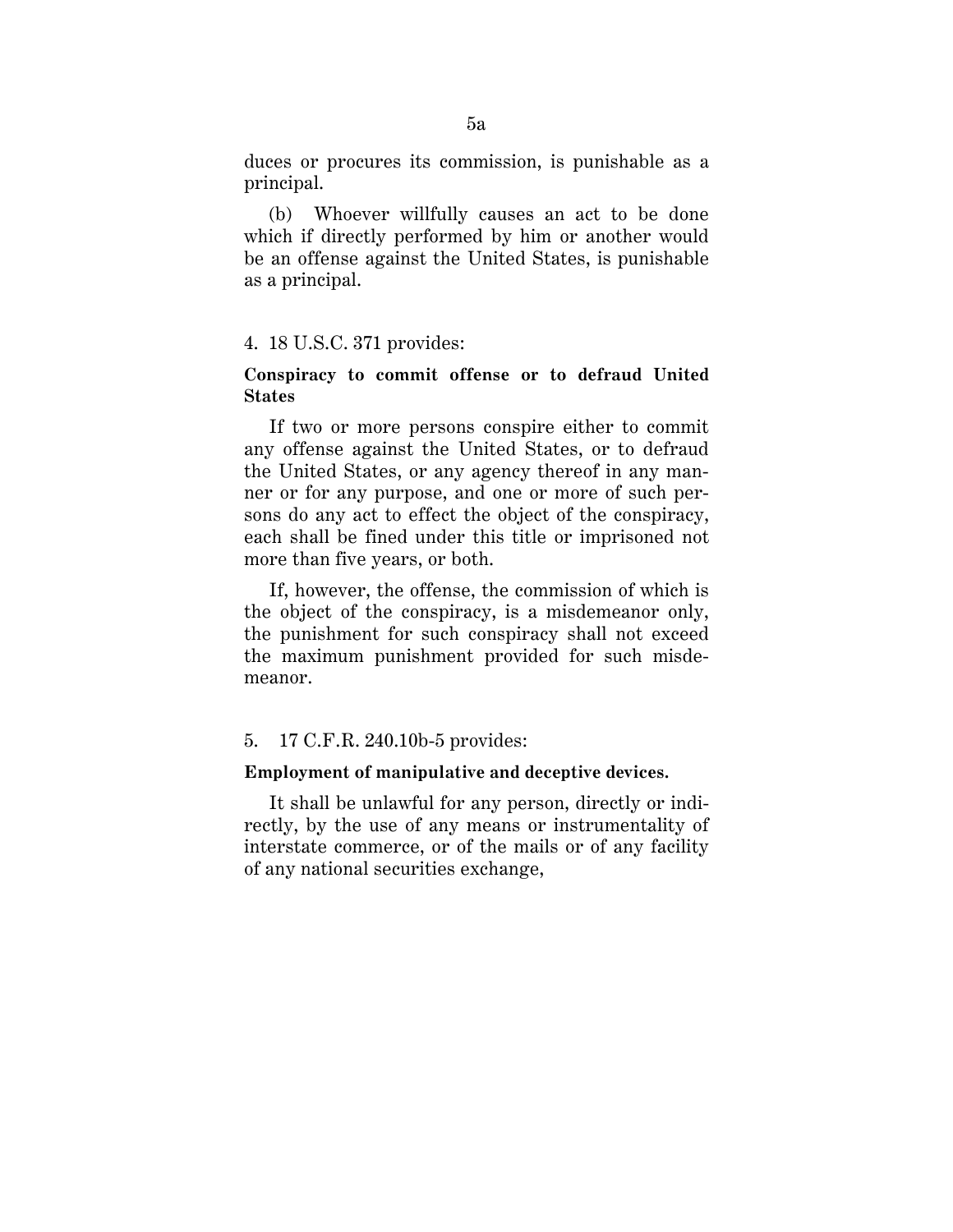(a) To employ any device, scheme, or artifice to defraud,

(b) To make any untrue statement of a material fact or to omit to state a material fact necessary in order to make the statements made, in the light of the circumstances under which they were made, not misleading, or

(c) To engage in any act, practice, or course of business which operates or would operate as a fraud or deceit upon any person,

in connection with the purchase or sale of any security.

# 6. 17 C.F.R. 240.10b5-1 provides:

## **Trading "on the basis of" material nonpublic information in insider trading cases.**

PRELIMINARY NOTE TO § 240.10b5-1: This provision defines when a purchase or sale constitutes trading "on the basis of" material nonpublic information in insider trading cases brought under Section 10(b) of the Act and Rule 10b-5 thereunder. The law of insider trading is otherwise defined by judicial opinions construing Rule 10b-5, and Rule 10b5-1 does not modify the scope of insider trading law in any other respect.

(a) *General.* The "manipulative and deceptive devices" prohibited by Section 10(b) of the Act (15 U.S.C. 78j) and § 240.10b-5 thereunder include, among other things, the purchase or sale of a security of any issuer, on the basis of material nonpublic information about that security or issuer, in breach of a duty of trust or confidence that is owed directly, indirectly, or deriva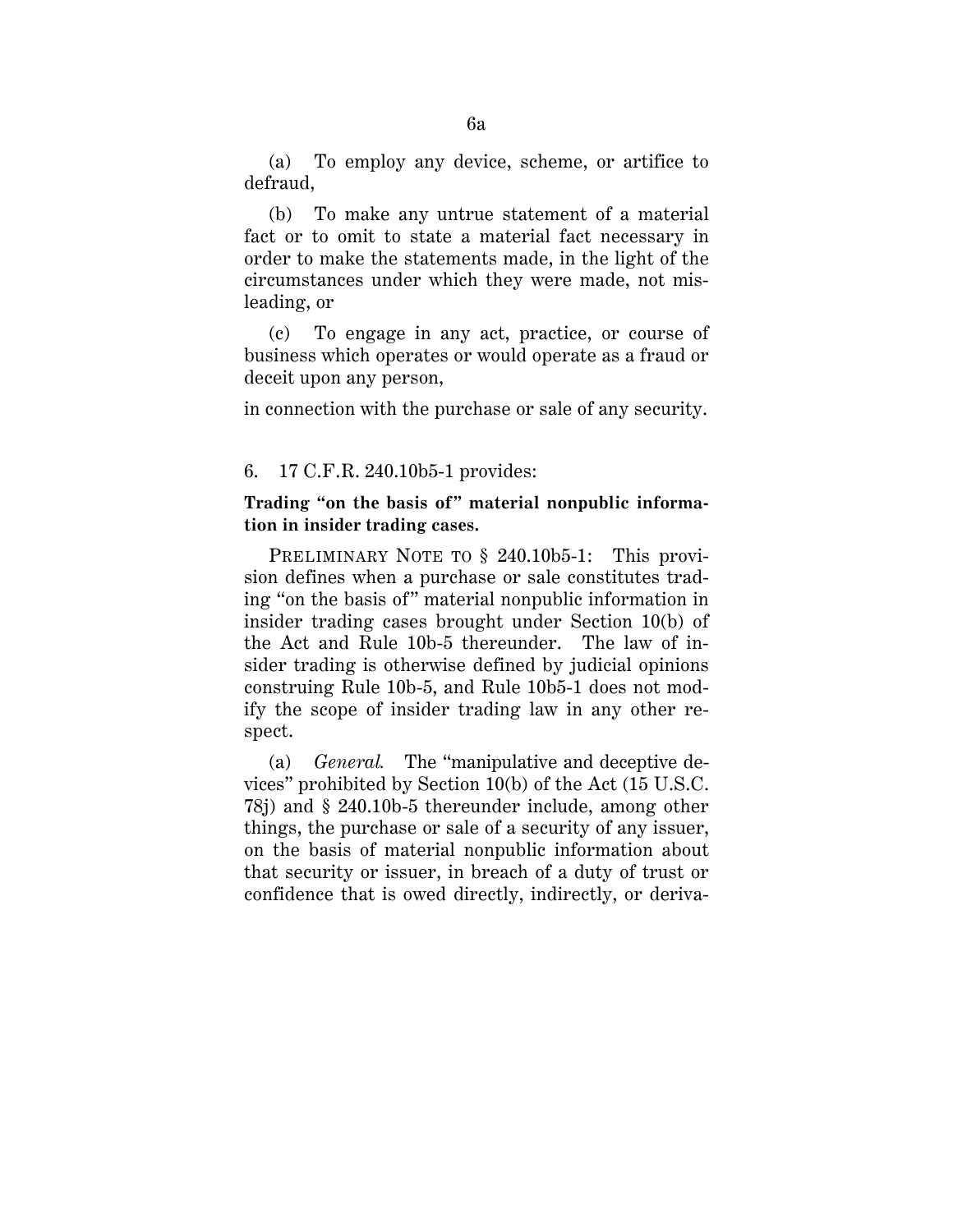tively, to the issuer of that security or the shareholders of that issuer, or to any other person who is the source of the material nonpublic information.

(b) *Definition of "on the basis of."* Subject to the affirmative defenses in paragraph (c) of this section, a purchase or sale of a security of an issuer is "on the basis of" material nonpublic information about that security or issuer if the person making the purchase or sale was aware of the material nonpublic information when the person made the purchase or sale.

(c) *Affirmative defenses.* (1)(i) Subject to paragraph  $(c)(1)(ii)$  of this section, a person's purchase or sale is not "on the basis of" material nonpublic information if the person making the purchase or sale demonstrates that:

(A) Before becoming aware of the information, the person had:

(*1*) Entered into a binding contract to purchase or sell the security,

(*2*) Instructed another person to purchase or sell the security for the instructing person's account, or

(*3*) Adopted a written plan for trading securities;

(B) The contract, instruction, or plan described in paragraph  $(c)(1)(i)(A)$  of this Section:

(*1*) Specified the amount of securities to be purchased or sold and the price at which and the date on which the securities were to be purchased or sold;

(*2*) Included a written formula or algorithm, or computer program, for determining the amount of securities to be purchased or sold and the price at which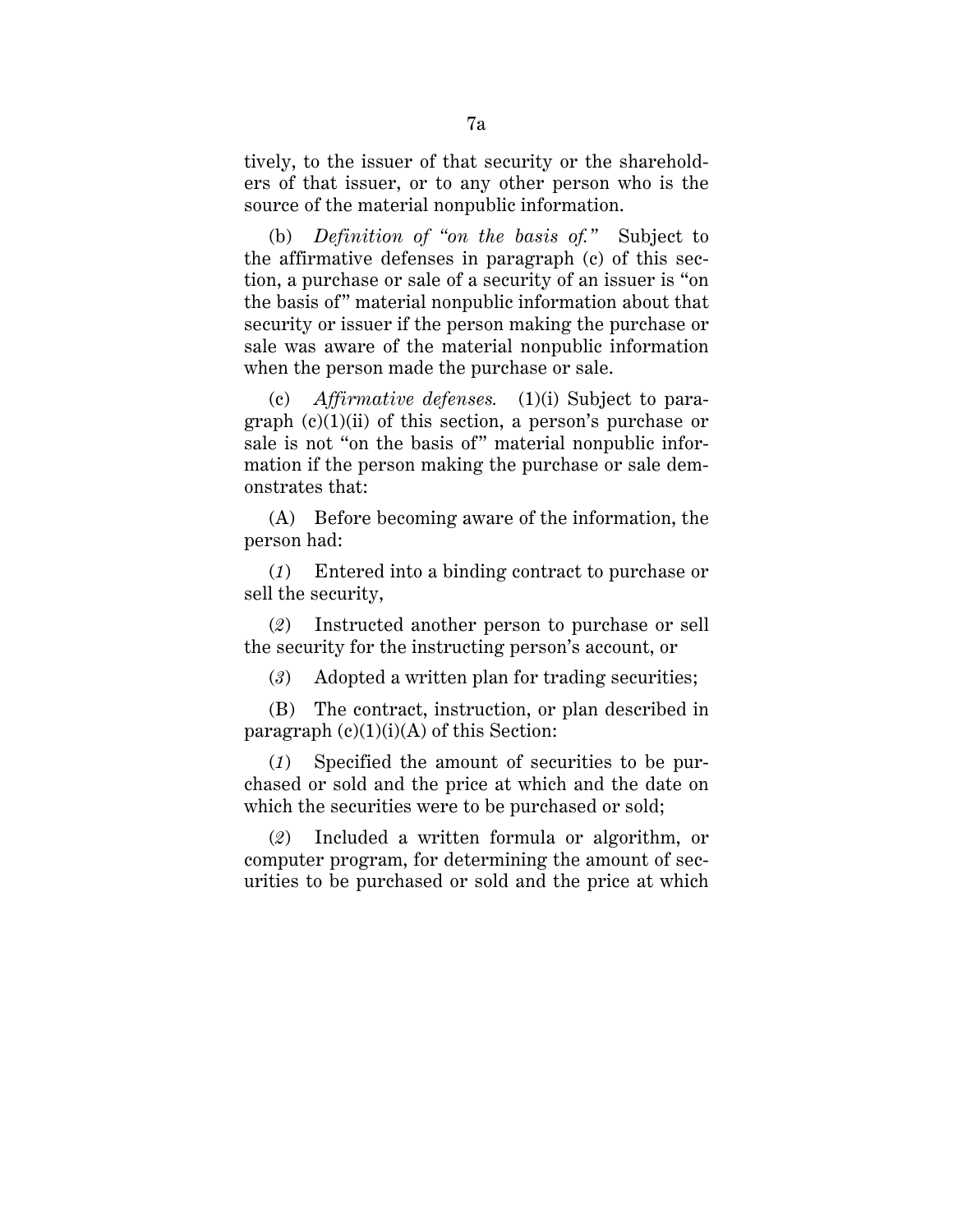and the date on which the securities were to be purchased or sold; or

(*3*) Did not permit the person to exercise any subsequent influence over how, when, or whether to effect purchases or sales; provided, in addition, that any other person who, pursuant to the contract, instruction, or plan, did exercise such influence must not have been aware of the material nonpublic information when doing so; and

(C) The purchase or sale that occurred was pursuant to the contract, instruction, or plan. A purchase or sale is not "pursuant to a contract, instruction, or plan" if, among other things, the person who entered into the contract, instruction, or plan altered or deviated from the contract, instruction, or plan to purchase or sell securities (whether by changing the amount, price, or timing of the purchase or sale), or entered into or altered a corresponding or hedging transaction or position with respect to those securities.

(ii) Paragraph  $(c)(1)(i)$  of this section is applicable only when the contract, instruction, or plan to purchase or sell securities was given or entered into in good faith and not as part of a plan or scheme to evade the prohibitions of this section.

(iii) This paragraph  $(c)(1)(iii)$  defines certain terms as used in paragraph (c) of this Section.

(A) *Amount.* "Amount" means either a specified number of shares or other securities or a specified dollar value of securities.

(B) *Price.* "Price" means the market price on a particular date or a limit price, or a particular dollar price.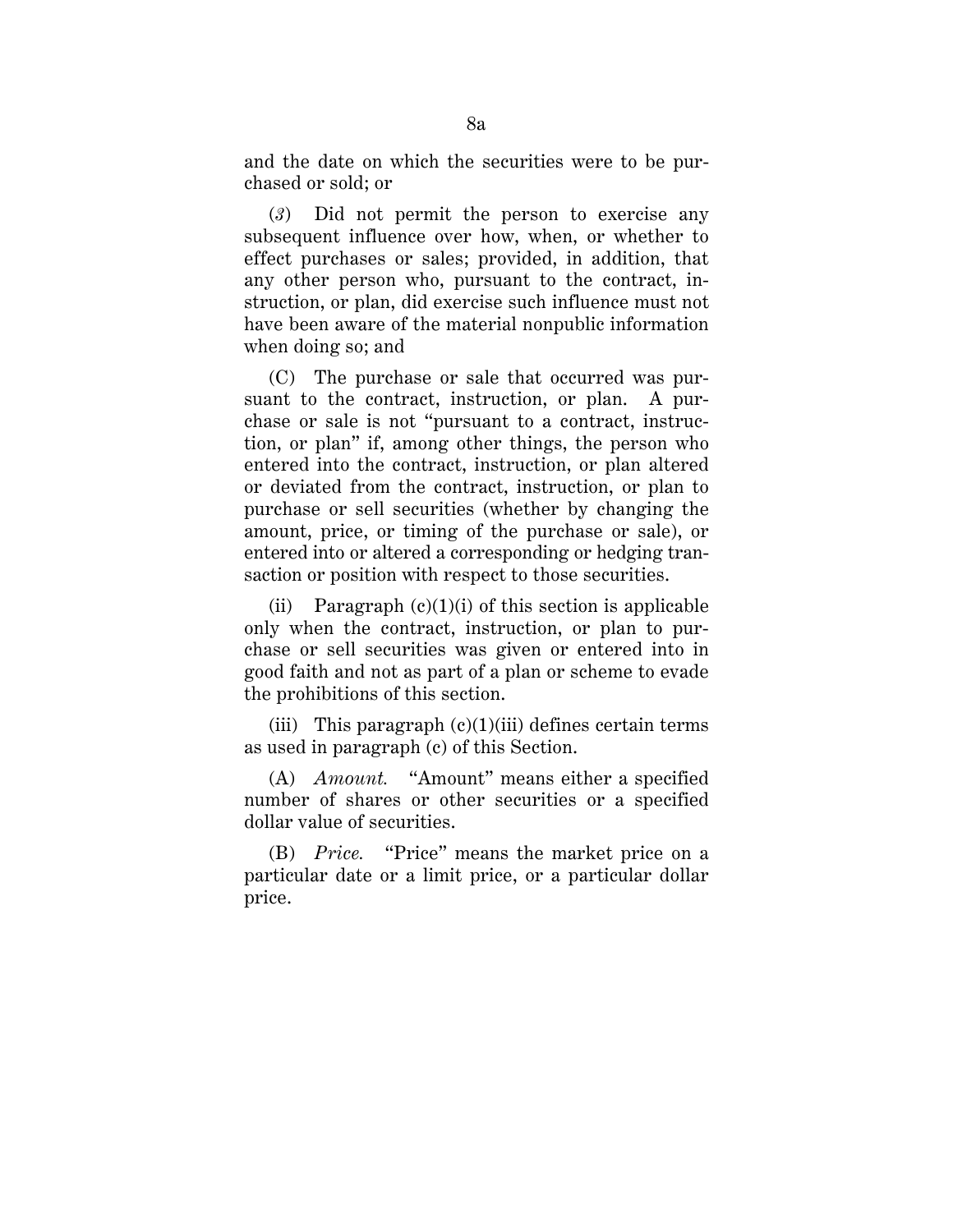(C) *Date.* "Date" means, in the case of a market order, the specific day of the year on which the order is to be executed (or as soon thereafter as is practicable under ordinary principles of best execution). "Date" means, in the case of a limit order, a day of the year on which the limit order is in force.

(2) A person other than a natural person also may demonstrate that a purchase or sale of securities is not "on the basis of" material nonpublic information if the person demonstrates that:

(i) The individual making the investment decision on behalf of the person to purchase or sell the securities was not aware of the information; and

(ii) The person had implemented reasonable policies and procedures, taking into consideration the nature of the person's business, to ensure that individuals making investment decisions would not violate the laws prohibiting trading on the basis of material nonpublic information. These policies and procedures may include those that restrict any purchase, sale, and causing any purchase or sale of any security as to which the person has material nonpublic information, or those that prevent such individuals from becoming aware of such information.

## 7. 17 C.F.R. 240.10b5-2 provides:

PRELIMINARY NOTE TO § 240.10b5-2: This section provides a non-exclusive definition of circumstances in which a person has a duty of trust or confidence for purposes of the "misappropriation" theory of insider trading under Section 10(b) of the Act and Rule 10b-5. The law of insider trading is otherwise defined by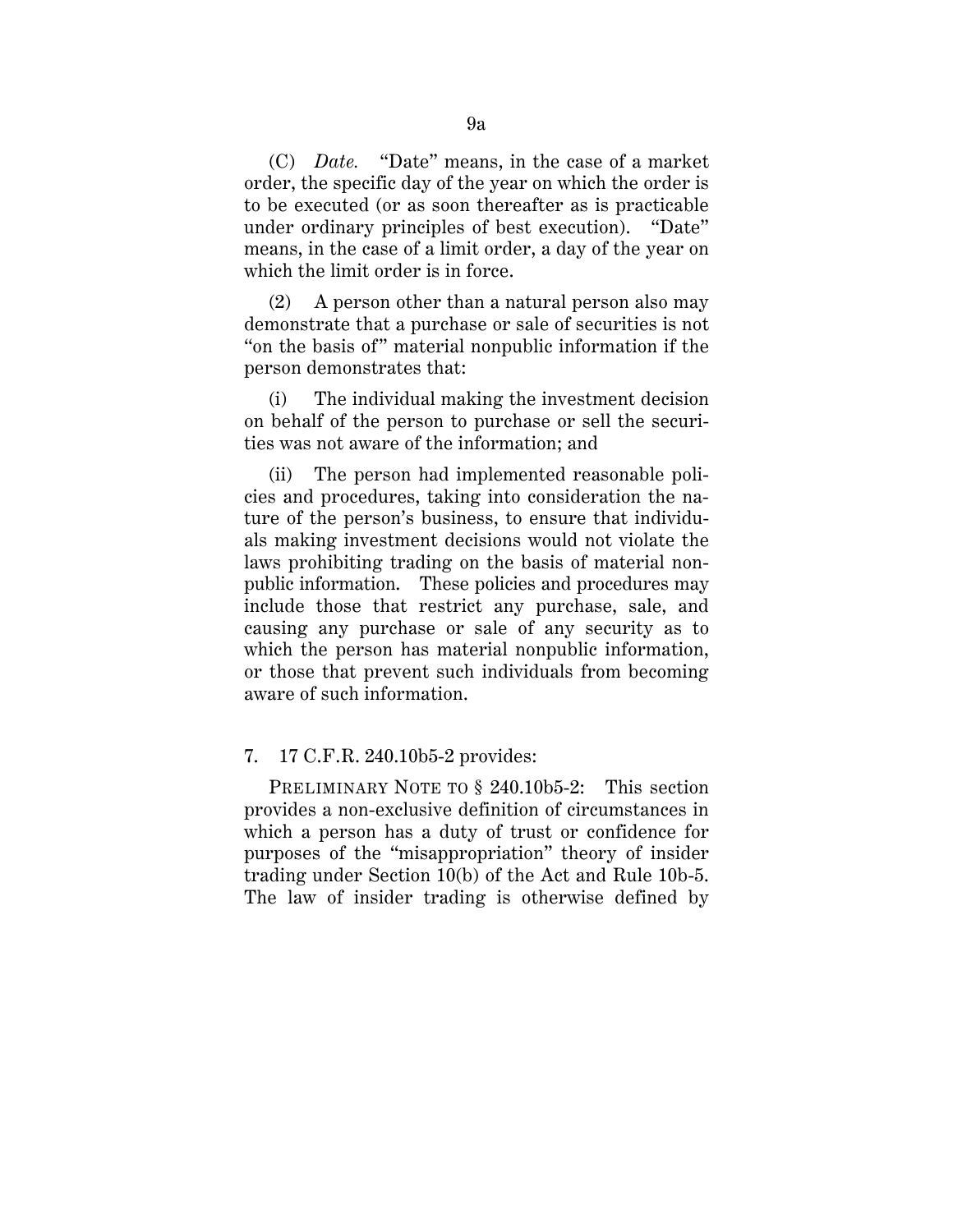judicial opinions construing Rule 10b-5, and Rule 10b5-2 does not modify the scope of insider trading law in any other respect.

(a) *Scope of Rule*. This section shall apply to any violation of Section 10(b) of the Act  $(15 \text{ U.S.C. } 78j(b))$ and § 240.10b-5 thereunder that is based on the purchase or sale of securities on the basis of, or the communication of, material nonpublic information misappropriated in breach of a duty of trust or confidence.

(b) *Enumerated "duties of trust or confidence."* For purposes of this section, a "duty of trust or confidence" exists in the following circumstances, among others:

(1) Whenever a person agrees to maintain information in confidence;

(2) Whenever the person communicating the material nonpublic information and the person to whom it is communicated have a history, pattern, or practice of sharing confidences, such that the recipient of the information knows or reasonably should know that the person communicating the material nonpublic information expects that the recipient will maintain its confidentiality; or

(3) Whenever a person receives or obtains material nonpublic information from his or her spouse, parent, child, or sibling; *provided,* however, that the person receiving or obtaining the information may demonstrate that no duty of trust or confidence existed with respect to the information, by establishing that he or she neither knew nor reasonably should have known that the person who was the source of the information expected that the person would keep the information